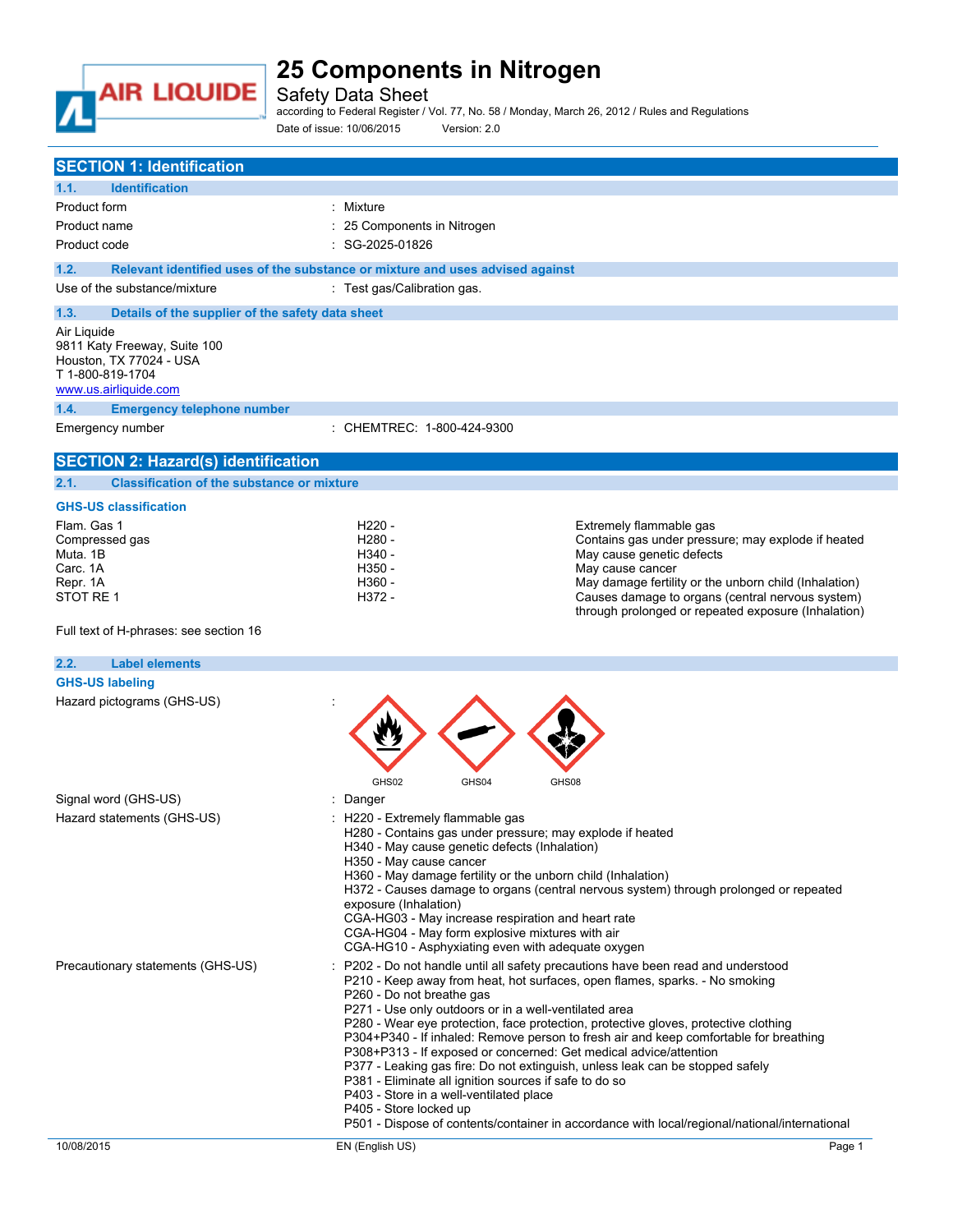Safety Data Sheet

|                |                                                          | regulations<br>CGA-PG02 - Protect from sunlight when ambient temperature exceeds 52°C (125°F)<br>CGA-PG05 - Use a back flow preventive device in the piping<br>CGA-PG06 - Close valve after each use and when empty<br>CGA-PG10 - Use only with equipment rated for cylinder pressure<br>CGA-PG14 - Approach suspected leak area with caution<br>CGA-PG21 - Open valve slowly |
|----------------|----------------------------------------------------------|-------------------------------------------------------------------------------------------------------------------------------------------------------------------------------------------------------------------------------------------------------------------------------------------------------------------------------------------------------------------------------|
| 2.3.           | <b>Other hazards</b>                                     |                                                                                                                                                                                                                                                                                                                                                                               |
| classification | Other hazards not contributing to the                    | : This product contains a chemical asphyxiant.                                                                                                                                                                                                                                                                                                                                |
| 2.4.           | Unknown acute toxicity (GHS US)                          |                                                                                                                                                                                                                                                                                                                                                                               |
| Not applicable |                                                          |                                                                                                                                                                                                                                                                                                                                                                               |
|                | <b>SECTION 3: Composition/Information on ingredients</b> |                                                                                                                                                                                                                                                                                                                                                                               |
| 3.1.           | <b>Substance</b>                                         |                                                                                                                                                                                                                                                                                                                                                                               |
| Not applicable |                                                          |                                                                                                                                                                                                                                                                                                                                                                               |
| 3.2.           | <b>Mixture</b>                                           |                                                                                                                                                                                                                                                                                                                                                                               |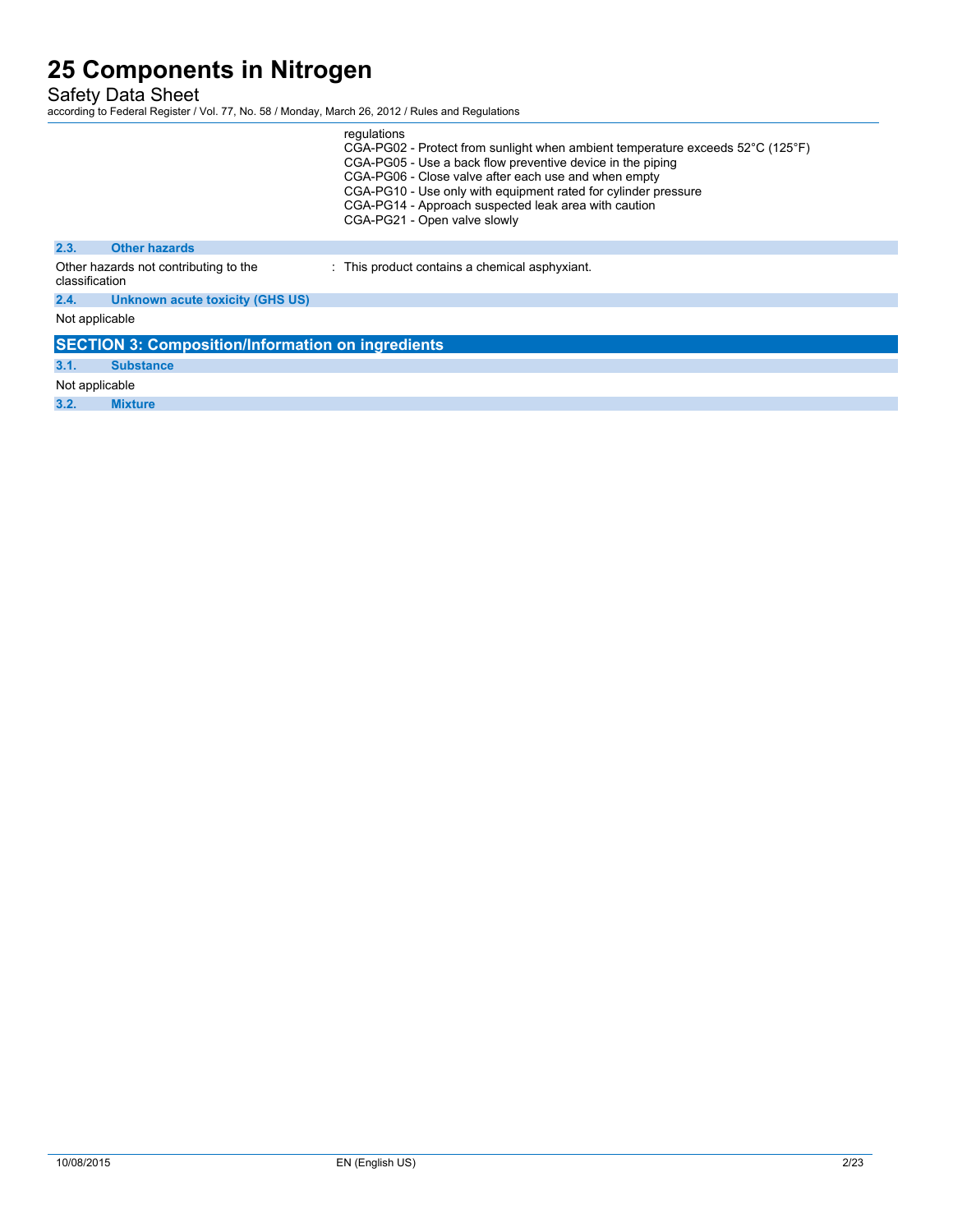Safety Data Sheet

| <b>Name</b>       | <b>Product identifier</b> | $\%$           | <b>GHS-US classification</b>                                                                                                                                                 |
|-------------------|---------------------------|----------------|------------------------------------------------------------------------------------------------------------------------------------------------------------------------------|
| Nitrogen          | (CAS No) 7727-37-9        | 68.66          | Compressed gas, H280                                                                                                                                                         |
| Hydrogen          | (CAS No) 1333-74-0        | 10             | Flam. Gas 1, H220<br>Compressed gas, H280                                                                                                                                    |
| Methane           | (CAS No) 74-82-8          | 5              | Flam. Gas 1, H220<br>Compressed gas, H280                                                                                                                                    |
| Ethane            | (CAS No) 74-84-0          | $\overline{4}$ | Flam. Gas 1, H220<br>Liquefied gas, H280                                                                                                                                     |
| Carbon dioxide    | (CAS No) 124-38-9         | 3              | Liquefied gas, H280                                                                                                                                                          |
| Ethylene          | (CAS No) 74-85-1          | $\overline{2}$ | Flam. Gas 1, H220<br>Liquefied gas, H280<br>STOT SE 3, H336                                                                                                                  |
| Propane           | (CAS No) 74-98-6          | $\mathbf{2}$   | Flam. Gas 1, H220<br>Liquefied gas, H280                                                                                                                                     |
| Acetylene         | (CAS No) 74-86-2          | $\mathbf{1}$   | Flam. Gas 1, H220<br>Compressed gas, H280                                                                                                                                    |
| Carbon monoxide   | (CAS No) 630-08-0         | $\mathbf{1}$   | Flam. Gas 1, H220<br>Compressed gas, H280<br>Acute Tox. 3 (Inhalation:gas),<br>H331<br>Repr. 1A, H360<br>STOT RE 1, H372                                                     |
| Propylene         | (CAS No) 115-07-1         | $\mathbf{1}$   | Flam. Gas 1. H220<br>Liquefied gas, H280                                                                                                                                     |
| 1,3-Butadiene     | (CAS No) 106-99-0         | 0.3            | Flam. Gas 1, H220<br>Liquefied gas, H280<br>Muta. 1B, H340<br>Carc. 1A, H350                                                                                                 |
| 1-Butene          | (CAS No) 106-98-9         | 0.3            | Flam. Gas 1, H220<br>Liquefied gas, H280                                                                                                                                     |
| cis-2-Butene      | (CAS No) 590-18-1         | 0.3            | Flam. Gas 1. H220<br>Liquefied gas, H280                                                                                                                                     |
| Isobutane         | (CAS No) 75-28-5          | 0.3            | Flam. Gas 1, H220<br>Liquefied gas, H280                                                                                                                                     |
| Argon             | (CAS No) 7440-37-1        | 0.19           | Compressed gas, H280                                                                                                                                                         |
| n-Butane          | (CAS No) 106-97-8         | 0.15           | Flam. Gas 1, H220<br>Liquefied gas, H280                                                                                                                                     |
| Isobutylene       | (CAS No) 115-11-7         | 0.15           | Flam. Gas 1, H220<br>Liquefied gas, H280                                                                                                                                     |
| trans-2-Butene    | (CAS No) 624-64-6         | 0.15           | Flam. Gas 1, H220<br>Liquefied gas, H280                                                                                                                                     |
| Isopentane        | (CAS No) 78-78-4          | 0.1            | Flam. Lig. 1, H224<br>STOT SE 3, H336<br>Asp. Tox. 1, H304<br>Aquatic Chronic 2, H411                                                                                        |
| 1-Pentene         | (CAS No) 109-67-1         | 0.1            | Flam. Lig. 1, H224<br>Asp. Tox. 1, H304<br>Aquatic Chronic 3, H412                                                                                                           |
| n-Pentane         | (CAS No) 109-66-0         | 0.05           | Flam. Liq. 2, H225<br>STOT SE 3, H336<br>Asp. Tox. 1. H304<br>Aquatic Chronic 2, H411                                                                                        |
| n-Hexane          | (CAS No) 110-54-3         | 0.05           | Flam. Lig. 2, H225<br>Skin Irrit. 2, H315<br>Repr. 2, H361<br>STOT SE 3, H336<br>STOT RE 2, H373<br>Asp. Tox. 1, H304<br>Aquatic Chronic 2, H411                             |
| cis-2-Pentene     | (CAS No) 627-20-3         | 0.05           | Flam. Lig. 2, H225<br>Skin Irrit. 2, H315<br>Eye Irrit. 2A, H319<br>STOT SE 3, H335<br>Asp. Tox. 1, H304                                                                     |
| 2-Methyl-2-butene | (CAS No) 513-35-9         | 0.05           | Flam. Lig. 2, H225<br>Acute Tox. 4 (Oral), H302<br>Skin Irrit. 2, H315<br>Muta. 2, H341<br>Carc. 1B, H350<br>STOT SE 3, H336<br>Asp. Tox. 1, H304<br>Aquatic Chronic 2, H411 |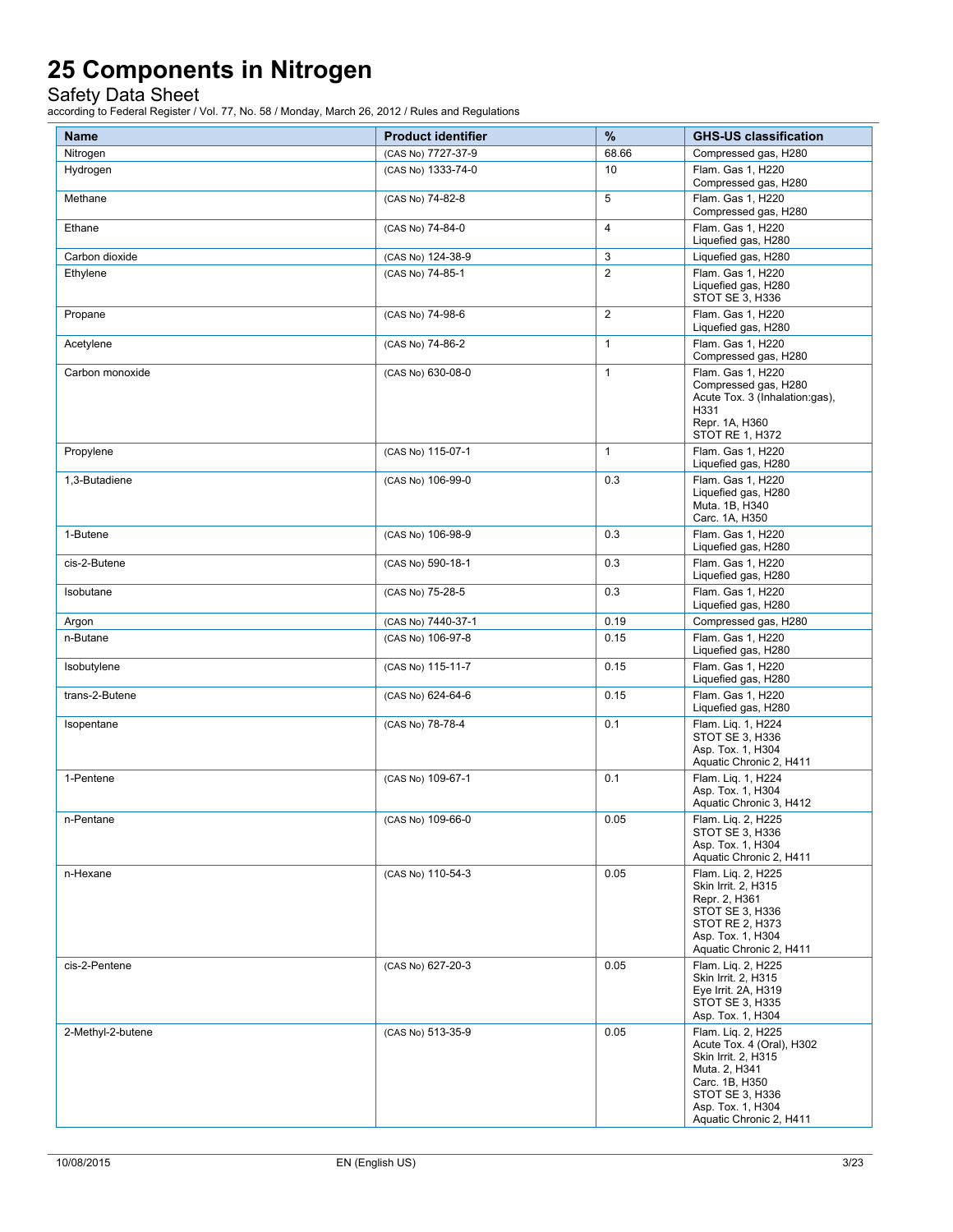Safety Data Sheet

according to Federal Register / Vol. 77, No. 58 / Monday, March 26, 2012 / Rules and Regulations

| <b>Name</b>     | <b>Product identifier</b> | $\%$ | <b>GHS-US classification</b>                                                                                                          |
|-----------------|---------------------------|------|---------------------------------------------------------------------------------------------------------------------------------------|
| trans-2-Pentene | (CAS No) 646-04-8         | 0.05 | Flam. Lig. 1, H224<br>Skin Irrit. 2, H315<br>Eye Irrit. 2A, H319<br>STOT SE 3, H335<br>Asp. Tox. 1, H304                              |
| N-HEPTANE       | (CAS No) 142-82-5         | 0.05 | Flam. Lig. 2, H225<br>Skin Irrit. 2, H315<br>STOT SE 3, H336<br>Asp. Tox. 1, H304<br>Aquatic Acute 1, H400<br>Aquatic Chronic 1, H410 |

Full text of H-phrases: see section 16

| <b>SECTION 4: First aid measures</b>                                               |                                                                                                                                                                                                                             |
|------------------------------------------------------------------------------------|-----------------------------------------------------------------------------------------------------------------------------------------------------------------------------------------------------------------------------|
| 4.1.<br><b>Description of first aid measures</b>                                   |                                                                                                                                                                                                                             |
| First-aid measures after inhalation                                                | : Remove victim to fresh air and keep at rest in a position comfortable for breathing. If you feel<br>unwell, seek medical advice.                                                                                          |
| First-aid measures after skin contact                                              | : Adverse effects not expected from this product.                                                                                                                                                                           |
| First-aid measures after eye contact                                               | : Adverse effects not expected from this product.                                                                                                                                                                           |
| First-aid measures after ingestion                                                 | : Ingestion is not considered a potential route of exposure.                                                                                                                                                                |
| 4.2.<br>Most important symptoms and effects, both acute and delayed                |                                                                                                                                                                                                                             |
| Symptoms/injuries after inhalation                                                 | : Asphyxiating even with adequate oxygen. May increase respiration and heart rate.                                                                                                                                          |
| Symptoms/injuries after skin contact                                               | : Adverse effects not expected from this product.                                                                                                                                                                           |
| Symptoms/injuries after eye contact                                                | : Adverse effects not expected from this product.                                                                                                                                                                           |
| Symptoms/injuries after ingestion                                                  | : Ingestion is not considered a potential route of exposure.                                                                                                                                                                |
| Symptoms/injuries upon intravenous<br>administration                               | : Not known.                                                                                                                                                                                                                |
| Chronic symptoms                                                                   | : May cause cancer. May cause genetic defects. May damage fertility. May damage the unborn<br>child (Inhalation). Causes damage to organs (Central nervous system.) through prolonged or<br>repeated exposure (Inhalation). |
| 4.3.<br>Indication of any immediate medical attention and special treatment needed |                                                                                                                                                                                                                             |

If you feel unwell, seek medical advice. If breathing is difficult, give oxygen. Obtain medical attention if breathing difficulty persists.

| <b>SECTION 5: Firefighting measures</b>                       |                                                                                                                                                                                                                |
|---------------------------------------------------------------|----------------------------------------------------------------------------------------------------------------------------------------------------------------------------------------------------------------|
| 5.1.<br><b>Extinguishing media</b>                            |                                                                                                                                                                                                                |
| Suitable extinguishing media                                  | : Use extinguishing media appropriate for surrounding fire.                                                                                                                                                    |
| Unsuitable extinguishing media                                | : Do not use water jet to extinguish.                                                                                                                                                                          |
| 5.2.<br>Special hazards arising from the substance or mixture |                                                                                                                                                                                                                |
| Fire hazard                                                   | : This product is flammable.                                                                                                                                                                                   |
| Explosion hazard                                              | : Heat may build pressure, rupturing closed containers, spreading fire and increasing risk of<br>burns and injuries. May form flammable/explosive vapor-air mixture.                                           |
| Reactivity                                                    | : None known.                                                                                                                                                                                                  |
| 5.3.<br><b>Advice for firefighters</b>                        |                                                                                                                                                                                                                |
| Firefighting instructions                                     | : In case of fire: Evacuate area. Fight fire remotely due to the risk of explosion. Use water spray<br>or fog for cooling exposed containers. Exercise caution when fighting any chemical fire.                |
| Protection during firefighting                                | : Standard protective clothing and equipment (e.g., Self Contained Breathing Apparatus) for fire<br>fighters. Do not enter fire area without proper protective equipment, including respiratory<br>protection. |

| <b>SECTION 6: Accidental release measures</b> |                                                                     |                                                                                                                                                                                              |
|-----------------------------------------------|---------------------------------------------------------------------|----------------------------------------------------------------------------------------------------------------------------------------------------------------------------------------------|
| 6.1.                                          | Personal precautions, protective equipment and emergency procedures |                                                                                                                                                                                              |
|                                               | General measures                                                    | : Ensure adequate ventilation.                                                                                                                                                               |
| 6.1.1.                                        | For non-emergency personnel                                         |                                                                                                                                                                                              |
|                                               | Protective equipment                                                | : Wear protective equipment consistent with the site emergency plan.                                                                                                                         |
|                                               | Emergency procedures                                                | : Escape the danger area by the closest safe route. Close doors and windows of adjacent<br>premises. Keep containers closed. Mark the danger area. Seal off low-lying areas. Keep<br>upwind. |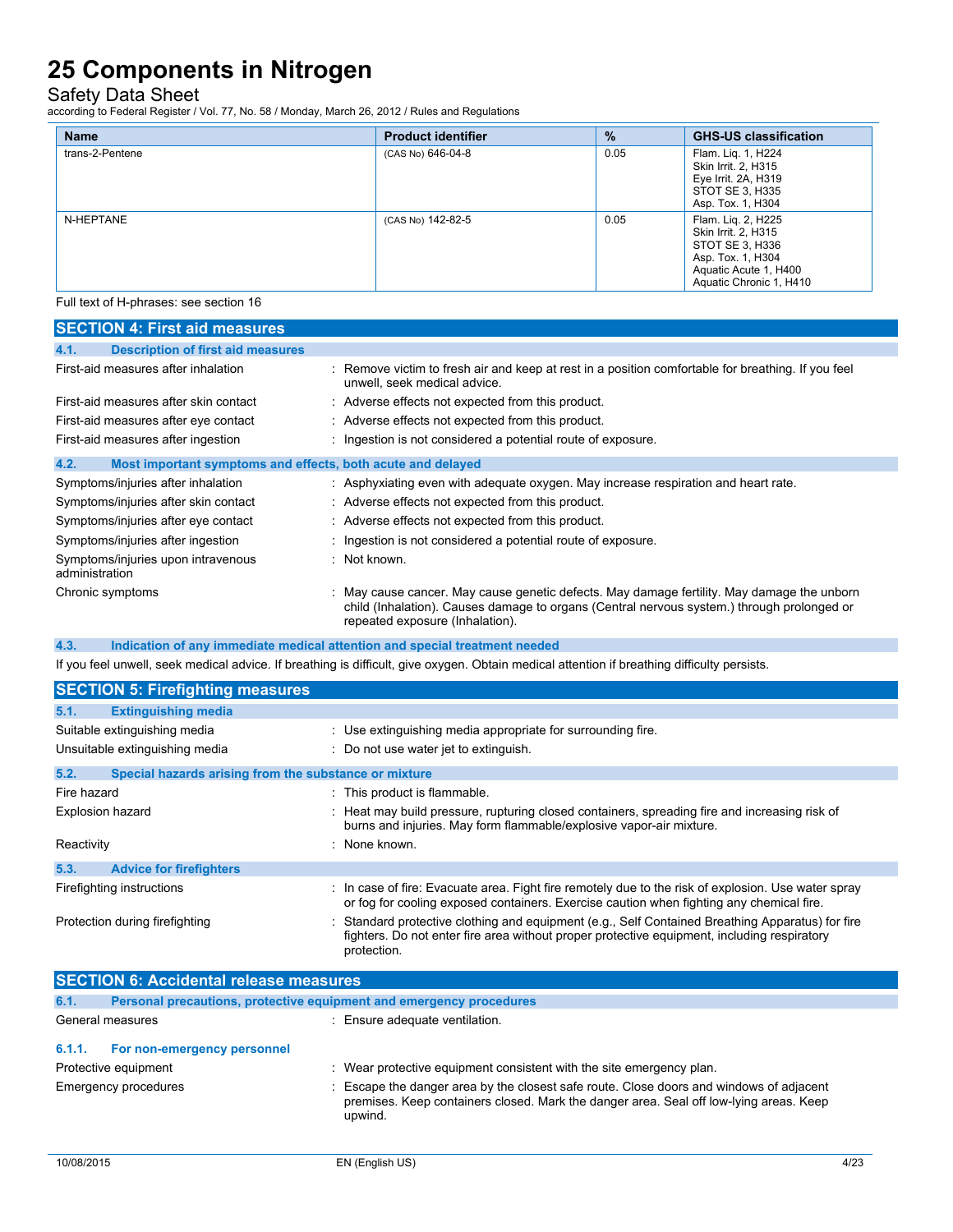Safety Data Sheet

according to Federal Register / Vol. 77, No. 58 / Monday, March 26, 2012 / Rules and Regulations

| 6.1.2.          | For emergency responders                                     |                                                                                                                                                                                                                                                                                                                 |
|-----------------|--------------------------------------------------------------|-----------------------------------------------------------------------------------------------------------------------------------------------------------------------------------------------------------------------------------------------------------------------------------------------------------------|
|                 | Protective equipment                                         | : Standard protective clothing and equipment (e.g., Self Contained Breathing Apparatus) for fire<br>fighters. Equip cleanup crew with proper protection.                                                                                                                                                        |
|                 | Emergency procedures                                         | Evacuate and limit access. Ventilate area. Remove ignition sources. Monitor concentration of<br>released product. Consider the risk of potentially explosive atmospheres. Wear self-contained<br>breathing apparatus when entering atmospheres of unknown contaminant concentration until<br>proven to be safe. |
| 6.2.            | <b>Environmental precautions</b>                             |                                                                                                                                                                                                                                                                                                                 |
|                 | Try to stop release if safe to do so.                        |                                                                                                                                                                                                                                                                                                                 |
| 6.3.            | Methods and material for containment and cleaning up         |                                                                                                                                                                                                                                                                                                                 |
| For containment |                                                              | : Try to stop release if safe to do so.                                                                                                                                                                                                                                                                         |
|                 | Methods for cleaning up                                      | : Dispose of this material and its container in accordance with local regulations.                                                                                                                                                                                                                              |
| 6.4.            | <b>Reference to other sections</b>                           |                                                                                                                                                                                                                                                                                                                 |
|                 | See also Sections 8 and 13.                                  |                                                                                                                                                                                                                                                                                                                 |
|                 | <b>SECTION 7: Handling and storage</b>                       |                                                                                                                                                                                                                                                                                                                 |
| 7.1.            | <b>Precautions for safe handling</b>                         |                                                                                                                                                                                                                                                                                                                 |
|                 | Additional hazards when processed                            | Pressurized container: Do not pierce or burn, even after use. Use equipment rated for cylinder<br>pressure. Close valve after each use and when empty. Handle empty containers with care<br>because residual vapors are flammable. In use, may form flammable vapor-air mixture.                                |
|                 | Precautions for safe handling                                | Do not handle until all safety precautions have been read and understood. Use only outdoors or<br>in a well-ventilated area. Keep away from heat/sparks/open flames/hot surfaces. - No smoking.<br>Use only non-sparking tools.                                                                                 |
|                 | Hygiene measures                                             | : Do not eat, drink or smoke when using this product.                                                                                                                                                                                                                                                           |
| 7.2.            | Conditions for safe storage, including any incompatibilities |                                                                                                                                                                                                                                                                                                                 |
|                 | <b>Technical measures</b>                                    | : Comply with applicable regulations. Proper grounding procedures to avoid static electricity<br>should be followed                                                                                                                                                                                             |
|                 | Storage conditions                                           | Do not expose to temperatures exceeding 52°C (125°F). Keep container closed when not in<br>use. Protect cylinder from physical damage. Store in well ventilated area. Store locked up.                                                                                                                          |
|                 | Incompatible products                                        | None known.                                                                                                                                                                                                                                                                                                     |
|                 | Incompatible materials                                       | Oxidizing materials. Air.                                                                                                                                                                                                                                                                                       |

### **SECTION 8: Exposure controls/personal protection 8.1. Control parameters**

| 1,3-Butadiene (106-99-0)   |                                     |                              |
|----------------------------|-------------------------------------|------------------------------|
| <b>ACGIH</b>               | ACGIH TWA (ppm)                     | 2 ppm                        |
| <b>OSHA</b>                | OSHA PEL (TWA) (ppm)                | 1 ppm                        |
| <b>OSHA</b>                | OSHA PEL (STEL) (ppm)               | 5 ppm (see 29 CFR 1910.1051) |
| n-Butane (106-97-8)        |                                     |                              |
| <b>ACGIH</b>               | ACGIH STEL (ppm)                    | 1000 ppm                     |
| 1-Butene (106-98-9)        |                                     |                              |
| <b>ACGIH</b>               | ACGIH TWA (ppm)                     | 250 ppm                      |
| Carbon dioxide (124-38-9)  |                                     |                              |
| <b>ACGIH</b>               | ACGIH TWA (ppm)                     | 5000 ppm                     |
| <b>ACGIH</b>               | ACGIH STEL (ppm)                    | 30000 ppm                    |
| <b>OSHA</b>                | OSHA PEL (TWA) (mg/m <sup>3</sup> ) | 9000 mg/m <sup>3</sup>       |
| <b>OSHA</b>                | OSHA PEL (TWA) (ppm)                | 5000 ppm                     |
| Carbon monoxide (630-08-0) |                                     |                              |
| <b>ACGIH</b>               | ACGIH TWA (ppm)                     | 25 ppm                       |
| <b>OSHA</b>                | OSHA PEL (TWA) (mg/m <sup>3</sup> ) | 55 mg/ $m3$                  |
| <b>OSHA</b>                | OSHA PEL (TWA) (ppm)                | 50 ppm                       |
| 10/08/2015                 | EN (English US)                     | 5/23                         |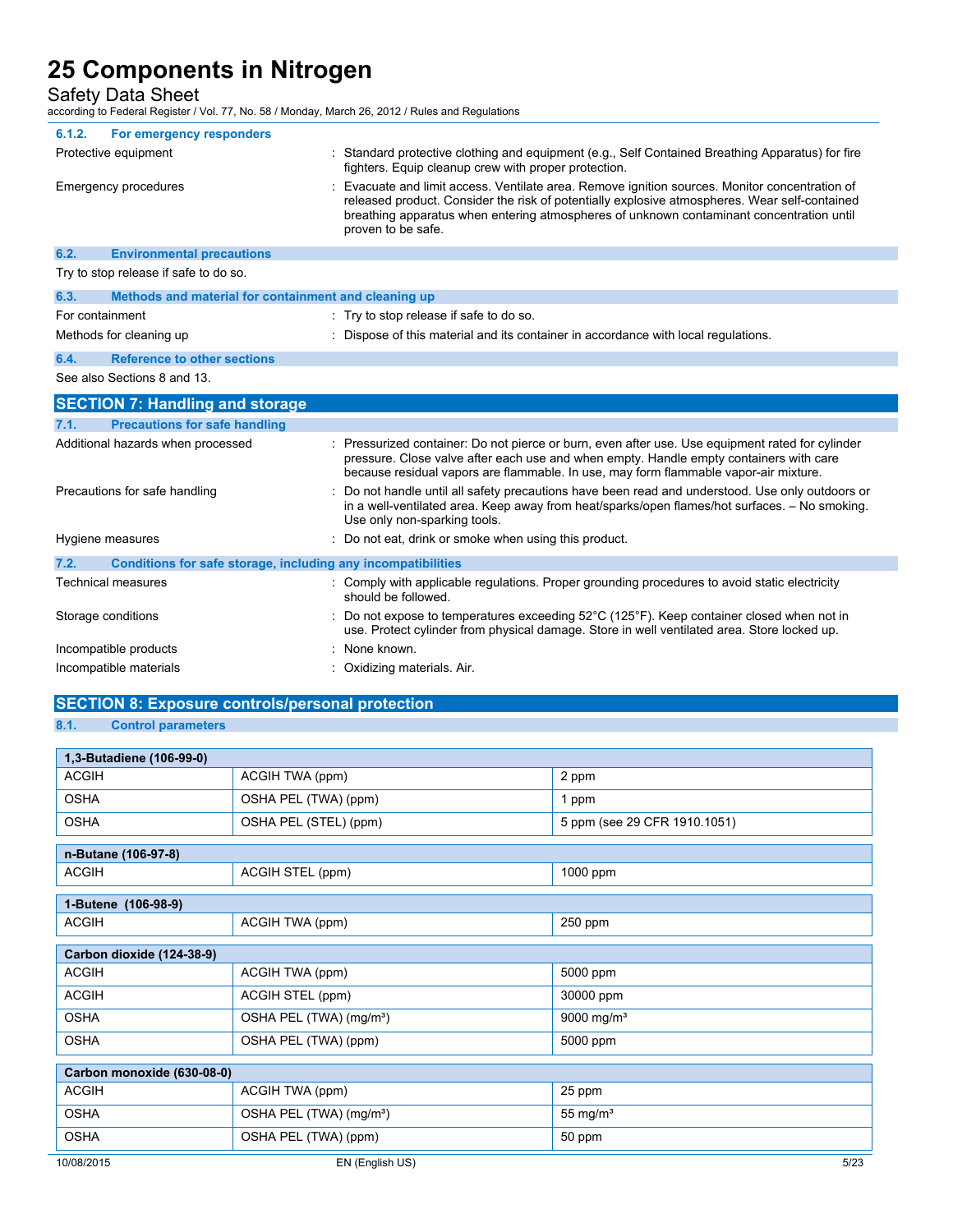Safety Data Sheet

| cis-2-Butene (590-18-1)                    |                                     |                        |
|--------------------------------------------|-------------------------------------|------------------------|
| <b>ACGIH</b>                               | ACGIH TWA (ppm)                     | 250 ppm                |
|                                            |                                     |                        |
| Ethane (74-84-0)                           |                                     |                        |
| <b>ACGIH</b>                               | ACGIH TWA (ppm)                     | 1000 ppm               |
| <b>Ethylene (74-85-1)</b>                  |                                     |                        |
| <b>ACGIH</b>                               | ACGIH TWA (ppm)                     | 200 ppm                |
| n-Hexane (110-54-3)                        |                                     |                        |
| <b>ACGIH</b>                               | ACGIH TWA (ppm)                     | 50 ppm                 |
| <b>OSHA</b>                                | OSHA PEL (TWA) (mg/m <sup>3</sup> ) | 1800 mg/m <sup>3</sup> |
| <b>OSHA</b>                                | OSHA PEL (TWA) (ppm)                | 500 ppm                |
|                                            |                                     |                        |
| <b>Isobutane (75-28-5)</b><br><b>ACGIH</b> |                                     | 1000 ppm               |
|                                            | ACGIH STEL (ppm)                    |                        |
| Isobutylene (115-11-7)                     |                                     |                        |
| <b>ACGIH</b>                               | ACGIH TWA (ppm)                     | 250 ppm                |
| Isopentane (78-78-4)                       |                                     |                        |
| <b>ACGIH</b>                               | ACGIH TWA (ppm)                     | 600 ppm                |
| Methane (74-82-8)                          |                                     |                        |
| <b>ACGIH</b>                               | ACGIH TWA (ppm)                     | 1000 ppm               |
|                                            |                                     |                        |
| n-Pentane (109-66-0)                       |                                     |                        |
| <b>ACGIH</b>                               | ACGIH TWA (ppm)                     | 600 ppm                |
| <b>OSHA</b>                                | OSHA PEL (TWA) (mg/m <sup>3</sup> ) | 2950 mg/m <sup>3</sup> |
| <b>OSHA</b>                                | OSHA PEL (TWA) (ppm)                | 1000 ppm               |
|                                            |                                     |                        |
| Propane (74-98-6)<br><b>ACGIH</b>          | ACGIH TWA (ppm)                     | 1000 ppm               |
| <b>OSHA</b>                                | OSHA PEL (TWA) (mg/m <sup>3</sup> ) | 1800 mg/m <sup>3</sup> |
| <b>OSHA</b>                                | OSHA PEL (TWA) (ppm)                | 1000 ppm               |
|                                            |                                     |                        |
| Propylene (115-07-1)<br><b>ACGIH</b>       | ACGIH TWA (ppm)                     | 500 ppm                |
|                                            |                                     |                        |
| trans-2-Butene (624-64-6)                  |                                     |                        |
| <b>ACGIH</b>                               | ACGIH TWA (ppm)                     | 250 ppm                |

| 8.2. | <b>Exposure controls</b>         |                                                                                                                                                                                                                                                                                                                          |  |
|------|----------------------------------|--------------------------------------------------------------------------------------------------------------------------------------------------------------------------------------------------------------------------------------------------------------------------------------------------------------------------|--|
|      | Appropriate engineering controls | : Ensure exposure is below occupational exposure limits. Provide adequate general and local<br>exhaust ventilation. Systems under pressure should be regularly checked for leakages.<br>Consider work permit system e.g. for maintenance activities. Alarm detectors should be used<br>when toxic gases may be released. |  |
|      | Hand protection                  | : Wear working gloves when handling gas containers. 29 CFR 1910.138: Hand Protection.                                                                                                                                                                                                                                    |  |
|      | Eye protection                   | : Wear safety glasses with side shields. 29 CFR 1910.133: Eye and Face Protection.                                                                                                                                                                                                                                       |  |
|      | Skin and body protection         | : Wear suitable protective clothing, e.g. - lab coats, coveralls or flame resistant clothing.                                                                                                                                                                                                                            |  |
|      | Respiratory protection           | : None necessary during normal and routine operations. See Sections 5 & 6.                                                                                                                                                                                                                                               |  |
|      | Thermal hazard protection        | : None necessary during normal and routine operations.                                                                                                                                                                                                                                                                   |  |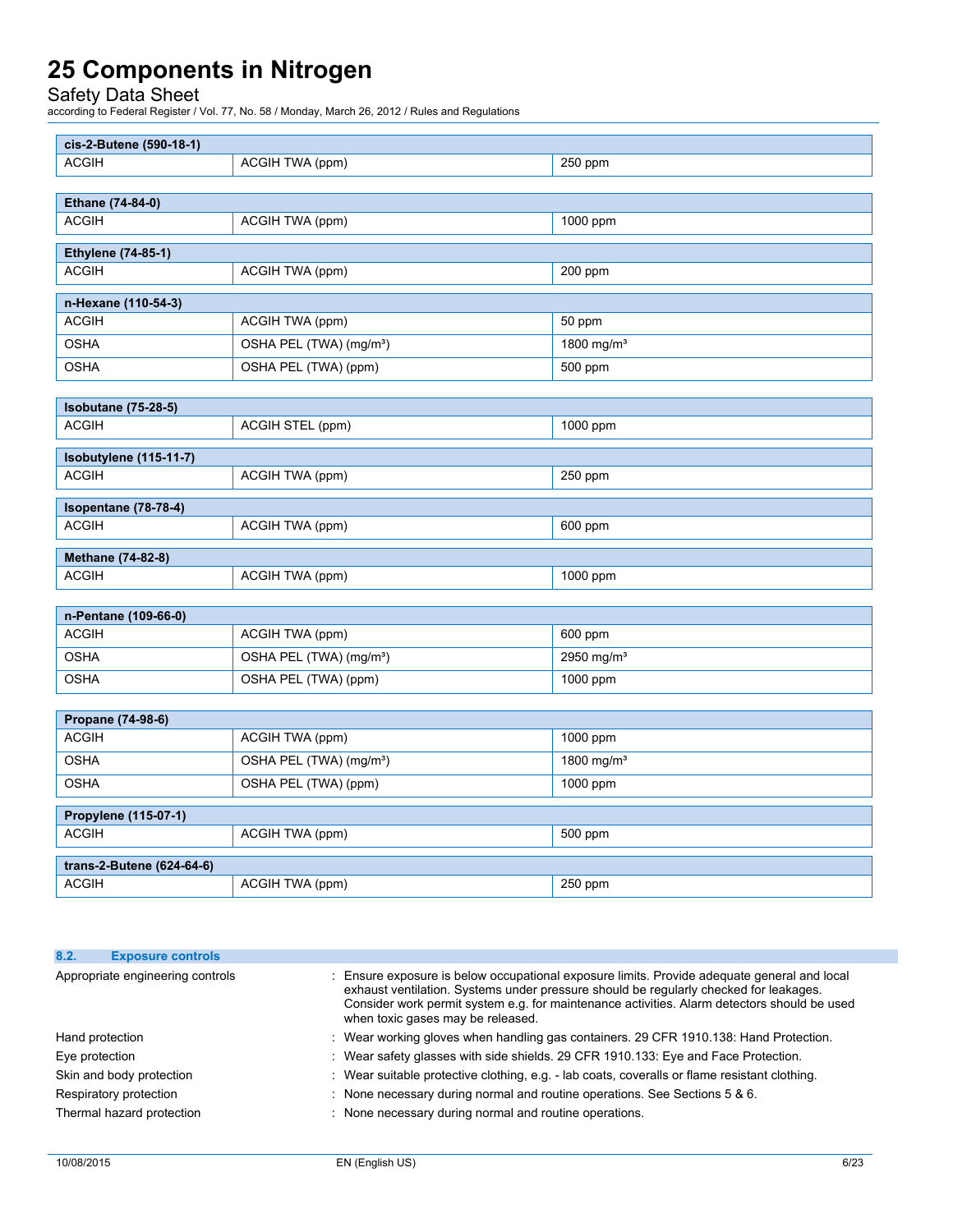Safety Data Sheet

according to Federal Register / Vol. 77, No. 58 / Monday, March 26, 2012 / Rules and Regulations

| Environmental exposure controls | : Refer to local requlations for restriction of emissions to the atmosphere. See section 13 for<br>specific methods for waste gas treatment. |
|---------------------------------|----------------------------------------------------------------------------------------------------------------------------------------------|
| Other information               | : Wear safety shoes while handling containers. 29 CFR 1910.136: Foot Protection.                                                             |

### **SECTION 9: Physical and chemical properties**

| 9.1.<br>Information on basic physical and chemical properties |                                                                                 |  |
|---------------------------------------------------------------|---------------------------------------------------------------------------------|--|
| Physical state                                                | : Gas                                                                           |  |
| Appearance                                                    | Clear, colorless gas.                                                           |  |
| Color                                                         | Colorless                                                                       |  |
| Odor                                                          | : No data available                                                             |  |
| Odor threshold                                                | : No data available                                                             |  |
| рH                                                            | : No data available                                                             |  |
| Melting point                                                 | : No data available                                                             |  |
| Freezing point                                                | : No data available                                                             |  |
| Boiling point                                                 | : No data available                                                             |  |
| Flash point                                                   | : No data available                                                             |  |
| Relative evaporation rate (butyl acetate=1)                   | : No data available                                                             |  |
| Flammability (solid, gas)                                     | See Section 2.1 and 2.2                                                         |  |
| <b>Explosion limits</b>                                       | : No data available                                                             |  |
| <b>Explosive properties</b>                                   | : Without adequate ventilation formation of explosive mixtures may be possible. |  |
| Oxidizing properties                                          | : None.                                                                         |  |
| Vapor pressure                                                | No data available                                                               |  |
| Relative density                                              | : No data available                                                             |  |
| Relative vapor density at 20 °C                               | : No data available                                                             |  |
| Molecular mass                                                | : Not applicable for gas-mixtures.                                              |  |
| Relative gas density                                          | Similar to air                                                                  |  |
| Solubility                                                    | No data available                                                               |  |
| Log Pow                                                       | No data available                                                               |  |
| Auto-ignition temperature                                     | : No data available                                                             |  |
| Decomposition temperature                                     | No data available                                                               |  |
| Viscosity                                                     | : No data available                                                             |  |
| Viscosity, kinematic                                          | No data available                                                               |  |
| Viscosity, dynamic                                            | : No data available                                                             |  |
| <b>Other information</b><br>9.2.                              |                                                                                 |  |
| No additional information available                           |                                                                                 |  |
| <b>SECTION 10: Stability and reactivity</b>                   |                                                                                 |  |

| 10.1.       | <b>Reactivity</b>                                                                                   |
|-------------|-----------------------------------------------------------------------------------------------------|
| None known. |                                                                                                     |
| 10.2.       | <b>Chemical stability</b>                                                                           |
|             | Stable under normal conditions.                                                                     |
| 10.3.       | <b>Possibility of hazardous reactions</b>                                                           |
|             | Can form explosive mixture with air.                                                                |
| 10.4.       | <b>Conditions to avoid</b>                                                                          |
|             | None under recommended storage and handling conditions (see section 7).                             |
| 10.5.       | <b>Incompatible materials</b>                                                                       |
|             | Oxidizing materials. Air.                                                                           |
| 10.6.       | <b>Hazardous decomposition products</b>                                                             |
|             | Under normal conditions of storage and use hazardous decomposition products should not be produced. |
|             | <b>SECTION 11: Toxicological information</b>                                                        |
| 11.1.       | Information on toxicological effects                                                                |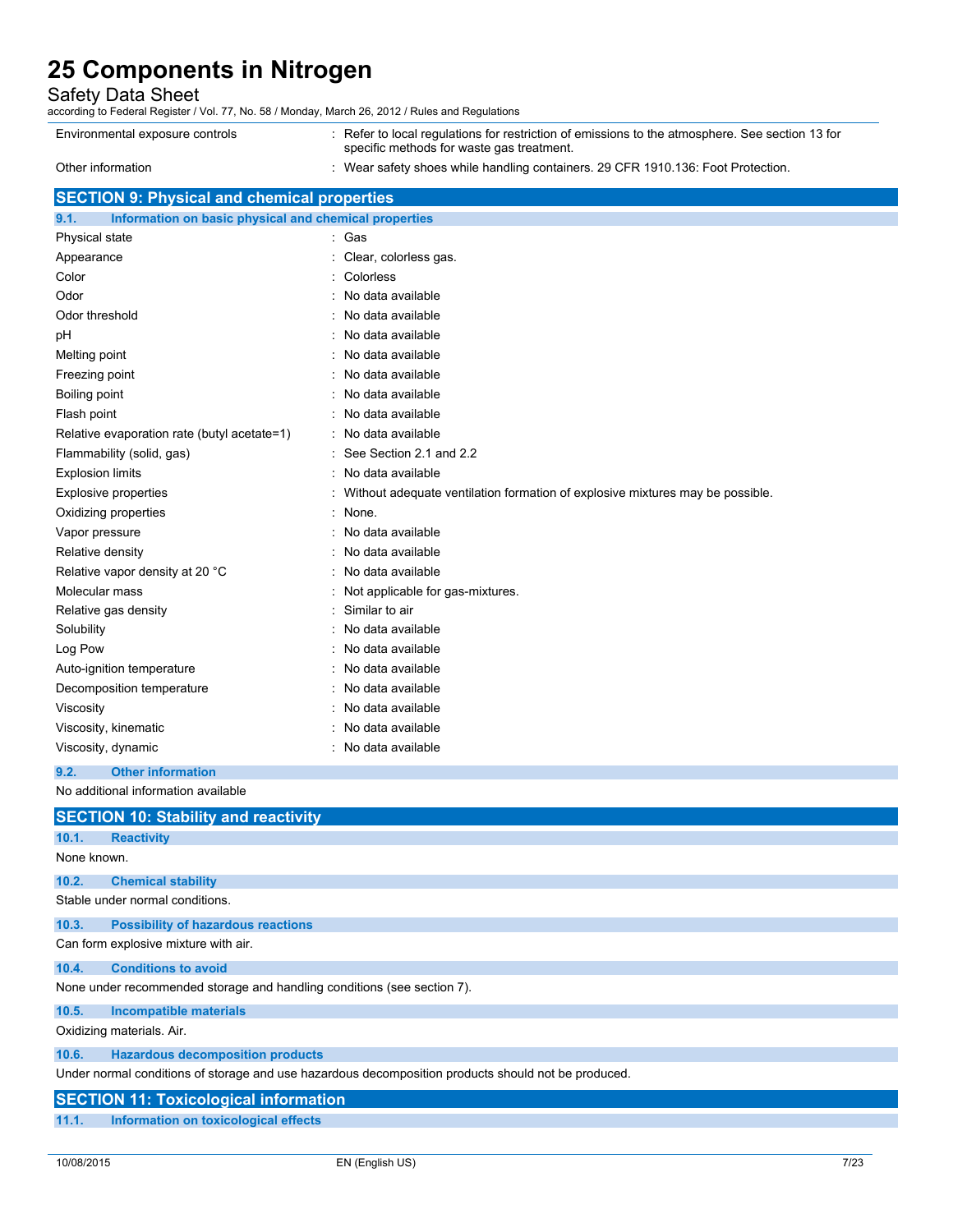Safety Data Sheet

| Acute toxicity                                          | : Not classified                          |
|---------------------------------------------------------|-------------------------------------------|
| <b>Acetylene (74-86-2)</b>                              |                                           |
| LC50 inhalation rat (ppm)                               | 820000 ppm/4h                             |
| 1,3-Butadiene (106-99-0)                                |                                           |
| LD50 oral rat                                           | 5480 mg/kg                                |
| LC50 inhalation rat (mg/l)                              | 285 g/m <sup>3</sup> (Exposure time: 4 h) |
| LC50 inhalation rat (ppm)                               | 110000 ppm/4h                             |
| n-Butane (106-97-8)                                     |                                           |
| LC50 inhalation rat (mg/l)                              | 658 g/m <sup>3</sup> (Exposure time: 4 h) |
| LC50 inhalation rat (ppm)                               | 276789.28 ppm/4h                          |
| 1-Butene (106-98-9)                                     |                                           |
| LC50 inhalation rat (ppm)                               | 500000 ppm/4h                             |
| Carbon dioxide (124-38-9)                               |                                           |
| LC50 inhalation rat (ppm)                               | 820000 ppm/4h                             |
| Carbon monoxide (630-08-0)                              |                                           |
| LC50 inhalation rat (ppm)                               | 1880 ppm/4h                               |
| ATE US (gases)                                          | 1880.000 ppmV/4h                          |
| cis-2-Butene (590-18-1)                                 |                                           |
| LC50 inhalation rat (ppm)                               | 150307.38 ppm/4h                          |
|                                                         |                                           |
| cis-2-Pentene (627-20-3)<br>LC50 inhalation rat (ppm)   | 250000 ppm/4h                             |
|                                                         |                                           |
| Ethane (74-84-0)                                        |                                           |
| LC50 inhalation rat (mg/l)<br>LC50 inhalation rat (ppm) | 658 mg/l/4h<br>820000 ppm/4h              |
| ATE US (gases)                                          | 820000.000 ppmV/4h                        |
| ATE US (vapors)                                         | 658.000 mg/l/4h                           |
| ATE US (dust, mist)                                     | 658.000 mg/l/4h                           |
| <b>Ethylene</b> (74-85-1)                               |                                           |
| LC50 inhalation rat (ppm)                               | 820000 ppm/4h                             |
| ATE US (gases)                                          | 820000.000 ppmV/4h                        |
| n-Hexane (110-54-3)                                     |                                           |
| LD50 dermal rabbit                                      | 3000 mg/kg                                |
| LC50 inhalation rat (ppm)                               | 48000 ppm/4h                              |
| ATE US (dermal)                                         | 3000.000 mg/kg body weight                |
| ATE US (gases)                                          | 48000.000 ppmV/4h                         |
| Hydrogen (1333-74-0)                                    |                                           |
| LC50 inhalation rat (ppm)                               | 820000 ppm/4h                             |
| ATE US (gases)                                          | 820000.000 ppmV/4h                        |
| <b>Isobutane (75-28-5)</b>                              |                                           |
| LC50 inhalation rat (mg/l)                              | 658 mg/l/4h                               |
| LC50 inhalation rat (ppm)                               | 276713.11 ppm/4h                          |
| Isobutylene (115-11-7)                                  |                                           |
| LC50 inhalation rat (mg/l)                              | 620 mg/l/4h                               |
| LC50 inhalation rat (ppm)                               | 239620.46 ppm/4h                          |
| ATE US (gases)                                          | 239620.460 ppmV/4h                        |
| ATE US (vapors)                                         | 620.000 mg/l/4h                           |
| ATE US (dust, mist)                                     | 620.000 mg/l/4h                           |
| Isopentane (78-78-4)                                    |                                           |
| LC50 inhalation rat (ppm)                               | 94859.36 ppm/4h                           |
| ATE US (gases)                                          | 94859.360 ppmV/4h                         |
| Methane (74-82-8)                                       |                                           |
| LC50 inhalation rat (ppm)                               | 820000 ppm/4h                             |
| 10/08/2015                                              | EN (English US)<br>8/23                   |
|                                                         |                                           |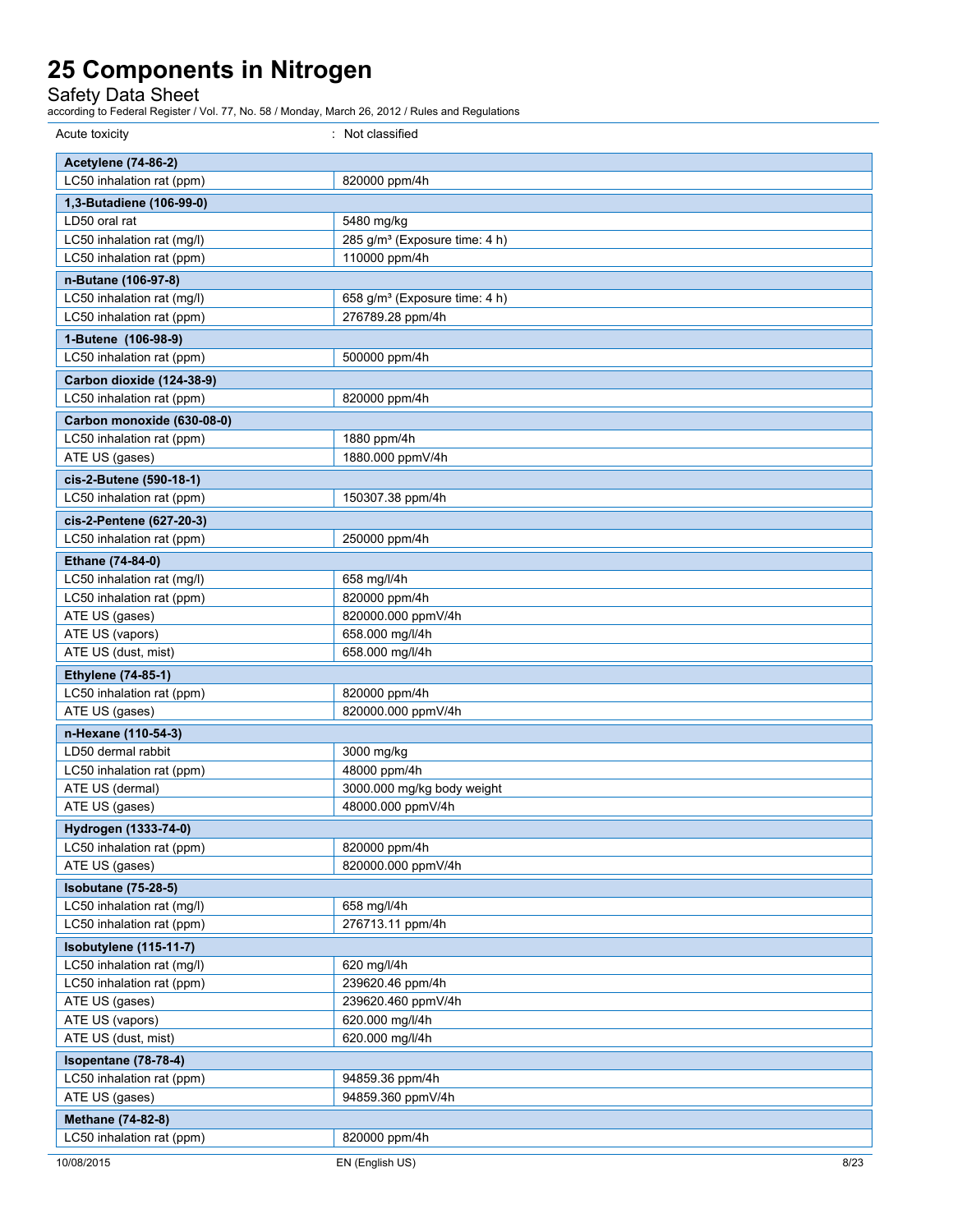Safety Data Sheet

| Methane (74-82-8)                 |                                           |  |
|-----------------------------------|-------------------------------------------|--|
| ATE US (gases)                    | 820000.000 ppmV/4h                        |  |
| Argon (7440-37-1)                 |                                           |  |
| LC50 inhalation rat (ppm)         | 820000 ppm/4h                             |  |
| n-Pentane (109-66-0)              |                                           |  |
| LD50 dermal rabbit                | 3000 mg/kg                                |  |
| LC50 inhalation rat (mg/l)        | 364 g/m <sup>3</sup> (Exposure time: 4 h) |  |
| LC50 inhalation rat (ppm)         | 123317.17 ppm/4h                          |  |
| ATE US (dermal)                   | 3000.000 mg/kg body weight                |  |
| ATE US (gases)                    | 123317.170 ppmV/4h                        |  |
| ATE US (vapors)                   | 364.000 mg/l/4h                           |  |
| ATE US (dust, mist)               | 364.000 mg/l/4h                           |  |
| 1-Pentene (109-67-1)              |                                           |  |
| LC50 inhalation rat (ppm)         | 61002.99 ppm/4h                           |  |
| ATE US (gases)                    | 61002.990 ppmV/4h                         |  |
| Propane (74-98-6)                 |                                           |  |
| LC50 inhalation rat (mg/l)        | 658 mg/l/4h                               |  |
| LC50 inhalation rat (ppm)         | 282800 ppm/4h                             |  |
| Propylene (115-07-1)              |                                           |  |
| LC50 inhalation rat (mg/l)        | 658 mg/l/4h                               |  |
| LC50 inhalation rat (ppm)         | 49957.23 ppm/4h                           |  |
| trans-2-Butene (624-64-6)         |                                           |  |
| LC50 inhalation rat (ppm)         | 150307.38 ppm/4h                          |  |
| trans-2-Pentene (646-04-8)        |                                           |  |
| LC50 inhalation rat (ppm)         | 250000 ppm/4h                             |  |
| 2-Methyl-2-butene (513-35-9)      |                                           |  |
| ATE US (oral)                     | 500.000 mg/kg body weight                 |  |
| Nitrogen (7727-37-9)              |                                           |  |
| LC50 inhalation rat (ppm)         | 820000 ppm/4h                             |  |
| Skin corrosion/irritation         | : Not classified                          |  |
| Serious eye damage/irritation     | Not classified                            |  |
| Respiratory or skin sensitization | Not classified                            |  |
| Germ cell mutagenicity            | May cause genetic defects (Inhalation).   |  |
| Carcinogenicity                   | : May cause cancer.                       |  |

| 1,3-Butadiene (106-99-0)                        |                                                              |
|-------------------------------------------------|--------------------------------------------------------------|
| IARC group                                      | 1 - Carcinogenic to humans                                   |
| National Toxicology Program (NTP) Status        | 1 - Evidence of Carcinogenicity, 2 - Known Human Carcinogens |
| In OSHA Hazard Communication Carcinogen<br>list | Yes                                                          |
| In OSHA Specifically Regulated Carcinogen list  | Yes                                                          |

| <b>Ethylene (74-85-1)</b>                |                                 |  |
|------------------------------------------|---------------------------------|--|
| IARC group                               | 3 - Not classifiable            |  |
|                                          |                                 |  |
| Isobutylene (115-11-7)                   |                                 |  |
| National Toxicology Program (NTP) Status | 1 - Evidence of Carcinogenicity |  |
|                                          |                                 |  |

| <b>Propylene (115-07-1)</b>                                               |                                                                            |      |
|---------------------------------------------------------------------------|----------------------------------------------------------------------------|------|
| IARC group                                                                | 3 - Not classifiable                                                       |      |
| Reproductive toxicity<br>Specific target organ toxicity (single exposure) | : May damage fertility or the unborn child (Inhalation).<br>Not classified |      |
| 10/08/2015                                                                | EN (English US)                                                            | 9/23 |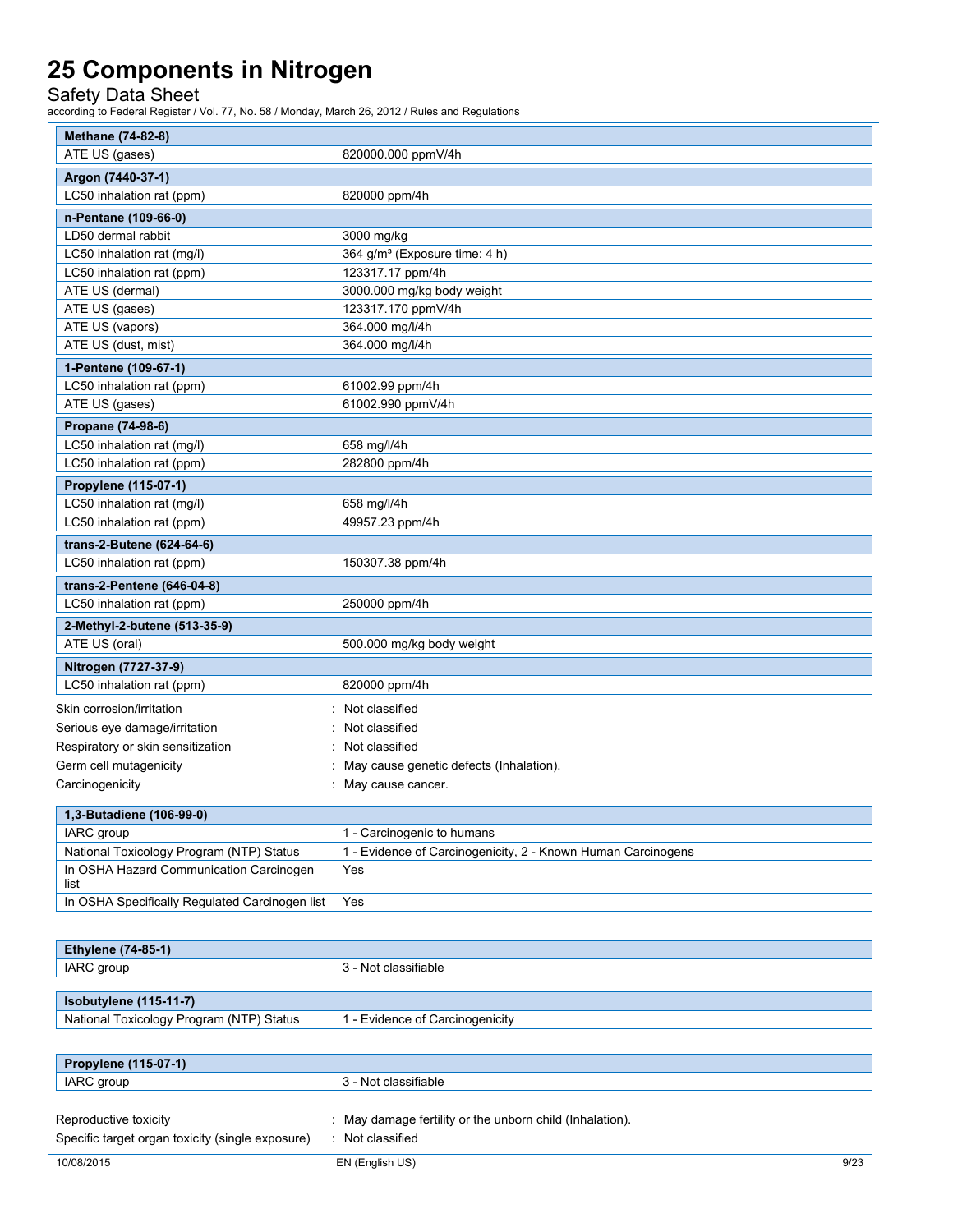Safety Data Sheet

according to Federal Register / Vol. 77, No. 58 / Monday, March 26, 2012 / Rules and Regulations

| Specific target organ toxicity (repeated<br>exposure) | : Causes damage to organs (central nervous system) through prolonged or repeated exposure<br>(Inhalation). |
|-------------------------------------------------------|------------------------------------------------------------------------------------------------------------|
|                                                       |                                                                                                            |

#### Aspiration hazard **in the set of the set of the set of the set of the set of the set of the set of the set of the set of the set of the set of the set of the set of the set of the set of the set of the set of the set of th**

administration

- Symptoms/injuries after inhalation : Asphyxiating even with adequate oxygen. May increase respiration and heart rate.
- Symptoms/injuries after skin contact : Adverse effects not expected from this product.
- Symptoms/injuries after eye contact : Adverse effects not expected from this product.
- Symptoms/injuries after ingestion : Ingestion is not considered a potential route of exposure.
	- : Not known.

Chronic symptoms : May cause cancer. May cause genetic defects. May damage fertility. May damage the unborn child (Inhalation). Causes damage to organs (Central nervous system.) through prolonged or repeated exposure (Inhalation).

#### **SECTION 12: Ecological information 12.1. Toxicity**

Symptoms/injuries upon intravenous

| n-Hexane (110-54-3)  |                                                                                     |
|----------------------|-------------------------------------------------------------------------------------|
| LC50 fish 1          | 2.1 - 2.98 mg/l (Exposure time: 96 h - Species: Pimephales promelas [flow-through]) |
|                      |                                                                                     |
| Isopentane (78-78-4) |                                                                                     |
| EC50 Daphnia 1       | 2.3 mg/l (Exposure time: 48 h - Species: Daphnia magna)                             |
|                      |                                                                                     |
| n-Pentane (109-66-0) |                                                                                     |
| LC50 fish 1          | 9.87 mg/l (Exposure time: 96 h - Species: Oncorhynchus mykiss)                      |
| EC50 Daphnia 1       | 9.74 mg/l (Exposure time: 48 h - Species: Daphnia magna)                            |
| LC50 fish 2          | 11.59 mg/l (Exposure time: 96 h - Species: Pimephales promelas)                     |

#### **12.2. Persistence and degradability**

| <b>Acetylene (74-86-2)</b>    |                                                                                             |  |
|-------------------------------|---------------------------------------------------------------------------------------------|--|
| Persistence and degradability | Will rapidly degrade by indirect photolysis in air. Will not undergo hydrolysis.            |  |
| 1,3-Butadiene (106-99-0)      |                                                                                             |  |
| Persistence and degradability | Not readily biodegradable.                                                                  |  |
| n-Butane (106-97-8)           |                                                                                             |  |
| Persistence and degradability | No data available.                                                                          |  |
| 1-Butene (106-98-9)           |                                                                                             |  |
| Persistence and degradability | Not readily biodegradable.                                                                  |  |
| Carbon dioxide (124-38-9)     |                                                                                             |  |
| Persistence and degradability | No ecological damage caused by this product.                                                |  |
| Carbon monoxide (630-08-0)    |                                                                                             |  |
| Persistence and degradability | Will not undergo hydrolysis. Not readily biodegradable. Not applicable for inorganic gases. |  |
| cis-2-Butene (590-18-1)       |                                                                                             |  |
| Persistence and degradability | No data available.                                                                          |  |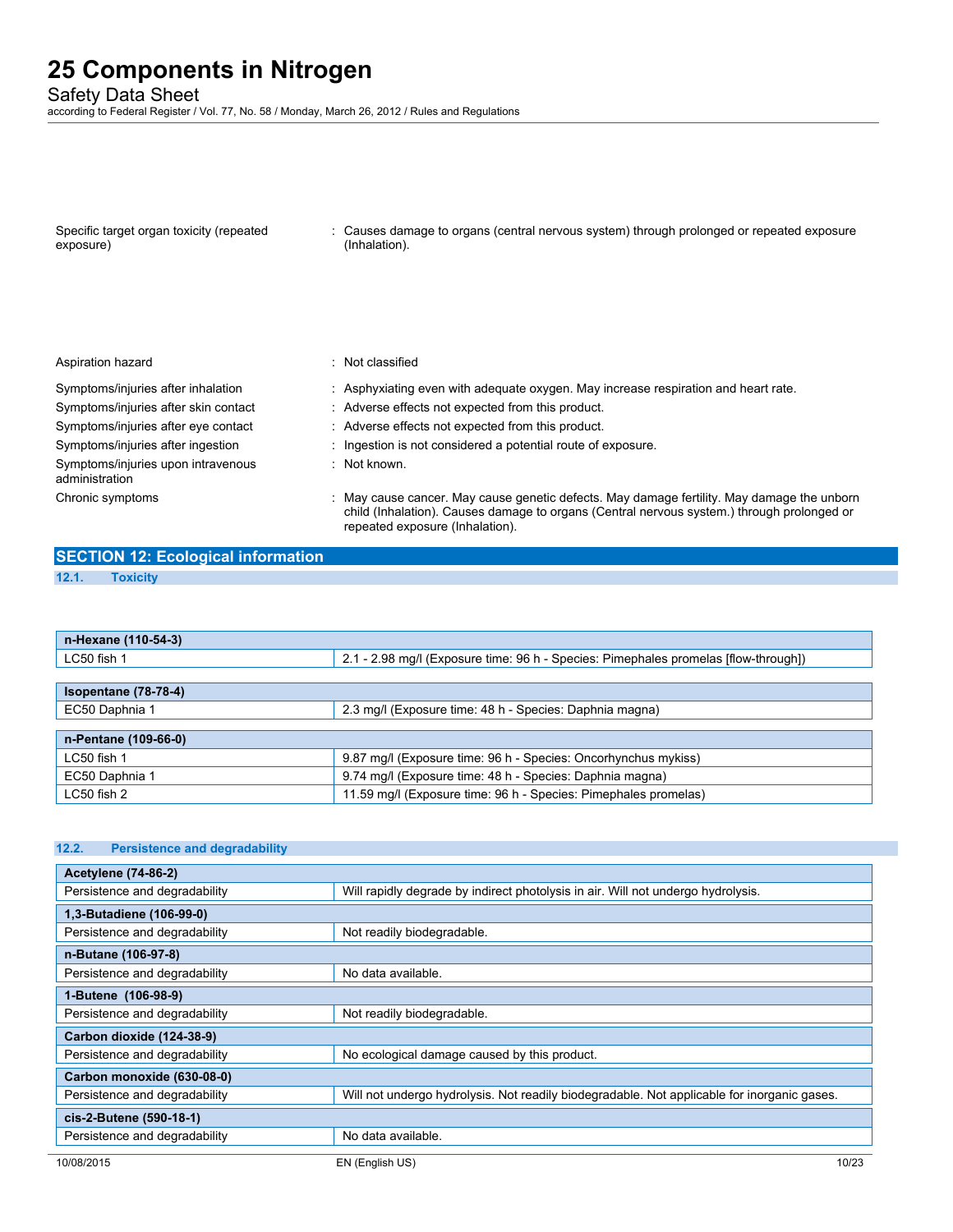Safety Data Sheet

according to Federal Register / Vol. 77, No. 58 / Monday, March 26, 2012 / Rules and Regulations

|                           | Ethane (74-84-0)              |                                                      |  |
|---------------------------|-------------------------------|------------------------------------------------------|--|
|                           | Persistence and degradability | The substance is biodegradable. Unlikely to persist. |  |
| <b>Ethylene (74-85-1)</b> |                               |                                                      |  |
|                           | Persistence and degradability | The substance is biodegradable. Unlikely to persist. |  |
|                           | Hydrogen (1333-74-0)          |                                                      |  |
|                           | Persistence and degradability | No ecological damage caused by this product.         |  |
|                           | <b>Isobutane (75-28-5)</b>    |                                                      |  |
|                           | Persistence and degradability | The substance is biodegradable. Unlikely to persist. |  |
|                           | Isobutylene (115-11-7)        |                                                      |  |
|                           | Persistence and degradability | The substance is biodegradable. Unlikely to persist. |  |
|                           | Isopentane (78-78-4)          |                                                      |  |
|                           | Persistence and degradability | No data available.                                   |  |
| <b>Methane (74-82-8)</b>  |                               |                                                      |  |
|                           | Persistence and degradability | The substance is biodegradable. Unlikely to persist. |  |
| Argon (7440-37-1)         |                               |                                                      |  |
|                           | Persistence and degradability | No ecological damage caused by this product.         |  |
|                           |                               |                                                      |  |
|                           | Propane (74-98-6)             |                                                      |  |
|                           | Persistence and degradability | The substance is biodegradable. Unlikely to persist. |  |
| Propylene (115-07-1)      |                               |                                                      |  |
|                           | Persistence and degradability | The substance is biodegradable. Unlikely to persist. |  |
|                           | trans-2-Butene (624-64-6)     |                                                      |  |
|                           | Persistence and degradability | No data available.                                   |  |
|                           |                               |                                                      |  |
|                           | Nitrogen (7727-37-9)          |                                                      |  |
|                           | Persistence and degradability | No ecological damage caused by this product.         |  |

#### **12.3. Bioaccumulative potential**

| <b>Acetylene (74-86-2)</b> |                                                                                               |  |  |
|----------------------------|-----------------------------------------------------------------------------------------------|--|--|
| Log Pow                    | 0.37                                                                                          |  |  |
| Bioaccumulative potential  | Not expected to bioaccumulate due to the low log Kow (log Kow $\lt 4$ ). Refer to section 9.  |  |  |
| 1,3-Butadiene (106-99-0)   |                                                                                               |  |  |
| BCF fish 1                 | $13 - 19.1$                                                                                   |  |  |
| Log Pow                    | 1.99                                                                                          |  |  |
| Bioaccumulative potential  | Not expected to bioaccumulate due to the low log Kow (log Kow $\lt 4$ ). Refer to section 9.  |  |  |
| n-Butane (106-97-8)        |                                                                                               |  |  |
| Log Pow                    | 2.89                                                                                          |  |  |
| Log Kow                    | Not applicable for gas-mixtures.                                                              |  |  |
| Bioaccumulative potential  | Not expected to bioaccumulate due to the low log Kow (log Kow $\leq 4$ ). Refer to section 9. |  |  |
| 1-Butene (106-98-9)        |                                                                                               |  |  |
| Log Pow                    | 2.4                                                                                           |  |  |
| Bioaccumulative potential  | Not expected to bioaccumulate due to the low log Kow (log Kow $\leq 4$ ). Refer to section 9. |  |  |
| Carbon dioxide (124-38-9)  |                                                                                               |  |  |
| BCF fish 1                 | (no bioaccumulation)                                                                          |  |  |
| Log Pow                    | 0.83                                                                                          |  |  |
| Bioaccumulative potential  | No ecological damage caused by this product.                                                  |  |  |
| Carbon monoxide (630-08-0) |                                                                                               |  |  |
| Log Pow                    | 1.78                                                                                          |  |  |
| Bioaccumulative potential  | Not expected to bioaccumulate due to the low log Kow (log Kow $\leq$ 4). Refer to section 9.  |  |  |
| cis-2-Butene (590-18-1)    |                                                                                               |  |  |
| Log Pow                    | 2.33                                                                                          |  |  |
| Bioaccumulative potential  | Not expected to bioaccumulate due to the low log Kow (log Kow $\leq$ 4). Refer to section 9.  |  |  |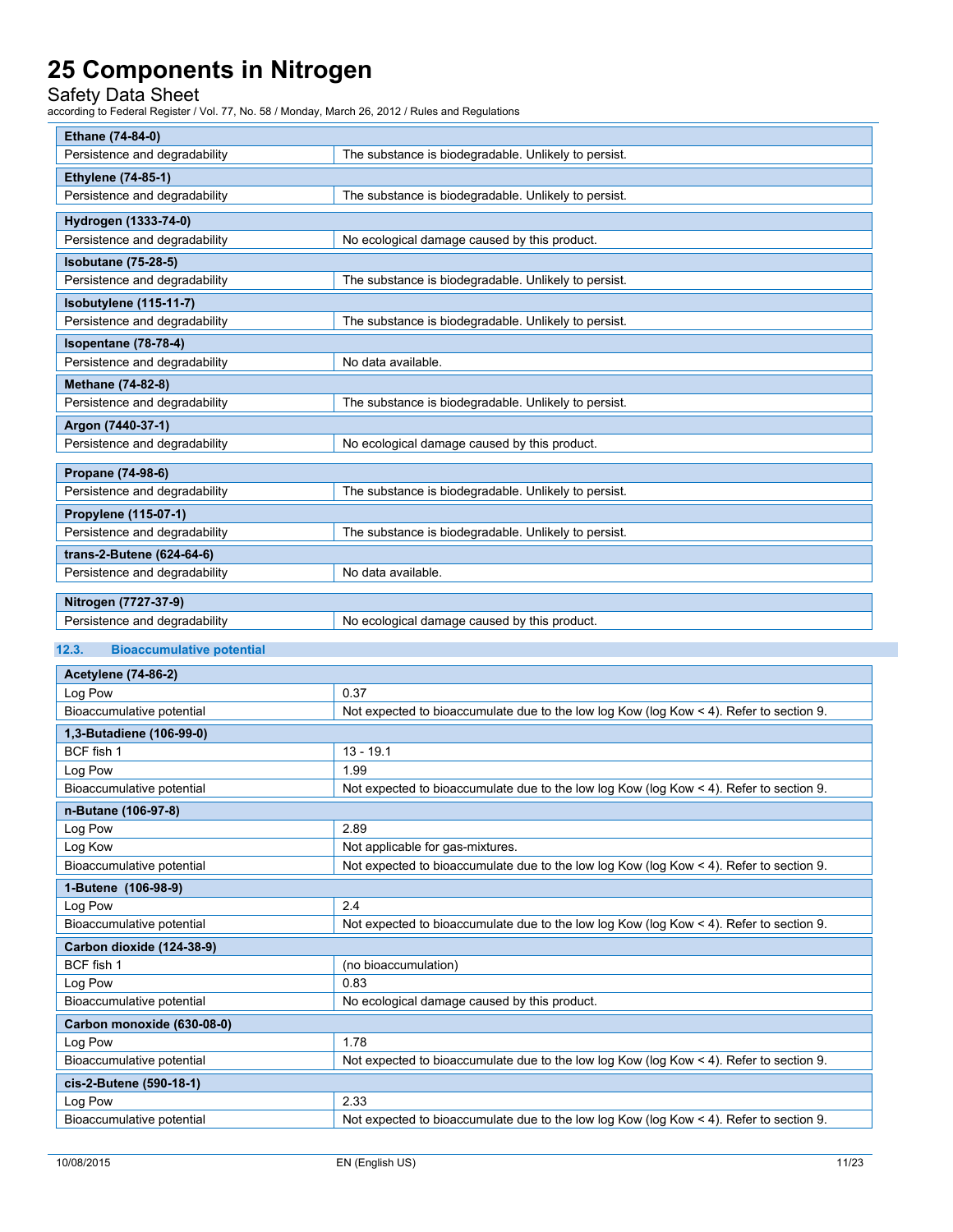Safety Data Sheet

| Ethane (74-84-0)                 |                                                                                               |  |  |  |
|----------------------------------|-----------------------------------------------------------------------------------------------|--|--|--|
| Log Pow                          | 1.81                                                                                          |  |  |  |
| Bioaccumulative potential        | Not expected to bioaccumulate due to the low log Kow (log Kow < 4). Refer to section 9.       |  |  |  |
| <b>Ethylene (74-85-1)</b>        |                                                                                               |  |  |  |
| BCF fish 1                       | $4 - 4.6$                                                                                     |  |  |  |
| Log Pow                          | 1.13                                                                                          |  |  |  |
| Bioaccumulative potential        | Not expected to bioaccumulate due to the low log Kow (log Kow $\leq 4$ ). Refer to section 9. |  |  |  |
| Hydrogen (1333-74-0)             |                                                                                               |  |  |  |
| BCF fish 1                       | (no bioaccumulation expected)                                                                 |  |  |  |
| Log Pow                          | Not applicable for inorganic gases.                                                           |  |  |  |
| Bioaccumulative potential        | No ecological damage caused by this product.                                                  |  |  |  |
| <b>Isobutane (75-28-5)</b>       |                                                                                               |  |  |  |
| BCF fish 1                       | $1.57 - 1.97$                                                                                 |  |  |  |
| Log Pow                          | 2.76                                                                                          |  |  |  |
| Bioaccumulative potential        | Not expected to bioaccumulate due to the low log Kow (log Kow < 4). Refer to section 9.       |  |  |  |
| <b>Isobutylene</b> (115-11-7)    |                                                                                               |  |  |  |
| Log Pow                          | 2.35                                                                                          |  |  |  |
| Bioaccumulative potential        | Not expected to bioaccumulate due to the low log Kow (log Kow $\leq 4$ ). Refer to section 9. |  |  |  |
| Isopentane (78-78-4)             |                                                                                               |  |  |  |
| Log Pow                          | $3.2 - 3.3$                                                                                   |  |  |  |
| Log Kow                          | Not applicable for gas-mixtures.                                                              |  |  |  |
| Bioaccumulative potential        | No data available.                                                                            |  |  |  |
| <b>Methane (74-82-8)</b>         |                                                                                               |  |  |  |
| Bioaccumulative potential        | Not expected to bioaccumulate due to the low log Kow (log Kow $\leq 4$ ). Refer to section 9. |  |  |  |
| Argon (7440-37-1)                |                                                                                               |  |  |  |
| Log Pow                          | Not applicable for inorganic gases.                                                           |  |  |  |
| Bioaccumulative potential        | No ecological damage caused by this product.                                                  |  |  |  |
| n-Pentane (109-66-0)             |                                                                                               |  |  |  |
| Log Pow                          | 3.39                                                                                          |  |  |  |
| Propane (74-98-6)                |                                                                                               |  |  |  |
| Log Pow                          | 2.36                                                                                          |  |  |  |
| Bioaccumulative potential        | Not expected to bioaccumulate due to the low log Kow (log Kow < 4). Refer to section 9.       |  |  |  |
| Propylene (115-07-1)             |                                                                                               |  |  |  |
| Log Pow                          | 1.77                                                                                          |  |  |  |
| Bioaccumulative potential        | Not expected to bioaccumulate due to the low log Kow (log Kow < 4). Refer to section 9.       |  |  |  |
| trans-2-Butene (624-64-6)        |                                                                                               |  |  |  |
| Log Pow                          | 2.32                                                                                          |  |  |  |
| Bioaccumulative potential        | Not expected to bioaccumulate due to the low log Kow (log Kow < 4). Refer to section 9.       |  |  |  |
| Nitrogen (7727-37-9)             |                                                                                               |  |  |  |
| Log Pow                          | Not applicable for inorganic gases.                                                           |  |  |  |
| Bioaccumulative potential        | No ecological damage caused by this product.                                                  |  |  |  |
| 12.4.<br><b>Mobility in soil</b> |                                                                                               |  |  |  |
| <b>Acetylene (74-86-2)</b>       |                                                                                               |  |  |  |
| Ecology - soil                   | Because of its high volatility, the product is unlikely to cause ground or water pollution.   |  |  |  |
| 1,3-Butadiene (106-99-0)         |                                                                                               |  |  |  |
|                                  |                                                                                               |  |  |  |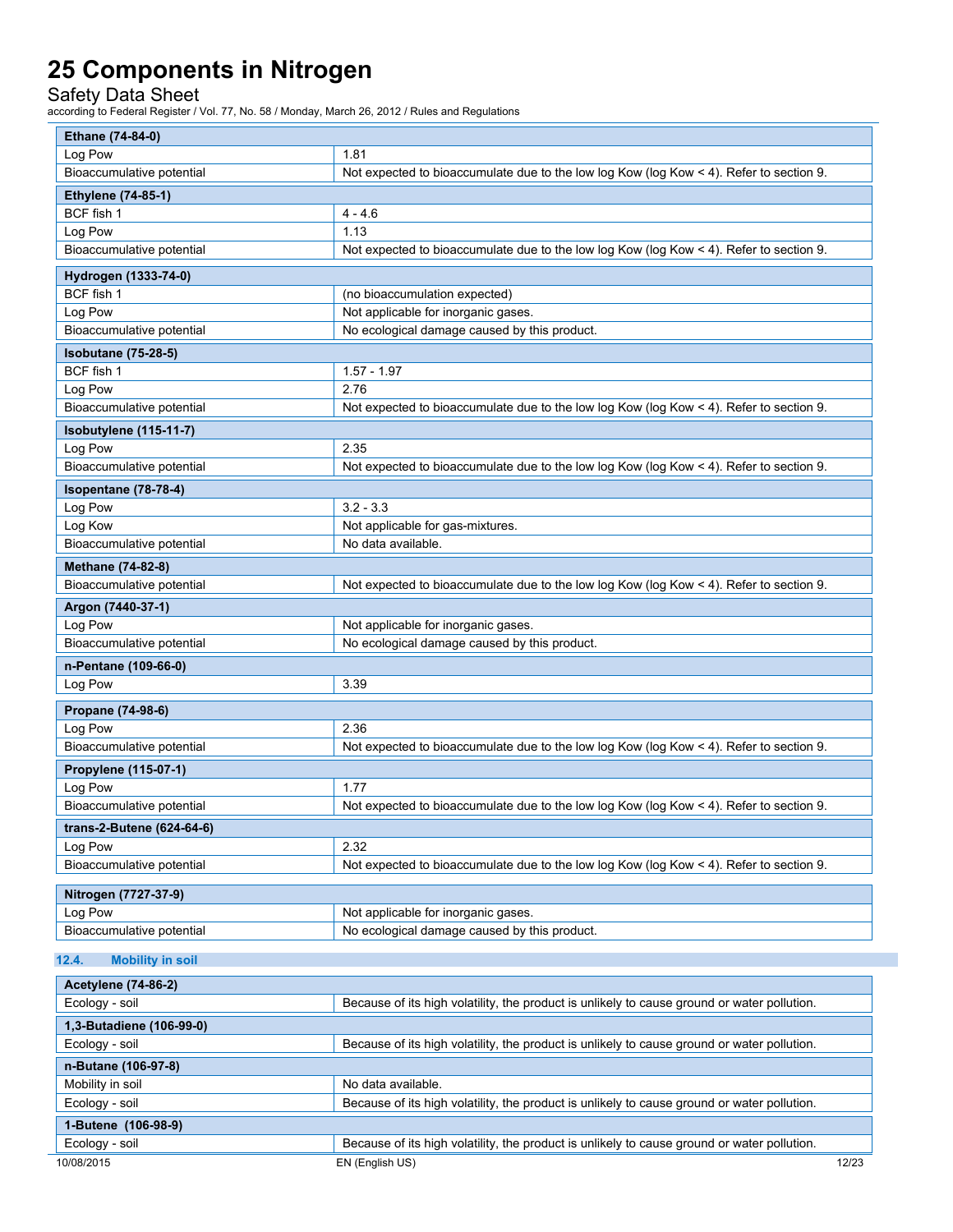Safety Data Sheet

| Carbon dioxide (124-38-9)             |                                                                                             |
|---------------------------------------|---------------------------------------------------------------------------------------------|
| Ecology - soil                        | No ecological damage caused by this product.                                                |
| Carbon monoxide (630-08-0)            |                                                                                             |
| Ecology - soil                        | Because of its high volatility, the product is unlikely to cause ground or water pollution. |
| cis-2-Butene (590-18-1)               |                                                                                             |
| Ecology - soil                        | Because of its high volatility, the product is unlikely to cause ground or water pollution. |
| Ethane (74-84-0)                      |                                                                                             |
| Ecology - soil                        | Because of its high volatility, the product is unlikely to cause ground or water pollution. |
| <b>Ethylene (74-85-1)</b>             |                                                                                             |
| Ecology - soil                        | Because of its high volatility, the product is unlikely to cause ground or water pollution. |
| Hydrogen (1333-74-0)                  |                                                                                             |
| Ecology - soil                        | No ecological damage caused by this product.                                                |
| <b>Isobutane (75-28-5)</b>            |                                                                                             |
| Ecology - soil                        | Because of its high volatility, the product is unlikely to cause ground or water pollution. |
| Isobutylene (115-11-7)                |                                                                                             |
| Ecology - soil                        | Because of its high volatility, the product is unlikely to cause ground or water pollution. |
| Isopentane (78-78-4)                  |                                                                                             |
| Mobility in soil                      | No data available.                                                                          |
| Methane (74-82-8)                     |                                                                                             |
| Ecology - soil                        | Because of its high volatility, the product is unlikely to cause ground or water pollution. |
| Argon (7440-37-1)                     |                                                                                             |
| Ecology - soil                        | No ecological damage caused by this product.                                                |
| Propane (74-98-6)                     |                                                                                             |
| Ecology - soil                        | Because of its high volatility, the product is unlikely to cause ground or water pollution. |
| Propylene (115-07-1)                  |                                                                                             |
| Ecology - soil                        | Because of its high volatility, the product is unlikely to cause ground or water pollution. |
| trans-2-Butene (624-64-6)             |                                                                                             |
| Ecology - soil                        | Because of its high volatility, the product is unlikely to cause ground or water pollution. |
| Nitrogen (7727-37-9)                  |                                                                                             |
| Ecology - soil                        | No ecological damage caused by this product.                                                |
|                                       |                                                                                             |
| 12.5.<br><b>Other adverse effects</b> |                                                                                             |
| Effect on ozone layer                 | : No known effects from this product.                                                       |

| <b>SECTION 13: Disposal considerations</b>                                                                                                                            |                                                                                                                                                                                                                                                                                                                                                                                                             |  |  |
|-----------------------------------------------------------------------------------------------------------------------------------------------------------------------|-------------------------------------------------------------------------------------------------------------------------------------------------------------------------------------------------------------------------------------------------------------------------------------------------------------------------------------------------------------------------------------------------------------|--|--|
| 13.1.<br><b>Waste treatment methods</b>                                                                                                                               |                                                                                                                                                                                                                                                                                                                                                                                                             |  |  |
| Waste treatment methods                                                                                                                                               | : Contact supplier if guidance is required. Do not discharge into any place where its<br>accumulation could be dangerous. Ensure that the emission levels from local regulations or<br>operating permits are not exceeded. Waste gas should be flared through a suitable burner with<br>flash back arrestor. Do not discharge into areas where there is a risk of forming an explosive<br>mixture with air. |  |  |
| : Refer to the CGA Pamphlet P-63 "Disposal of Gases" available at www.cganet.com for more<br>Waste disposal recommendations<br>quidance on suitable disposal methods. |                                                                                                                                                                                                                                                                                                                                                                                                             |  |  |
| <b>SECTION 14: Transport information</b>                                                                                                                              |                                                                                                                                                                                                                                                                                                                                                                                                             |  |  |
| <b>Department of Transportation (DOT)</b><br>In accordance with DOT                                                                                                   |                                                                                                                                                                                                                                                                                                                                                                                                             |  |  |
| Transport document description                                                                                                                                        | : UN1954 Compressed gas, flammable, n.o.s. (Methane, Hydrogen), 2.1                                                                                                                                                                                                                                                                                                                                         |  |  |
| UN-No.(DOT)                                                                                                                                                           | : UN1954                                                                                                                                                                                                                                                                                                                                                                                                    |  |  |
| Proper Shipping Name (DOT)                                                                                                                                            | : Compressed gas, flammable, n.o.s.                                                                                                                                                                                                                                                                                                                                                                         |  |  |
| 10/08/2015                                                                                                                                                            | EN (English US)<br>13/23                                                                                                                                                                                                                                                                                                                                                                                    |  |  |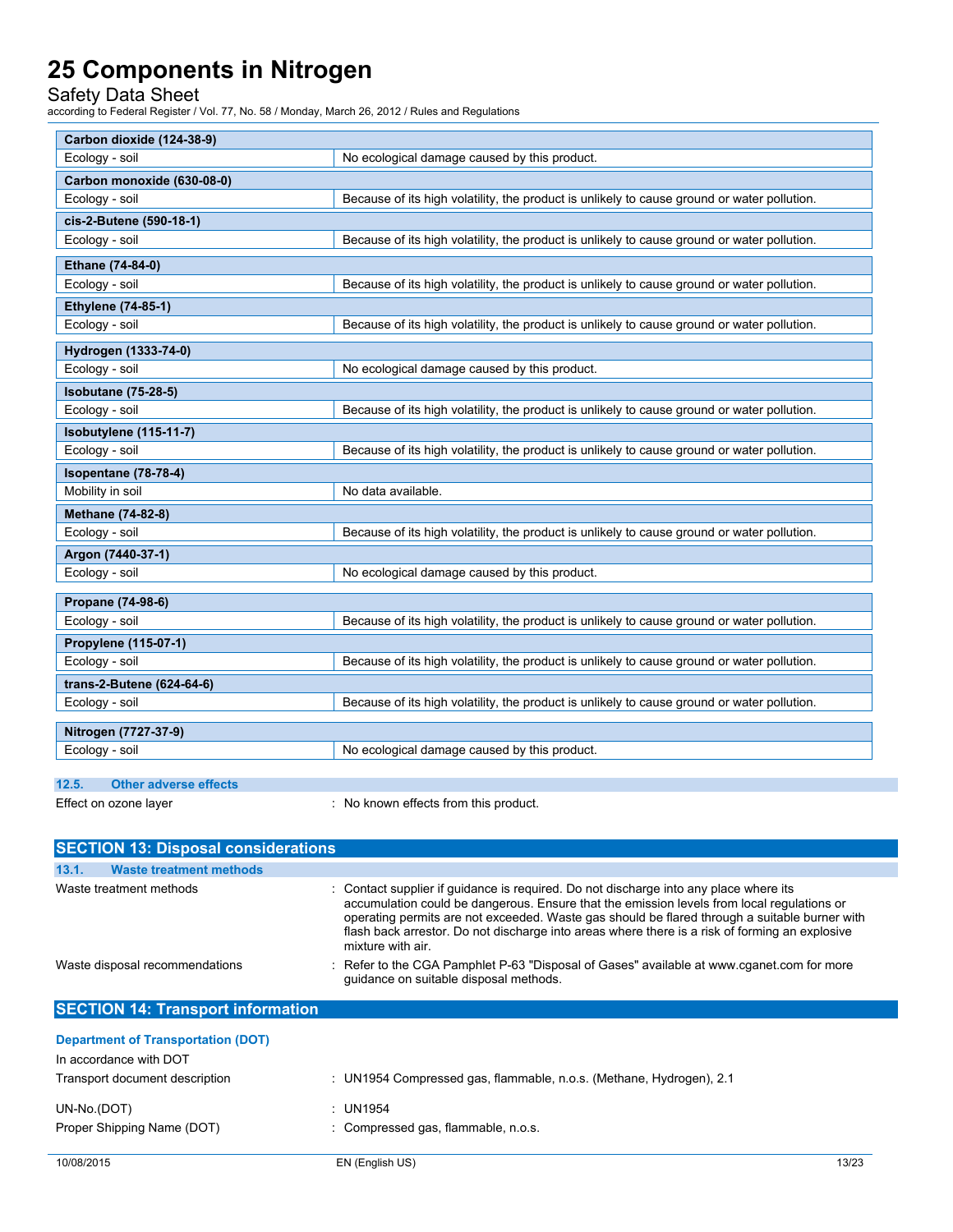### Safety Data Sheet

according to Federal Register / Vol. 77, No. 58 / Monday, March 26, 2012 / Rules and Regulations

| Transport hazard class(es) (DOT)                                                | : 2.1 - Class 2.1 - Flammable gas 49 CFR 173.115                                                                                                                                                                                                                                                                                                               |  |  |  |  |
|---------------------------------------------------------------------------------|----------------------------------------------------------------------------------------------------------------------------------------------------------------------------------------------------------------------------------------------------------------------------------------------------------------------------------------------------------------|--|--|--|--|
| Hazard labels (DOT)                                                             | $\therefore$ 2.1 - Flammable gas                                                                                                                                                                                                                                                                                                                               |  |  |  |  |
|                                                                                 |                                                                                                                                                                                                                                                                                                                                                                |  |  |  |  |
|                                                                                 |                                                                                                                                                                                                                                                                                                                                                                |  |  |  |  |
|                                                                                 |                                                                                                                                                                                                                                                                                                                                                                |  |  |  |  |
|                                                                                 |                                                                                                                                                                                                                                                                                                                                                                |  |  |  |  |
| DOT Packaging Non Bulk (49 CFR 173.xxx)                                         | : 302;305                                                                                                                                                                                                                                                                                                                                                      |  |  |  |  |
| DOT Packaging Bulk (49 CFR 173.xxx)                                             | : 314;315                                                                                                                                                                                                                                                                                                                                                      |  |  |  |  |
| DOT Symbols                                                                     | : G - Identifies PSN requiring a technical name                                                                                                                                                                                                                                                                                                                |  |  |  |  |
| DOT Packaging Exceptions (49 CFR 173.xxx)                                       | : 306                                                                                                                                                                                                                                                                                                                                                          |  |  |  |  |
| DOT Quantity Limitations Passenger aircraft/rail : Forbidden<br>(49 CFR 173.27) |                                                                                                                                                                                                                                                                                                                                                                |  |  |  |  |
| DOT Quantity Limitations Cargo aircraft only (49 : 150 kg)<br>CFR 175.75)       |                                                                                                                                                                                                                                                                                                                                                                |  |  |  |  |
| DOT Vessel Stowage Location                                                     | : D - The material must be stowed "on deck only" on a cargo vessel and on a passenger vessel<br>carrying a number of passengers limited to not more than the larger of 25 passengers or one<br>passenger per each 3 m of overall vessel length, but the material is prohibited on passenger<br>vessels in which the limiting number of passengers is exceeded. |  |  |  |  |
| DOT Vessel Stowage Other                                                        | : 40 - Stow "clear of living quarters"                                                                                                                                                                                                                                                                                                                         |  |  |  |  |
| Other information                                                               | : No supplementary information available.                                                                                                                                                                                                                                                                                                                      |  |  |  |  |
| TDG                                                                             |                                                                                                                                                                                                                                                                                                                                                                |  |  |  |  |
| Transport document description                                                  | : UN1954 COMPRESSED GAS, FLAMMABLE, N.O.S., 2.1                                                                                                                                                                                                                                                                                                                |  |  |  |  |
| UN-No. (TDG)                                                                    | : UN1954                                                                                                                                                                                                                                                                                                                                                       |  |  |  |  |
| TDG Proper Shipping Name                                                        | : COMPRESSED GAS, FLAMMABLE, N.O.S.                                                                                                                                                                                                                                                                                                                            |  |  |  |  |
| <b>TDG Primary Hazard Classes</b>                                               | : 2.1 - Class 2.1 - Flammable Gas.                                                                                                                                                                                                                                                                                                                             |  |  |  |  |
|                                                                                 |                                                                                                                                                                                                                                                                                                                                                                |  |  |  |  |
| <b>Transport by sea</b>                                                         |                                                                                                                                                                                                                                                                                                                                                                |  |  |  |  |
| UN-No. (IMDG)                                                                   | : 1954                                                                                                                                                                                                                                                                                                                                                         |  |  |  |  |
| Proper Shipping Name (IMDG)                                                     | : COMPRESSED GAS, FLAMMABLE, N.O.S.                                                                                                                                                                                                                                                                                                                            |  |  |  |  |
| Class (IMDG)                                                                    | : 2 - Gases                                                                                                                                                                                                                                                                                                                                                    |  |  |  |  |
| Air transport                                                                   |                                                                                                                                                                                                                                                                                                                                                                |  |  |  |  |
| UN-No. (IATA)                                                                   | : 1954                                                                                                                                                                                                                                                                                                                                                         |  |  |  |  |
| Proper Shipping Name (IATA)                                                     | : COMPRESSED GAS, FLAMMABLE, N.O.S.                                                                                                                                                                                                                                                                                                                            |  |  |  |  |
| Class (IATA)                                                                    | $\therefore$ 2                                                                                                                                                                                                                                                                                                                                                 |  |  |  |  |
| <b>SECTION 15: Regulatory information</b>                                       |                                                                                                                                                                                                                                                                                                                                                                |  |  |  |  |
| 15.1. US Federal regulations                                                    |                                                                                                                                                                                                                                                                                                                                                                |  |  |  |  |
| <b>Acetylene (74-86-2)</b>                                                      |                                                                                                                                                                                                                                                                                                                                                                |  |  |  |  |
| Listed on the United States TSCA (Toxic Substances Control Act) inventory       |                                                                                                                                                                                                                                                                                                                                                                |  |  |  |  |
| 1,3-Butadiene (106-99-0)                                                        |                                                                                                                                                                                                                                                                                                                                                                |  |  |  |  |
| Listed on the United States TSCA (Toxic Substances Control Act) inventory       |                                                                                                                                                                                                                                                                                                                                                                |  |  |  |  |
| Subject to reporting requirements of United States SARA Section 313             |                                                                                                                                                                                                                                                                                                                                                                |  |  |  |  |
| SARA Section 313 - Emission Reporting                                           | 0.1%                                                                                                                                                                                                                                                                                                                                                           |  |  |  |  |
| n-Butane (106-97-8)                                                             |                                                                                                                                                                                                                                                                                                                                                                |  |  |  |  |
| Listed on the United States TSCA (Toxic Substances Control Act) inventory       |                                                                                                                                                                                                                                                                                                                                                                |  |  |  |  |
| 1-Butene (106-98-9)                                                             |                                                                                                                                                                                                                                                                                                                                                                |  |  |  |  |
| Listed on the United States TSCA (Toxic Substances Control Act) inventory       |                                                                                                                                                                                                                                                                                                                                                                |  |  |  |  |
| Carbon dioxide (124-38-9)                                                       |                                                                                                                                                                                                                                                                                                                                                                |  |  |  |  |
| Listed on the United States TSCA (Toxic Substances Control Act) inventory       |                                                                                                                                                                                                                                                                                                                                                                |  |  |  |  |
| Carbon monoxide (630-08-0)                                                      |                                                                                                                                                                                                                                                                                                                                                                |  |  |  |  |
| Listed on the United States TSCA (Toxic Substances Control Act) inventory       |                                                                                                                                                                                                                                                                                                                                                                |  |  |  |  |
|                                                                                 |                                                                                                                                                                                                                                                                                                                                                                |  |  |  |  |

#### **cis-2-Butene (590-18-1)**

Listed on the United States TSCA (Toxic Substances Control Act) inventory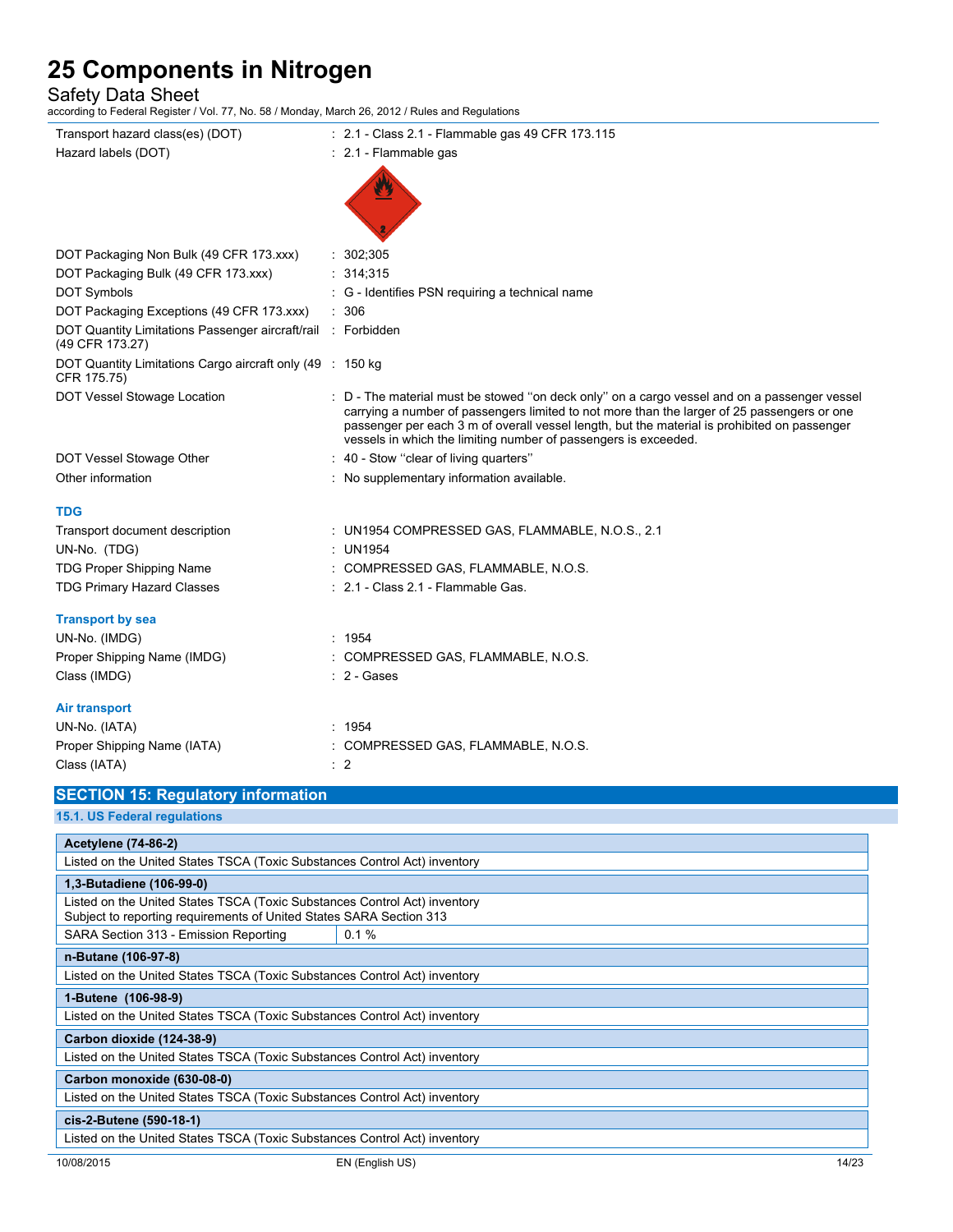### Safety Data Sheet

according to Federal Register / Vol. 77, No. 58 / Monday, March 26, 2012 / Rules and Regulations

| Ethane (74-84-0)                                                                                                                                 |  |  |  |
|--------------------------------------------------------------------------------------------------------------------------------------------------|--|--|--|
| Listed on the United States TSCA (Toxic Substances Control Act) inventory                                                                        |  |  |  |
| <b>Ethylene (74-85-1)</b>                                                                                                                        |  |  |  |
| Listed on the United States TSCA (Toxic Substances Control Act) inventory<br>Subject to reporting requirements of United States SARA Section 313 |  |  |  |
| 1.0%<br>SARA Section 313 - Emission Reporting                                                                                                    |  |  |  |
| n-Hexane (110-54-3)                                                                                                                              |  |  |  |
| Listed on the United States TSCA (Toxic Substances Control Act) inventory<br>Subject to reporting requirements of United States SARA Section 313 |  |  |  |
| SARA Section 313 - Emission Reporting<br>1.0%                                                                                                    |  |  |  |
| Hydrogen (1333-74-0)                                                                                                                             |  |  |  |
| Listed on the United States TSCA (Toxic Substances Control Act) inventory                                                                        |  |  |  |
| <b>Isobutane (75-28-5)</b>                                                                                                                       |  |  |  |
| Listed on the United States TSCA (Toxic Substances Control Act) inventory                                                                        |  |  |  |
| Isobutylene (115-11-7)                                                                                                                           |  |  |  |
| Listed on the United States TSCA (Toxic Substances Control Act) inventory                                                                        |  |  |  |
| Isopentane (78-78-4)                                                                                                                             |  |  |  |
| Listed on the United States TSCA (Toxic Substances Control Act) inventory                                                                        |  |  |  |
| <b>Methane (74-82-8)</b>                                                                                                                         |  |  |  |
| Listed on the United States TSCA (Toxic Substances Control Act) inventory                                                                        |  |  |  |
| Argon (7440-37-1)                                                                                                                                |  |  |  |
| Listed on the United States TSCA (Toxic Substances Control Act) inventory                                                                        |  |  |  |
| n-Pentane (109-66-0)                                                                                                                             |  |  |  |
| Listed on the United States TSCA (Toxic Substances Control Act) inventory                                                                        |  |  |  |
| EPA TSCA Regulatory Flag<br>T - T - indicates a substance that is the subject of a Section 4 test rule under TSCA.                               |  |  |  |
| 1-Pentene (109-67-1)                                                                                                                             |  |  |  |
| Listed on the United States TSCA (Toxic Substances Control Act) inventory                                                                        |  |  |  |
| Propane (74-98-6)                                                                                                                                |  |  |  |
| Listed on the United States TSCA (Toxic Substances Control Act) inventory                                                                        |  |  |  |
| Propylene (115-07-1)                                                                                                                             |  |  |  |
| Listed on the United States TSCA (Toxic Substances Control Act) inventory<br>Subject to reporting requirements of United States SARA Section 313 |  |  |  |
| SARA Section 313 - Emission Reporting<br>1.0%                                                                                                    |  |  |  |
| trans-2-Butene (624-64-6)                                                                                                                        |  |  |  |
| Listed on the United States TSCA (Toxic Substances Control Act) inventory                                                                        |  |  |  |
| Nitrogen (7727-37-9)                                                                                                                             |  |  |  |
| Listed on the United States TSCA (Toxic Substances Control Act) inventory                                                                        |  |  |  |

#### **15.2. International regulations**

**CANADA**

| <b>Acetylene (74-86-2)</b>                           |                                                                                                                                                                                                 |  |  |  |
|------------------------------------------------------|-------------------------------------------------------------------------------------------------------------------------------------------------------------------------------------------------|--|--|--|
| Listed on the Canadian DSL (Domestic Sustances List) |                                                                                                                                                                                                 |  |  |  |
| <b>WHMIS Classification</b>                          | Class A - Compressed Gas<br>Class B Division 1 - Flammable Gas<br>Class F - Dangerously Reactive Material                                                                                       |  |  |  |
| 1,3-Butadiene (106-99-0)                             |                                                                                                                                                                                                 |  |  |  |
| Listed on the Canadian DSL (Domestic Sustances List) |                                                                                                                                                                                                 |  |  |  |
| <b>WHMIS Classification</b>                          | Class A - Compressed Gas<br>Class B Division 1 - Flammable Gas<br>Class D Division 2 Subdivision A - Very toxic material causing other toxic effects<br>Class F - Dangerously Reactive Material |  |  |  |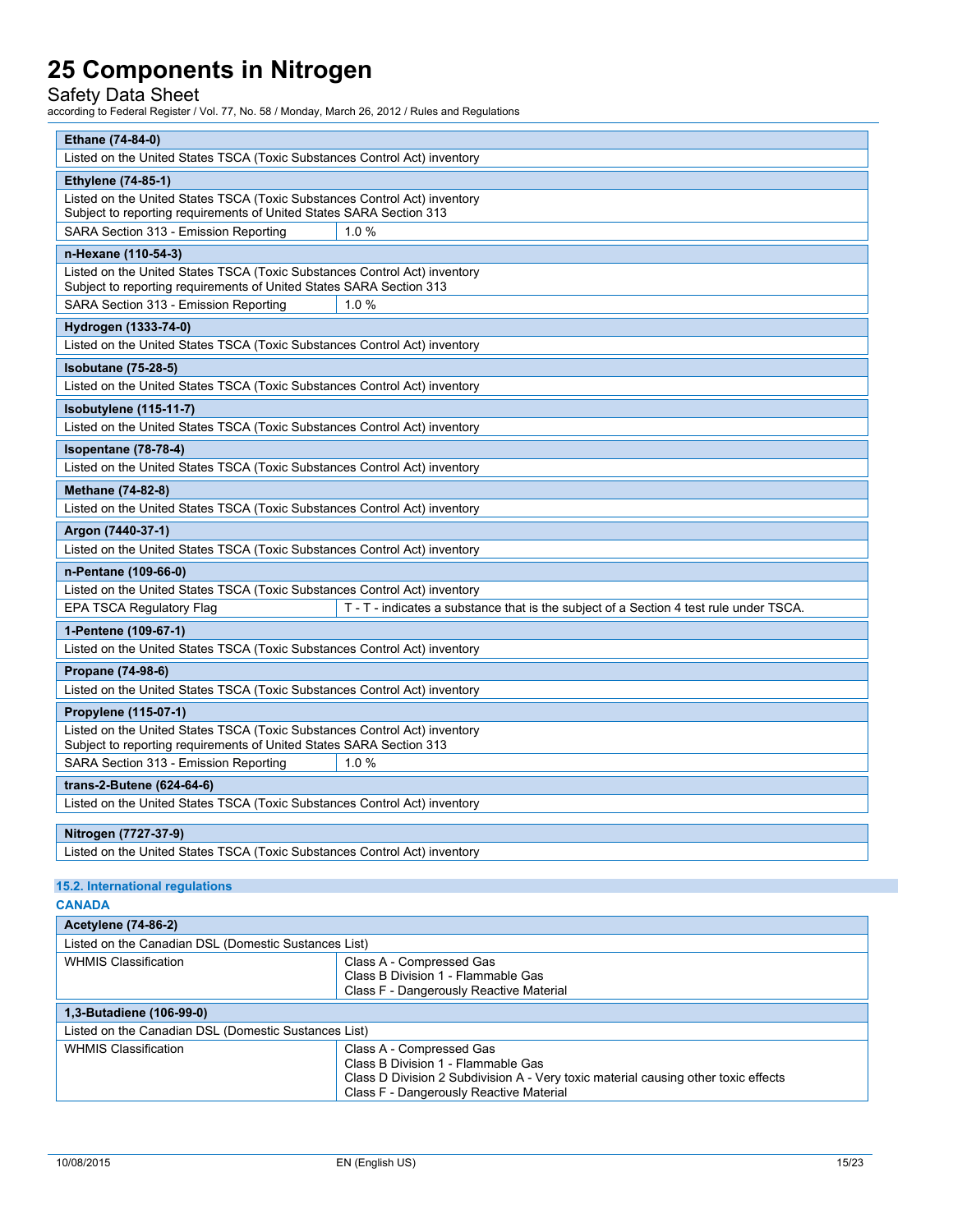### Safety Data Sheet

| n-Butane (106-97-8)                                                                 |                                                                                                                                                                                                                                                               |  |  |  |  |
|-------------------------------------------------------------------------------------|---------------------------------------------------------------------------------------------------------------------------------------------------------------------------------------------------------------------------------------------------------------|--|--|--|--|
| Listed on the Canadian DSL (Domestic Sustances List)                                |                                                                                                                                                                                                                                                               |  |  |  |  |
| <b>WHMIS Classification</b>                                                         | Class A - Compressed Gas<br>Class B Division 1 - Flammable Gas                                                                                                                                                                                                |  |  |  |  |
| 1-Butene (106-98-9)                                                                 |                                                                                                                                                                                                                                                               |  |  |  |  |
| Listed on the Canadian DSL (Domestic Sustances List)                                |                                                                                                                                                                                                                                                               |  |  |  |  |
| Carbon dioxide (124-38-9)                                                           |                                                                                                                                                                                                                                                               |  |  |  |  |
| Listed on the Canadian DSL (Domestic Sustances List)                                |                                                                                                                                                                                                                                                               |  |  |  |  |
| <b>WHMIS Classification</b>                                                         | Class A - Compressed Gas                                                                                                                                                                                                                                      |  |  |  |  |
| Carbon monoxide (630-08-0)                                                          |                                                                                                                                                                                                                                                               |  |  |  |  |
| Listed on the Canadian DSL (Domestic Sustances List)                                |                                                                                                                                                                                                                                                               |  |  |  |  |
| <b>WHMIS Classification</b>                                                         | Class A - Compressed Gas<br>Class B Division 1 - Flammable Gas<br>Class D Division 1 Subdivision A - Very toxic material causing immediate and serious toxic<br>effects<br>Class D Division 2 Subdivision A - Very toxic material causing other toxic effects |  |  |  |  |
| cis-2-Butene (590-18-1)                                                             |                                                                                                                                                                                                                                                               |  |  |  |  |
| Listed on the Canadian DSL (Domestic Sustances List)                                |                                                                                                                                                                                                                                                               |  |  |  |  |
|                                                                                     |                                                                                                                                                                                                                                                               |  |  |  |  |
| Ethane (74-84-0)                                                                    |                                                                                                                                                                                                                                                               |  |  |  |  |
| Listed on the Canadian DSL (Domestic Sustances List)<br><b>WHMIS Classification</b> |                                                                                                                                                                                                                                                               |  |  |  |  |
|                                                                                     | Class A - Compressed Gas<br>Class B Division 1 - Flammable Gas                                                                                                                                                                                                |  |  |  |  |
| <b>Ethylene (74-85-1)</b>                                                           |                                                                                                                                                                                                                                                               |  |  |  |  |
| Listed on the Canadian DSL (Domestic Sustances List)                                |                                                                                                                                                                                                                                                               |  |  |  |  |
| <b>WHMIS Classification</b>                                                         | Class A - Compressed Gas                                                                                                                                                                                                                                      |  |  |  |  |
|                                                                                     | Class B Division 1 - Flammable Gas<br>Class D Division 2 Subdivision B - Toxic material causing other toxic effects                                                                                                                                           |  |  |  |  |
| n-Hexane (110-54-3)                                                                 |                                                                                                                                                                                                                                                               |  |  |  |  |
| Listed on the Canadian DSL (Domestic Sustances List)                                |                                                                                                                                                                                                                                                               |  |  |  |  |
| <b>WHMIS Classification</b>                                                         | Class B Division 2 - Flammable Liquid<br>Class D Division 2 Subdivision A - Very toxic material causing other toxic effects<br>Class D Division 2 Subdivision B - Toxic material causing other toxic effects                                                  |  |  |  |  |
| Hydrogen (1333-74-0)                                                                |                                                                                                                                                                                                                                                               |  |  |  |  |
| Listed on the Canadian DSL (Domestic Sustances List)                                |                                                                                                                                                                                                                                                               |  |  |  |  |
| <b>WHMIS Classification</b>                                                         | Class A - Compressed Gas<br>Class B Division 1 - Flammable Gas                                                                                                                                                                                                |  |  |  |  |
| <b>Isobutane (75-28-5)</b>                                                          |                                                                                                                                                                                                                                                               |  |  |  |  |
| Listed on the Canadian DSL (Domestic Sustances List)                                |                                                                                                                                                                                                                                                               |  |  |  |  |
| WHMIS Classification                                                                | Class A - Compressed Gas<br>Class B Division 1 - Flammable Gas                                                                                                                                                                                                |  |  |  |  |
| Isobutylene (115-11-7)                                                              |                                                                                                                                                                                                                                                               |  |  |  |  |
| Listed on the Canadian DSL (Domestic Sustances List)                                |                                                                                                                                                                                                                                                               |  |  |  |  |
| Isopentane (78-78-4)                                                                |                                                                                                                                                                                                                                                               |  |  |  |  |
| Listed on the Canadian DSL (Domestic Sustances List)                                |                                                                                                                                                                                                                                                               |  |  |  |  |
| <b>WHMIS Classification</b>                                                         | Class B Division 2 - Flammable Liquid                                                                                                                                                                                                                         |  |  |  |  |
| Methane (74-82-8)                                                                   |                                                                                                                                                                                                                                                               |  |  |  |  |
| Listed on the Canadian DSL (Domestic Sustances List)                                |                                                                                                                                                                                                                                                               |  |  |  |  |
| <b>WHMIS Classification</b>                                                         | Class A - Compressed Gas<br>Class B Division 1 - Flammable Gas                                                                                                                                                                                                |  |  |  |  |
| Argon (7440-37-1)                                                                   |                                                                                                                                                                                                                                                               |  |  |  |  |
| Listed on the Canadian DSL (Domestic Sustances List)                                |                                                                                                                                                                                                                                                               |  |  |  |  |
| <b>WHMIS Classification</b>                                                         | Class A - Compressed Gas                                                                                                                                                                                                                                      |  |  |  |  |
| n-Pentane (109-66-0)                                                                |                                                                                                                                                                                                                                                               |  |  |  |  |
| Listed on the Canadian DSL (Domestic Sustances List)                                |                                                                                                                                                                                                                                                               |  |  |  |  |
| <b>WHMIS Classification</b>                                                         | Class B Division 2 - Flammable Liquid                                                                                                                                                                                                                         |  |  |  |  |
|                                                                                     |                                                                                                                                                                                                                                                               |  |  |  |  |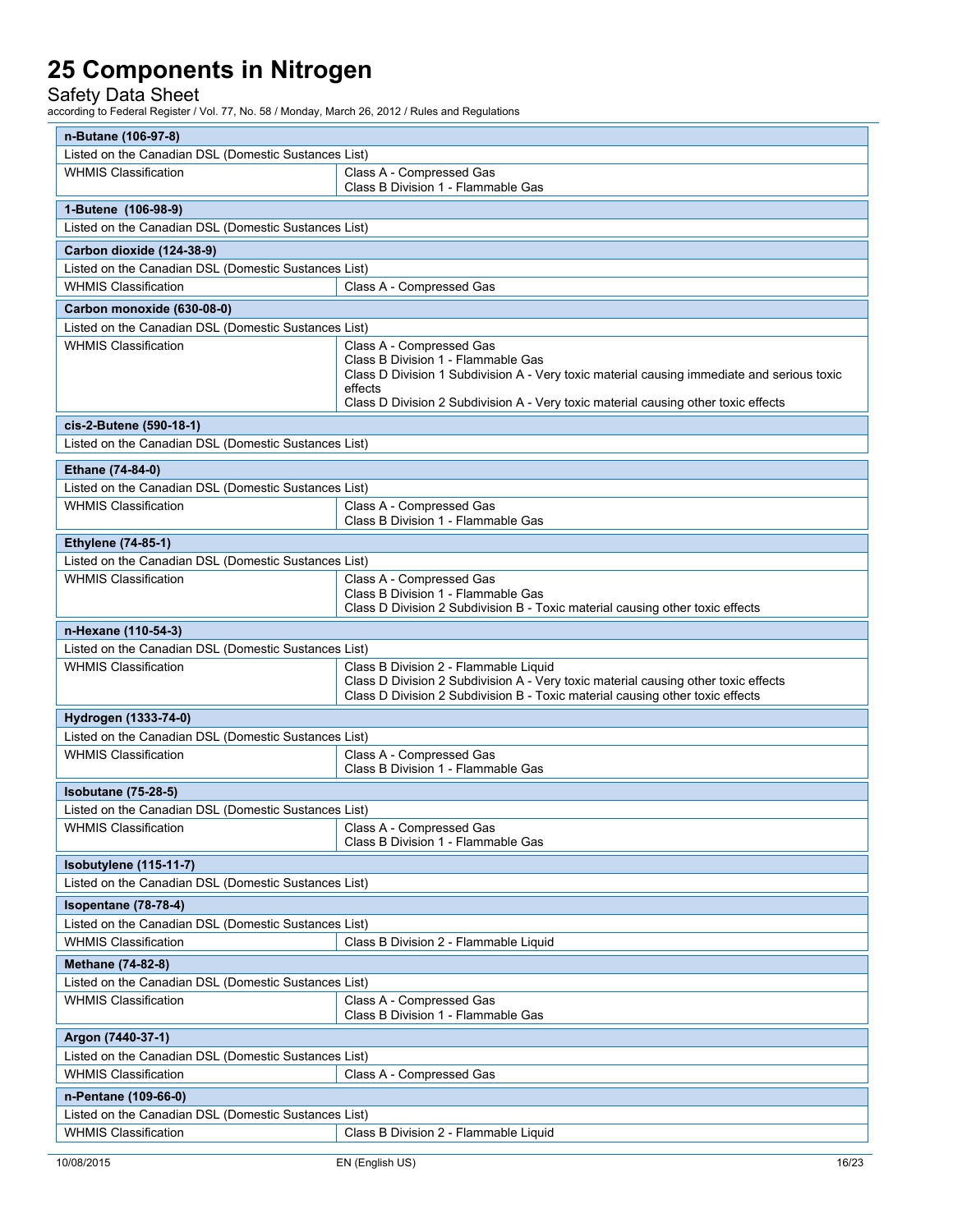### Safety Data Sheet

according to Federal Register / Vol. 77, No. 58 / Monday, March 26, 2012 / Rules and Regulations

| 1-Pentene (109-67-1)                                    |                                                                |  |  |
|---------------------------------------------------------|----------------------------------------------------------------|--|--|
| Listed on the Canadian DSL (Domestic Sustances List)    |                                                                |  |  |
| Propane (74-98-6)                                       |                                                                |  |  |
| Listed on the Canadian DSL (Domestic Sustances List)    |                                                                |  |  |
| <b>WHMIS Classification</b>                             | Class A - Compressed Gas<br>Class B Division 1 - Flammable Gas |  |  |
| Propylene (115-07-1)                                    |                                                                |  |  |
| Listed on the Canadian DSL (Domestic Sustances List)    |                                                                |  |  |
| <b>WHMIS Classification</b>                             | Class A - Compressed Gas<br>Class B Division 1 - Flammable Gas |  |  |
| trans-2-Butene (624-64-6)                               |                                                                |  |  |
| Listed on the Canadian DSL (Domestic Sustances List)    |                                                                |  |  |
|                                                         |                                                                |  |  |
| Nitrogen (7727-37-9)                                    |                                                                |  |  |
| Listed on the Canadian DSL (Domestic Sustances List)    |                                                                |  |  |
| <b>WHMIS Classification</b><br>Class A - Compressed Gas |                                                                |  |  |

#### **EU-Regulations**

No additional information available

#### **National regulations**

### **Acetylene (74-86-2)**

| $T_{\rm V}$ $T_{\rm V}$ $T_{\rm V}$ $T_{\rm V}$ $T_{\rm V}$ $T_{\rm V}$ $T_{\rm V}$                                                                                                                                                                                                                                                                                                                                                                                                                                                                                                                                                                                                                  |
|------------------------------------------------------------------------------------------------------------------------------------------------------------------------------------------------------------------------------------------------------------------------------------------------------------------------------------------------------------------------------------------------------------------------------------------------------------------------------------------------------------------------------------------------------------------------------------------------------------------------------------------------------------------------------------------------------|
| Listed on the AICS (Australian Inventory of Chemical Substances)<br>Listed on IECSC (Inventory of Existing Chemical Substances Produced or Imported in China)<br>Listed on the Japanese ENCS (Existing & New Chemical Substances) inventory<br>Listed on the Korean ECL (Existing Chemicals List)<br>Listed on NZIoC (New Zealand Inventory of Chemicals)<br>Listed on PICCS (Philippines Inventory of Chemicals and Chemical Substances)                                                                                                                                                                                                                                                            |
| 1,3-Butadiene (106-99-0)                                                                                                                                                                                                                                                                                                                                                                                                                                                                                                                                                                                                                                                                             |
| Listed on IARC (International Agency for Research on Cancer)<br>Listed on the AICS (Australian Inventory of Chemical Substances)<br>Listed on IECSC (Inventory of Existing Chemical Substances Produced or Imported in China)<br>Listed on the Japanese ENCS (Existing & New Chemical Substances) inventory<br>Listed on the Korean ECL (Existing Chemicals List)<br>Listed on NZIoC (New Zealand Inventory of Chemicals)<br>Listed on PICCS (Philippines Inventory of Chemicals and Chemical Substances)<br>Japanese Pollutant Release and Transfer Register Law (PRTR Law)<br>Listed as carcinogen on NTP (National Toxicology Program)<br>Listed on the Canadian IDL (Ingredient Disclosure List) |
| n-Butane (106-97-8)                                                                                                                                                                                                                                                                                                                                                                                                                                                                                                                                                                                                                                                                                  |
| Listed on the AICS (Australian Inventory of Chemical Substances)<br>Listed on IECSC (Inventory of Existing Chemical Substances Produced or Imported in China)<br>Listed on the Japanese ENCS (Existing & New Chemical Substances) inventory<br>Listed on the Korean ECL (Existing Chemicals List)<br>Listed on NZIoC (New Zealand Inventory of Chemicals)<br>Listed on PICCS (Philippines Inventory of Chemicals and Chemical Substances)<br>Listed on the Canadian IDL (Ingredient Disclosure List)                                                                                                                                                                                                 |
| 1-Butene (106-98-9)                                                                                                                                                                                                                                                                                                                                                                                                                                                                                                                                                                                                                                                                                  |
| Listed on the AICS (Australian Inventory of Chemical Substances)<br>Listed on IECSC (Inventory of Existing Chemical Substances Produced or Imported in China)<br>Listed on the Japanese ENCS (Existing & New Chemical Substances) inventory<br>Listed on the Korean ECL (Existing Chemicals List)<br>Listed on NZIoC (New Zealand Inventory of Chemicals)<br>Listed on PICCS (Philippines Inventory of Chemicals and Chemical Substances)                                                                                                                                                                                                                                                            |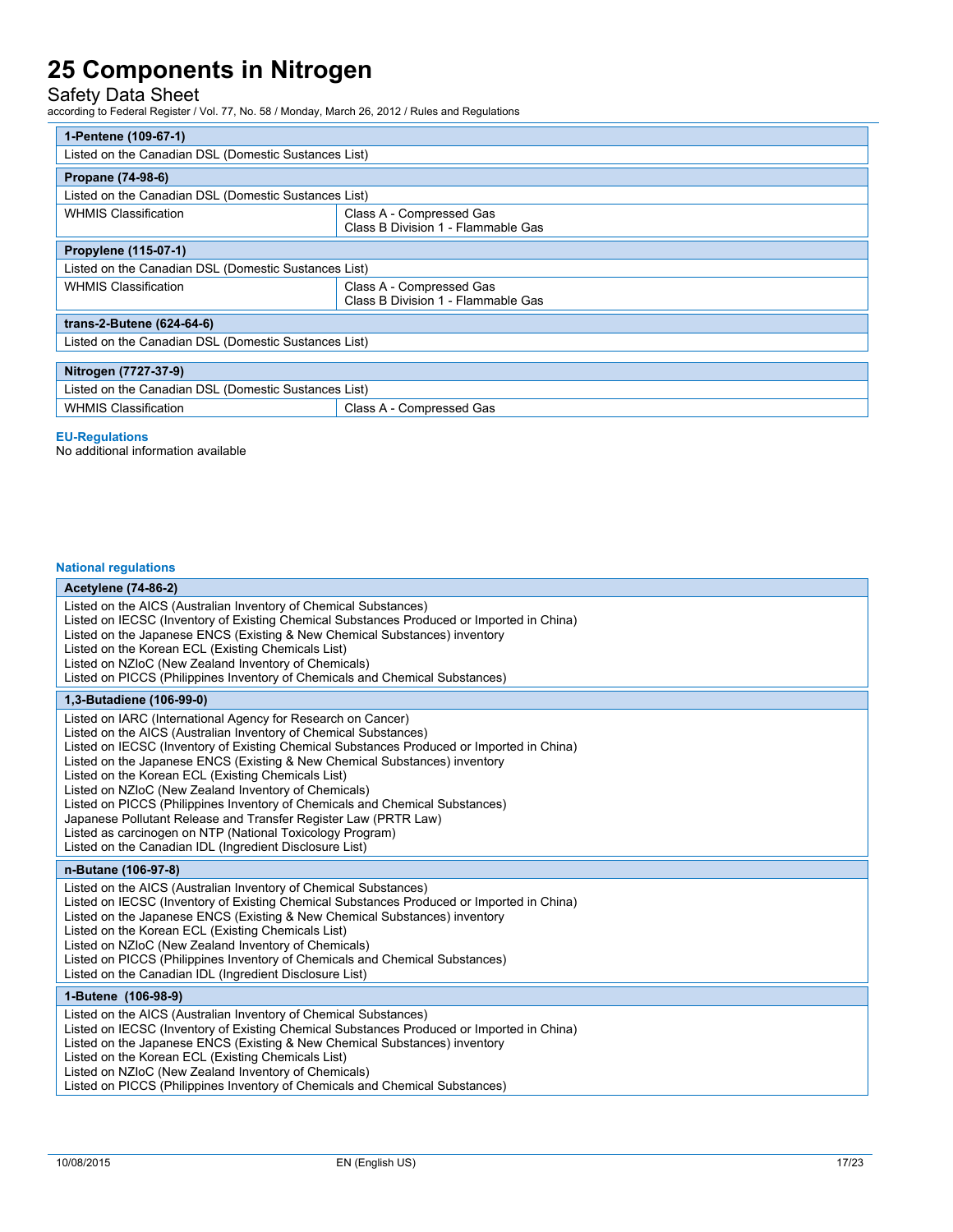### Safety Data Sheet

| Carbon dioxide (124-38-9)                                                                                                                                                                                                                                                                                                                                                                                                                                                                                                                                               |
|-------------------------------------------------------------------------------------------------------------------------------------------------------------------------------------------------------------------------------------------------------------------------------------------------------------------------------------------------------------------------------------------------------------------------------------------------------------------------------------------------------------------------------------------------------------------------|
| Listed on the AICS (Australian Inventory of Chemical Substances)<br>Listed on IECSC (Inventory of Existing Chemical Substances Produced or Imported in China)<br>Listed on the Japanese ENCS (Existing & New Chemical Substances) inventory<br>Listed on the Korean ECL (Existing Chemicals List)<br>Listed on NZIoC (New Zealand Inventory of Chemicals)<br>Listed on PICCS (Philippines Inventory of Chemicals and Chemical Substances)<br>Listed on the Canadian IDL (Ingredient Disclosure List)                                                                    |
| Carbon monoxide (630-08-0)                                                                                                                                                                                                                                                                                                                                                                                                                                                                                                                                              |
| Listed on the AICS (Australian Inventory of Chemical Substances)<br>Listed on IECSC (Inventory of Existing Chemical Substances Produced or Imported in China)<br>Listed on the Japanese ENCS (Existing & New Chemical Substances) inventory<br>Listed on the Korean ECL (Existing Chemicals List)<br>Listed on NZIoC (New Zealand Inventory of Chemicals)<br>Listed on PICCS (Philippines Inventory of Chemicals and Chemical Substances)<br>Listed on the Canadian IDL (Ingredient Disclosure List)                                                                    |
| cis-2-Butene (590-18-1)                                                                                                                                                                                                                                                                                                                                                                                                                                                                                                                                                 |
| Listed on the AICS (Australian Inventory of Chemical Substances)<br>Listed on IECSC (Inventory of Existing Chemical Substances Produced or Imported in China)<br>Listed on the Japanese ENCS (Existing & New Chemical Substances) inventory<br>Listed on the Korean ECL (Existing Chemicals List)<br>Listed on NZIoC (New Zealand Inventory of Chemicals)<br>Listed on PICCS (Philippines Inventory of Chemicals and Chemical Substances)                                                                                                                               |
| Ethane (74-84-0)                                                                                                                                                                                                                                                                                                                                                                                                                                                                                                                                                        |
| Listed on the AICS (Australian Inventory of Chemical Substances)<br>Listed on IECSC (Inventory of Existing Chemical Substances Produced or Imported in China)<br>Listed on the Japanese ENCS (Existing & New Chemical Substances) inventory<br>Listed on the Korean ECL (Existing Chemicals List)<br>Listed on NZIoC (New Zealand Inventory of Chemicals)<br>Listed on PICCS (Philippines Inventory of Chemicals and Chemical Substances)                                                                                                                               |
| <b>Ethylene (74-85-1)</b>                                                                                                                                                                                                                                                                                                                                                                                                                                                                                                                                               |
| Listed on the AICS (Australian Inventory of Chemical Substances)<br>Listed on IECSC (Inventory of Existing Chemical Substances Produced or Imported in China)<br>Listed on the Japanese ENCS (Existing & New Chemical Substances) inventory<br>Listed on the Korean ECL (Existing Chemicals List)<br>Listed on NZIoC (New Zealand Inventory of Chemicals)<br>Listed on PICCS (Philippines Inventory of Chemicals and Chemical Substances)                                                                                                                               |
| n-Hexane (110-54-3)                                                                                                                                                                                                                                                                                                                                                                                                                                                                                                                                                     |
| Listed on the AICS (Australian Inventory of Chemical Substances)<br>Listed on IECSC (Inventory of Existing Chemical Substances Produced or Imported in China)<br>Listed on the Japanese ENCS (Existing & New Chemical Substances) inventory<br>Listed on the Korean ECL (Existing Chemicals List)<br>Listed on NZIoC (New Zealand Inventory of Chemicals)<br>Listed on PICCS (Philippines Inventory of Chemicals and Chemical Substances)<br>Japanese Pollutant Release and Transfer Register Law (PRTR Law)<br>Listed on the Canadian IDL (Ingredient Disclosure List) |
| Hydrogen (1333-74-0)                                                                                                                                                                                                                                                                                                                                                                                                                                                                                                                                                    |
| Listed on the AICS (Australian Inventory of Chemical Substances)<br>Listed on IECSC (Inventory of Existing Chemical Substances Produced or Imported in China)<br>Listed on the Korean ECL (Existing Chemicals List)<br>Listed on NZIoC (New Zealand Inventory of Chemicals)<br>Listed on PICCS (Philippines Inventory of Chemicals and Chemical Substances)                                                                                                                                                                                                             |
| <b>Isobutane (75-28-5)</b>                                                                                                                                                                                                                                                                                                                                                                                                                                                                                                                                              |
| Listed on the AICS (Australian Inventory of Chemical Substances)<br>Listed on IECSC (Inventory of Existing Chemical Substances Produced or Imported in China)<br>Listed on the Japanese ENCS (Existing & New Chemical Substances) inventory<br>Listed on the Korean ECL (Existing Chemicals List)<br>Listed on NZIoC (New Zealand Inventory of Chemicals)<br>Listed on PICCS (Philippines Inventory of Chemicals and Chemical Substances)                                                                                                                               |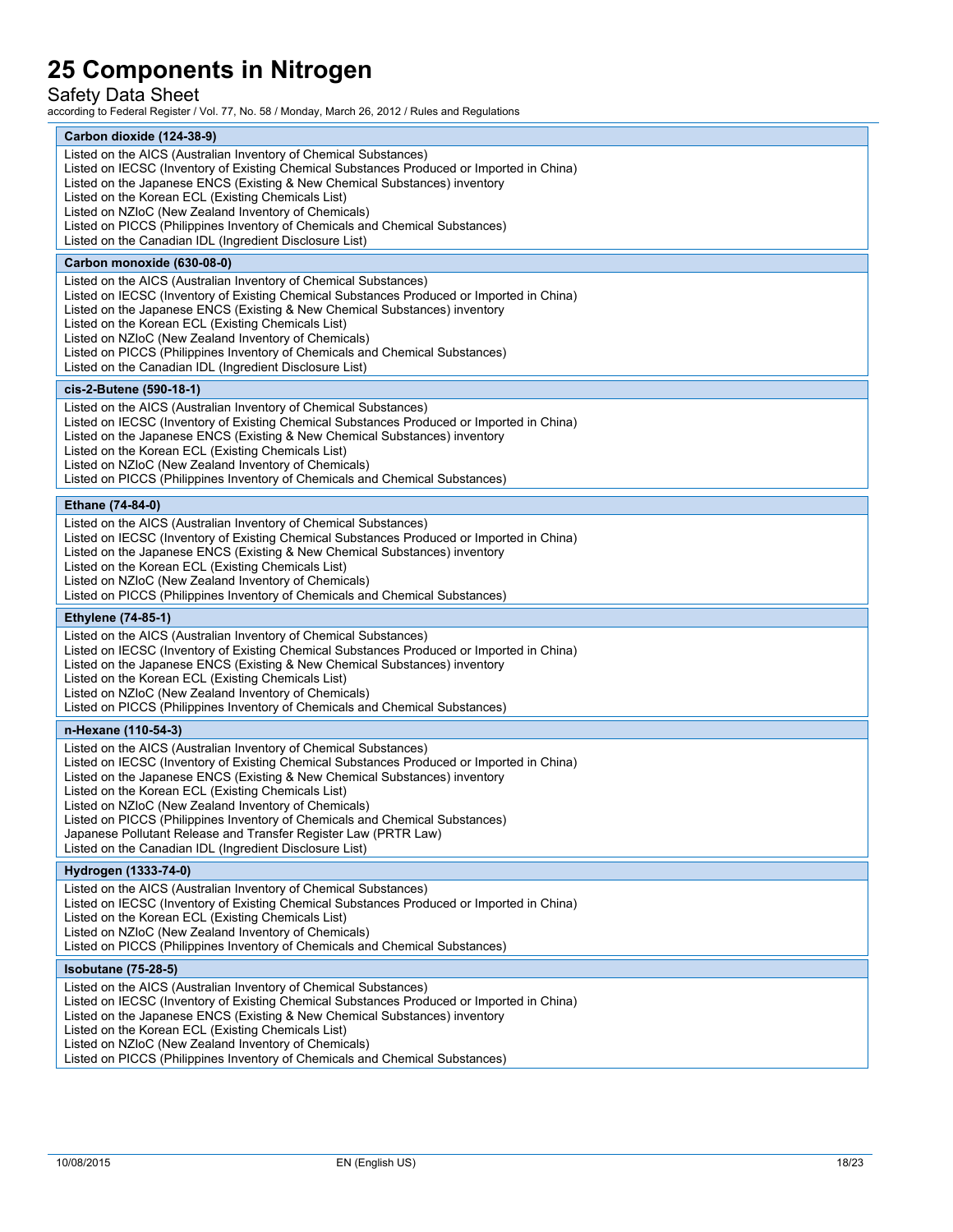### Safety Data Sheet

| $Isobutylene(115-11-7)$<br>Listed on the AICS (Australian Inventory of Chemical Substances)<br>Listed on IECSC (Inventory of Existing Chemical Substances Produced or Imported in China)<br>Listed on the Japanese ENCS (Existing & New Chemical Substances) inventory<br>Listed on the Korean ECL (Existing Chemicals List)<br>Listed on NZIoC (New Zealand Inventory of Chemicals)<br>Listed on PICCS (Philippines Inventory of Chemicals and Chemical Substances)<br>Isopentane (78-78-4)<br>Listed on the AICS (Australian Inventory of Chemical Substances)<br>Listed on IECSC (Inventory of Existing Chemical Substances Produced or Imported in China)<br>Listed on the Japanese ENCS (Existing & New Chemical Substances) inventory<br>Listed on the Korean ECL (Existing Chemicals List)<br>Listed on NZIoC (New Zealand Inventory of Chemicals)<br>Listed on PICCS (Philippines Inventory of Chemicals and Chemical Substances)<br>Methane (74-82-8)<br>Listed on the AICS (Australian Inventory of Chemical Substances)<br>Listed on IECSC (Inventory of Existing Chemical Substances Produced or Imported in China)<br>Listed on the Japanese ENCS (Existing & New Chemical Substances) inventory<br>Listed on the Korean ECL (Existing Chemicals List)<br>Listed on NZIoC (New Zealand Inventory of Chemicals)<br>Listed on PICCS (Philippines Inventory of Chemicals and Chemical Substances)<br>Argon (7440-37-1)<br>Listed on the AICS (Australian Inventory of Chemical Substances)<br>Listed on IECSC (Inventory of Existing Chemical Substances Produced or Imported in China)<br>Listed on the Korean ECL (Existing Chemicals List)<br>Listed on NZIoC (New Zealand Inventory of Chemicals)<br>Listed on PICCS (Philippines Inventory of Chemicals and Chemical Substances)<br>n-Pentane (109-66-0)<br>Listed on the AICS (Australian Inventory of Chemical Substances)<br>Listed on IECSC (Inventory of Existing Chemical Substances Produced or Imported in China)<br>Listed on the Japanese ENCS (Existing & New Chemical Substances) inventory<br>Listed on the Korean ECL (Existing Chemicals List)<br>Listed on NZIoC (New Zealand Inventory of Chemicals)<br>Listed on PICCS (Philippines Inventory of Chemicals and Chemical Substances)<br>Listed on the Canadian IDL (Ingredient Disclosure List)<br>1-Pentene (109-67-1)<br>Listed on the AICS (Australian Inventory of Chemical Substances)<br>Listed on IECSC (Inventory of Existing Chemical Substances Produced or Imported in China)<br>Listed on the Japanese ENCS (Existing & New Chemical Substances) inventory<br>Listed on the Korean ECL (Existing Chemicals List)<br>Listed on NZIoC (New Zealand Inventory of Chemicals)<br>Listed on PICCS (Philippines Inventory of Chemicals and Chemical Substances)<br>Propane (74-98-6)<br>Listed on the AICS (Australian Inventory of Chemical Substances)<br>Listed on IECSC (Inventory of Existing Chemical Substances Produced or Imported in China)<br>Listed on the Japanese ENCS (Existing & New Chemical Substances) inventory<br>Listed on the Korean ECL (Existing Chemicals List)<br>Listed on NZIoC (New Zealand Inventory of Chemicals)<br>Listed on PICCS (Philippines Inventory of Chemicals and Chemical Substances)<br>Propylene (115-07-1)<br>Listed on the AICS (Australian Inventory of Chemical Substances)<br>Listed on IECSC (Inventory of Existing Chemical Substances Produced or Imported in China)<br>Listed on the Japanese ENCS (Existing & New Chemical Substances) inventory<br>Listed on the Korean ECL (Existing Chemicals List)<br>Listed on NZIoC (New Zealand Inventory of Chemicals)<br>Listed on PICCS (Philippines Inventory of Chemicals and Chemical Substances)<br>trans-2-Butene (624-64-6)<br>Listed on the AICS (Australian Inventory of Chemical Substances)<br>Listed on IECSC (Inventory of Existing Chemical Substances Produced or Imported in China)<br>Listed on the Japanese ENCS (Existing & New Chemical Substances) inventory<br>Listed on the Korean ECL (Existing Chemicals List)<br>Listed on NZIoC (New Zealand Inventory of Chemicals)<br>Listed on PICCS (Philippines Inventory of Chemicals and Chemical Substances) |  |
|-----------------------------------------------------------------------------------------------------------------------------------------------------------------------------------------------------------------------------------------------------------------------------------------------------------------------------------------------------------------------------------------------------------------------------------------------------------------------------------------------------------------------------------------------------------------------------------------------------------------------------------------------------------------------------------------------------------------------------------------------------------------------------------------------------------------------------------------------------------------------------------------------------------------------------------------------------------------------------------------------------------------------------------------------------------------------------------------------------------------------------------------------------------------------------------------------------------------------------------------------------------------------------------------------------------------------------------------------------------------------------------------------------------------------------------------------------------------------------------------------------------------------------------------------------------------------------------------------------------------------------------------------------------------------------------------------------------------------------------------------------------------------------------------------------------------------------------------------------------------------------------------------------------------------------------------------------------------------------------------------------------------------------------------------------------------------------------------------------------------------------------------------------------------------------------------------------------------------------------------------------------------------------------------------------------------------------------------------------------------------------------------------------------------------------------------------------------------------------------------------------------------------------------------------------------------------------------------------------------------------------------------------------------------------------------------------------------------------------------------------------------------------------------------------------------------------------------------------------------------------------------------------------------------------------------------------------------------------------------------------------------------------------------------------------------------------------------------------------------------------------------------------------------------------------------------------------------------------------------------------------------------------------------------------------------------------------------------------------------------------------------------------------------------------------------------------------------------------------------------------------------------------------------------------------------------------------------------------------------------------------------------------------------------------------------------------------------------------------------------------------------------------------------------------------------------------------------------------------------------------------------------------------------------------------------------------------------------------------------------------------------------------------------------------------------------------------------------------------------------------------------------------------------------------------------------------------------------------|--|
|                                                                                                                                                                                                                                                                                                                                                                                                                                                                                                                                                                                                                                                                                                                                                                                                                                                                                                                                                                                                                                                                                                                                                                                                                                                                                                                                                                                                                                                                                                                                                                                                                                                                                                                                                                                                                                                                                                                                                                                                                                                                                                                                                                                                                                                                                                                                                                                                                                                                                                                                                                                                                                                                                                                                                                                                                                                                                                                                                                                                                                                                                                                                                                                                                                                                                                                                                                                                                                                                                                                                                                                                                                                                                                                                                                                                                                                                                                                                                                                                                                                                                                                                                                                                                       |  |
|                                                                                                                                                                                                                                                                                                                                                                                                                                                                                                                                                                                                                                                                                                                                                                                                                                                                                                                                                                                                                                                                                                                                                                                                                                                                                                                                                                                                                                                                                                                                                                                                                                                                                                                                                                                                                                                                                                                                                                                                                                                                                                                                                                                                                                                                                                                                                                                                                                                                                                                                                                                                                                                                                                                                                                                                                                                                                                                                                                                                                                                                                                                                                                                                                                                                                                                                                                                                                                                                                                                                                                                                                                                                                                                                                                                                                                                                                                                                                                                                                                                                                                                                                                                                                       |  |
|                                                                                                                                                                                                                                                                                                                                                                                                                                                                                                                                                                                                                                                                                                                                                                                                                                                                                                                                                                                                                                                                                                                                                                                                                                                                                                                                                                                                                                                                                                                                                                                                                                                                                                                                                                                                                                                                                                                                                                                                                                                                                                                                                                                                                                                                                                                                                                                                                                                                                                                                                                                                                                                                                                                                                                                                                                                                                                                                                                                                                                                                                                                                                                                                                                                                                                                                                                                                                                                                                                                                                                                                                                                                                                                                                                                                                                                                                                                                                                                                                                                                                                                                                                                                                       |  |
|                                                                                                                                                                                                                                                                                                                                                                                                                                                                                                                                                                                                                                                                                                                                                                                                                                                                                                                                                                                                                                                                                                                                                                                                                                                                                                                                                                                                                                                                                                                                                                                                                                                                                                                                                                                                                                                                                                                                                                                                                                                                                                                                                                                                                                                                                                                                                                                                                                                                                                                                                                                                                                                                                                                                                                                                                                                                                                                                                                                                                                                                                                                                                                                                                                                                                                                                                                                                                                                                                                                                                                                                                                                                                                                                                                                                                                                                                                                                                                                                                                                                                                                                                                                                                       |  |
|                                                                                                                                                                                                                                                                                                                                                                                                                                                                                                                                                                                                                                                                                                                                                                                                                                                                                                                                                                                                                                                                                                                                                                                                                                                                                                                                                                                                                                                                                                                                                                                                                                                                                                                                                                                                                                                                                                                                                                                                                                                                                                                                                                                                                                                                                                                                                                                                                                                                                                                                                                                                                                                                                                                                                                                                                                                                                                                                                                                                                                                                                                                                                                                                                                                                                                                                                                                                                                                                                                                                                                                                                                                                                                                                                                                                                                                                                                                                                                                                                                                                                                                                                                                                                       |  |
|                                                                                                                                                                                                                                                                                                                                                                                                                                                                                                                                                                                                                                                                                                                                                                                                                                                                                                                                                                                                                                                                                                                                                                                                                                                                                                                                                                                                                                                                                                                                                                                                                                                                                                                                                                                                                                                                                                                                                                                                                                                                                                                                                                                                                                                                                                                                                                                                                                                                                                                                                                                                                                                                                                                                                                                                                                                                                                                                                                                                                                                                                                                                                                                                                                                                                                                                                                                                                                                                                                                                                                                                                                                                                                                                                                                                                                                                                                                                                                                                                                                                                                                                                                                                                       |  |
|                                                                                                                                                                                                                                                                                                                                                                                                                                                                                                                                                                                                                                                                                                                                                                                                                                                                                                                                                                                                                                                                                                                                                                                                                                                                                                                                                                                                                                                                                                                                                                                                                                                                                                                                                                                                                                                                                                                                                                                                                                                                                                                                                                                                                                                                                                                                                                                                                                                                                                                                                                                                                                                                                                                                                                                                                                                                                                                                                                                                                                                                                                                                                                                                                                                                                                                                                                                                                                                                                                                                                                                                                                                                                                                                                                                                                                                                                                                                                                                                                                                                                                                                                                                                                       |  |
|                                                                                                                                                                                                                                                                                                                                                                                                                                                                                                                                                                                                                                                                                                                                                                                                                                                                                                                                                                                                                                                                                                                                                                                                                                                                                                                                                                                                                                                                                                                                                                                                                                                                                                                                                                                                                                                                                                                                                                                                                                                                                                                                                                                                                                                                                                                                                                                                                                                                                                                                                                                                                                                                                                                                                                                                                                                                                                                                                                                                                                                                                                                                                                                                                                                                                                                                                                                                                                                                                                                                                                                                                                                                                                                                                                                                                                                                                                                                                                                                                                                                                                                                                                                                                       |  |
|                                                                                                                                                                                                                                                                                                                                                                                                                                                                                                                                                                                                                                                                                                                                                                                                                                                                                                                                                                                                                                                                                                                                                                                                                                                                                                                                                                                                                                                                                                                                                                                                                                                                                                                                                                                                                                                                                                                                                                                                                                                                                                                                                                                                                                                                                                                                                                                                                                                                                                                                                                                                                                                                                                                                                                                                                                                                                                                                                                                                                                                                                                                                                                                                                                                                                                                                                                                                                                                                                                                                                                                                                                                                                                                                                                                                                                                                                                                                                                                                                                                                                                                                                                                                                       |  |
|                                                                                                                                                                                                                                                                                                                                                                                                                                                                                                                                                                                                                                                                                                                                                                                                                                                                                                                                                                                                                                                                                                                                                                                                                                                                                                                                                                                                                                                                                                                                                                                                                                                                                                                                                                                                                                                                                                                                                                                                                                                                                                                                                                                                                                                                                                                                                                                                                                                                                                                                                                                                                                                                                                                                                                                                                                                                                                                                                                                                                                                                                                                                                                                                                                                                                                                                                                                                                                                                                                                                                                                                                                                                                                                                                                                                                                                                                                                                                                                                                                                                                                                                                                                                                       |  |
|                                                                                                                                                                                                                                                                                                                                                                                                                                                                                                                                                                                                                                                                                                                                                                                                                                                                                                                                                                                                                                                                                                                                                                                                                                                                                                                                                                                                                                                                                                                                                                                                                                                                                                                                                                                                                                                                                                                                                                                                                                                                                                                                                                                                                                                                                                                                                                                                                                                                                                                                                                                                                                                                                                                                                                                                                                                                                                                                                                                                                                                                                                                                                                                                                                                                                                                                                                                                                                                                                                                                                                                                                                                                                                                                                                                                                                                                                                                                                                                                                                                                                                                                                                                                                       |  |
|                                                                                                                                                                                                                                                                                                                                                                                                                                                                                                                                                                                                                                                                                                                                                                                                                                                                                                                                                                                                                                                                                                                                                                                                                                                                                                                                                                                                                                                                                                                                                                                                                                                                                                                                                                                                                                                                                                                                                                                                                                                                                                                                                                                                                                                                                                                                                                                                                                                                                                                                                                                                                                                                                                                                                                                                                                                                                                                                                                                                                                                                                                                                                                                                                                                                                                                                                                                                                                                                                                                                                                                                                                                                                                                                                                                                                                                                                                                                                                                                                                                                                                                                                                                                                       |  |
|                                                                                                                                                                                                                                                                                                                                                                                                                                                                                                                                                                                                                                                                                                                                                                                                                                                                                                                                                                                                                                                                                                                                                                                                                                                                                                                                                                                                                                                                                                                                                                                                                                                                                                                                                                                                                                                                                                                                                                                                                                                                                                                                                                                                                                                                                                                                                                                                                                                                                                                                                                                                                                                                                                                                                                                                                                                                                                                                                                                                                                                                                                                                                                                                                                                                                                                                                                                                                                                                                                                                                                                                                                                                                                                                                                                                                                                                                                                                                                                                                                                                                                                                                                                                                       |  |
|                                                                                                                                                                                                                                                                                                                                                                                                                                                                                                                                                                                                                                                                                                                                                                                                                                                                                                                                                                                                                                                                                                                                                                                                                                                                                                                                                                                                                                                                                                                                                                                                                                                                                                                                                                                                                                                                                                                                                                                                                                                                                                                                                                                                                                                                                                                                                                                                                                                                                                                                                                                                                                                                                                                                                                                                                                                                                                                                                                                                                                                                                                                                                                                                                                                                                                                                                                                                                                                                                                                                                                                                                                                                                                                                                                                                                                                                                                                                                                                                                                                                                                                                                                                                                       |  |
|                                                                                                                                                                                                                                                                                                                                                                                                                                                                                                                                                                                                                                                                                                                                                                                                                                                                                                                                                                                                                                                                                                                                                                                                                                                                                                                                                                                                                                                                                                                                                                                                                                                                                                                                                                                                                                                                                                                                                                                                                                                                                                                                                                                                                                                                                                                                                                                                                                                                                                                                                                                                                                                                                                                                                                                                                                                                                                                                                                                                                                                                                                                                                                                                                                                                                                                                                                                                                                                                                                                                                                                                                                                                                                                                                                                                                                                                                                                                                                                                                                                                                                                                                                                                                       |  |
|                                                                                                                                                                                                                                                                                                                                                                                                                                                                                                                                                                                                                                                                                                                                                                                                                                                                                                                                                                                                                                                                                                                                                                                                                                                                                                                                                                                                                                                                                                                                                                                                                                                                                                                                                                                                                                                                                                                                                                                                                                                                                                                                                                                                                                                                                                                                                                                                                                                                                                                                                                                                                                                                                                                                                                                                                                                                                                                                                                                                                                                                                                                                                                                                                                                                                                                                                                                                                                                                                                                                                                                                                                                                                                                                                                                                                                                                                                                                                                                                                                                                                                                                                                                                                       |  |
|                                                                                                                                                                                                                                                                                                                                                                                                                                                                                                                                                                                                                                                                                                                                                                                                                                                                                                                                                                                                                                                                                                                                                                                                                                                                                                                                                                                                                                                                                                                                                                                                                                                                                                                                                                                                                                                                                                                                                                                                                                                                                                                                                                                                                                                                                                                                                                                                                                                                                                                                                                                                                                                                                                                                                                                                                                                                                                                                                                                                                                                                                                                                                                                                                                                                                                                                                                                                                                                                                                                                                                                                                                                                                                                                                                                                                                                                                                                                                                                                                                                                                                                                                                                                                       |  |
|                                                                                                                                                                                                                                                                                                                                                                                                                                                                                                                                                                                                                                                                                                                                                                                                                                                                                                                                                                                                                                                                                                                                                                                                                                                                                                                                                                                                                                                                                                                                                                                                                                                                                                                                                                                                                                                                                                                                                                                                                                                                                                                                                                                                                                                                                                                                                                                                                                                                                                                                                                                                                                                                                                                                                                                                                                                                                                                                                                                                                                                                                                                                                                                                                                                                                                                                                                                                                                                                                                                                                                                                                                                                                                                                                                                                                                                                                                                                                                                                                                                                                                                                                                                                                       |  |
|                                                                                                                                                                                                                                                                                                                                                                                                                                                                                                                                                                                                                                                                                                                                                                                                                                                                                                                                                                                                                                                                                                                                                                                                                                                                                                                                                                                                                                                                                                                                                                                                                                                                                                                                                                                                                                                                                                                                                                                                                                                                                                                                                                                                                                                                                                                                                                                                                                                                                                                                                                                                                                                                                                                                                                                                                                                                                                                                                                                                                                                                                                                                                                                                                                                                                                                                                                                                                                                                                                                                                                                                                                                                                                                                                                                                                                                                                                                                                                                                                                                                                                                                                                                                                       |  |
|                                                                                                                                                                                                                                                                                                                                                                                                                                                                                                                                                                                                                                                                                                                                                                                                                                                                                                                                                                                                                                                                                                                                                                                                                                                                                                                                                                                                                                                                                                                                                                                                                                                                                                                                                                                                                                                                                                                                                                                                                                                                                                                                                                                                                                                                                                                                                                                                                                                                                                                                                                                                                                                                                                                                                                                                                                                                                                                                                                                                                                                                                                                                                                                                                                                                                                                                                                                                                                                                                                                                                                                                                                                                                                                                                                                                                                                                                                                                                                                                                                                                                                                                                                                                                       |  |
|                                                                                                                                                                                                                                                                                                                                                                                                                                                                                                                                                                                                                                                                                                                                                                                                                                                                                                                                                                                                                                                                                                                                                                                                                                                                                                                                                                                                                                                                                                                                                                                                                                                                                                                                                                                                                                                                                                                                                                                                                                                                                                                                                                                                                                                                                                                                                                                                                                                                                                                                                                                                                                                                                                                                                                                                                                                                                                                                                                                                                                                                                                                                                                                                                                                                                                                                                                                                                                                                                                                                                                                                                                                                                                                                                                                                                                                                                                                                                                                                                                                                                                                                                                                                                       |  |
|                                                                                                                                                                                                                                                                                                                                                                                                                                                                                                                                                                                                                                                                                                                                                                                                                                                                                                                                                                                                                                                                                                                                                                                                                                                                                                                                                                                                                                                                                                                                                                                                                                                                                                                                                                                                                                                                                                                                                                                                                                                                                                                                                                                                                                                                                                                                                                                                                                                                                                                                                                                                                                                                                                                                                                                                                                                                                                                                                                                                                                                                                                                                                                                                                                                                                                                                                                                                                                                                                                                                                                                                                                                                                                                                                                                                                                                                                                                                                                                                                                                                                                                                                                                                                       |  |
|                                                                                                                                                                                                                                                                                                                                                                                                                                                                                                                                                                                                                                                                                                                                                                                                                                                                                                                                                                                                                                                                                                                                                                                                                                                                                                                                                                                                                                                                                                                                                                                                                                                                                                                                                                                                                                                                                                                                                                                                                                                                                                                                                                                                                                                                                                                                                                                                                                                                                                                                                                                                                                                                                                                                                                                                                                                                                                                                                                                                                                                                                                                                                                                                                                                                                                                                                                                                                                                                                                                                                                                                                                                                                                                                                                                                                                                                                                                                                                                                                                                                                                                                                                                                                       |  |
|                                                                                                                                                                                                                                                                                                                                                                                                                                                                                                                                                                                                                                                                                                                                                                                                                                                                                                                                                                                                                                                                                                                                                                                                                                                                                                                                                                                                                                                                                                                                                                                                                                                                                                                                                                                                                                                                                                                                                                                                                                                                                                                                                                                                                                                                                                                                                                                                                                                                                                                                                                                                                                                                                                                                                                                                                                                                                                                                                                                                                                                                                                                                                                                                                                                                                                                                                                                                                                                                                                                                                                                                                                                                                                                                                                                                                                                                                                                                                                                                                                                                                                                                                                                                                       |  |
|                                                                                                                                                                                                                                                                                                                                                                                                                                                                                                                                                                                                                                                                                                                                                                                                                                                                                                                                                                                                                                                                                                                                                                                                                                                                                                                                                                                                                                                                                                                                                                                                                                                                                                                                                                                                                                                                                                                                                                                                                                                                                                                                                                                                                                                                                                                                                                                                                                                                                                                                                                                                                                                                                                                                                                                                                                                                                                                                                                                                                                                                                                                                                                                                                                                                                                                                                                                                                                                                                                                                                                                                                                                                                                                                                                                                                                                                                                                                                                                                                                                                                                                                                                                                                       |  |
|                                                                                                                                                                                                                                                                                                                                                                                                                                                                                                                                                                                                                                                                                                                                                                                                                                                                                                                                                                                                                                                                                                                                                                                                                                                                                                                                                                                                                                                                                                                                                                                                                                                                                                                                                                                                                                                                                                                                                                                                                                                                                                                                                                                                                                                                                                                                                                                                                                                                                                                                                                                                                                                                                                                                                                                                                                                                                                                                                                                                                                                                                                                                                                                                                                                                                                                                                                                                                                                                                                                                                                                                                                                                                                                                                                                                                                                                                                                                                                                                                                                                                                                                                                                                                       |  |
|                                                                                                                                                                                                                                                                                                                                                                                                                                                                                                                                                                                                                                                                                                                                                                                                                                                                                                                                                                                                                                                                                                                                                                                                                                                                                                                                                                                                                                                                                                                                                                                                                                                                                                                                                                                                                                                                                                                                                                                                                                                                                                                                                                                                                                                                                                                                                                                                                                                                                                                                                                                                                                                                                                                                                                                                                                                                                                                                                                                                                                                                                                                                                                                                                                                                                                                                                                                                                                                                                                                                                                                                                                                                                                                                                                                                                                                                                                                                                                                                                                                                                                                                                                                                                       |  |
|                                                                                                                                                                                                                                                                                                                                                                                                                                                                                                                                                                                                                                                                                                                                                                                                                                                                                                                                                                                                                                                                                                                                                                                                                                                                                                                                                                                                                                                                                                                                                                                                                                                                                                                                                                                                                                                                                                                                                                                                                                                                                                                                                                                                                                                                                                                                                                                                                                                                                                                                                                                                                                                                                                                                                                                                                                                                                                                                                                                                                                                                                                                                                                                                                                                                                                                                                                                                                                                                                                                                                                                                                                                                                                                                                                                                                                                                                                                                                                                                                                                                                                                                                                                                                       |  |
|                                                                                                                                                                                                                                                                                                                                                                                                                                                                                                                                                                                                                                                                                                                                                                                                                                                                                                                                                                                                                                                                                                                                                                                                                                                                                                                                                                                                                                                                                                                                                                                                                                                                                                                                                                                                                                                                                                                                                                                                                                                                                                                                                                                                                                                                                                                                                                                                                                                                                                                                                                                                                                                                                                                                                                                                                                                                                                                                                                                                                                                                                                                                                                                                                                                                                                                                                                                                                                                                                                                                                                                                                                                                                                                                                                                                                                                                                                                                                                                                                                                                                                                                                                                                                       |  |
|                                                                                                                                                                                                                                                                                                                                                                                                                                                                                                                                                                                                                                                                                                                                                                                                                                                                                                                                                                                                                                                                                                                                                                                                                                                                                                                                                                                                                                                                                                                                                                                                                                                                                                                                                                                                                                                                                                                                                                                                                                                                                                                                                                                                                                                                                                                                                                                                                                                                                                                                                                                                                                                                                                                                                                                                                                                                                                                                                                                                                                                                                                                                                                                                                                                                                                                                                                                                                                                                                                                                                                                                                                                                                                                                                                                                                                                                                                                                                                                                                                                                                                                                                                                                                       |  |
|                                                                                                                                                                                                                                                                                                                                                                                                                                                                                                                                                                                                                                                                                                                                                                                                                                                                                                                                                                                                                                                                                                                                                                                                                                                                                                                                                                                                                                                                                                                                                                                                                                                                                                                                                                                                                                                                                                                                                                                                                                                                                                                                                                                                                                                                                                                                                                                                                                                                                                                                                                                                                                                                                                                                                                                                                                                                                                                                                                                                                                                                                                                                                                                                                                                                                                                                                                                                                                                                                                                                                                                                                                                                                                                                                                                                                                                                                                                                                                                                                                                                                                                                                                                                                       |  |
|                                                                                                                                                                                                                                                                                                                                                                                                                                                                                                                                                                                                                                                                                                                                                                                                                                                                                                                                                                                                                                                                                                                                                                                                                                                                                                                                                                                                                                                                                                                                                                                                                                                                                                                                                                                                                                                                                                                                                                                                                                                                                                                                                                                                                                                                                                                                                                                                                                                                                                                                                                                                                                                                                                                                                                                                                                                                                                                                                                                                                                                                                                                                                                                                                                                                                                                                                                                                                                                                                                                                                                                                                                                                                                                                                                                                                                                                                                                                                                                                                                                                                                                                                                                                                       |  |
|                                                                                                                                                                                                                                                                                                                                                                                                                                                                                                                                                                                                                                                                                                                                                                                                                                                                                                                                                                                                                                                                                                                                                                                                                                                                                                                                                                                                                                                                                                                                                                                                                                                                                                                                                                                                                                                                                                                                                                                                                                                                                                                                                                                                                                                                                                                                                                                                                                                                                                                                                                                                                                                                                                                                                                                                                                                                                                                                                                                                                                                                                                                                                                                                                                                                                                                                                                                                                                                                                                                                                                                                                                                                                                                                                                                                                                                                                                                                                                                                                                                                                                                                                                                                                       |  |
|                                                                                                                                                                                                                                                                                                                                                                                                                                                                                                                                                                                                                                                                                                                                                                                                                                                                                                                                                                                                                                                                                                                                                                                                                                                                                                                                                                                                                                                                                                                                                                                                                                                                                                                                                                                                                                                                                                                                                                                                                                                                                                                                                                                                                                                                                                                                                                                                                                                                                                                                                                                                                                                                                                                                                                                                                                                                                                                                                                                                                                                                                                                                                                                                                                                                                                                                                                                                                                                                                                                                                                                                                                                                                                                                                                                                                                                                                                                                                                                                                                                                                                                                                                                                                       |  |
|                                                                                                                                                                                                                                                                                                                                                                                                                                                                                                                                                                                                                                                                                                                                                                                                                                                                                                                                                                                                                                                                                                                                                                                                                                                                                                                                                                                                                                                                                                                                                                                                                                                                                                                                                                                                                                                                                                                                                                                                                                                                                                                                                                                                                                                                                                                                                                                                                                                                                                                                                                                                                                                                                                                                                                                                                                                                                                                                                                                                                                                                                                                                                                                                                                                                                                                                                                                                                                                                                                                                                                                                                                                                                                                                                                                                                                                                                                                                                                                                                                                                                                                                                                                                                       |  |
|                                                                                                                                                                                                                                                                                                                                                                                                                                                                                                                                                                                                                                                                                                                                                                                                                                                                                                                                                                                                                                                                                                                                                                                                                                                                                                                                                                                                                                                                                                                                                                                                                                                                                                                                                                                                                                                                                                                                                                                                                                                                                                                                                                                                                                                                                                                                                                                                                                                                                                                                                                                                                                                                                                                                                                                                                                                                                                                                                                                                                                                                                                                                                                                                                                                                                                                                                                                                                                                                                                                                                                                                                                                                                                                                                                                                                                                                                                                                                                                                                                                                                                                                                                                                                       |  |
|                                                                                                                                                                                                                                                                                                                                                                                                                                                                                                                                                                                                                                                                                                                                                                                                                                                                                                                                                                                                                                                                                                                                                                                                                                                                                                                                                                                                                                                                                                                                                                                                                                                                                                                                                                                                                                                                                                                                                                                                                                                                                                                                                                                                                                                                                                                                                                                                                                                                                                                                                                                                                                                                                                                                                                                                                                                                                                                                                                                                                                                                                                                                                                                                                                                                                                                                                                                                                                                                                                                                                                                                                                                                                                                                                                                                                                                                                                                                                                                                                                                                                                                                                                                                                       |  |
|                                                                                                                                                                                                                                                                                                                                                                                                                                                                                                                                                                                                                                                                                                                                                                                                                                                                                                                                                                                                                                                                                                                                                                                                                                                                                                                                                                                                                                                                                                                                                                                                                                                                                                                                                                                                                                                                                                                                                                                                                                                                                                                                                                                                                                                                                                                                                                                                                                                                                                                                                                                                                                                                                                                                                                                                                                                                                                                                                                                                                                                                                                                                                                                                                                                                                                                                                                                                                                                                                                                                                                                                                                                                                                                                                                                                                                                                                                                                                                                                                                                                                                                                                                                                                       |  |
|                                                                                                                                                                                                                                                                                                                                                                                                                                                                                                                                                                                                                                                                                                                                                                                                                                                                                                                                                                                                                                                                                                                                                                                                                                                                                                                                                                                                                                                                                                                                                                                                                                                                                                                                                                                                                                                                                                                                                                                                                                                                                                                                                                                                                                                                                                                                                                                                                                                                                                                                                                                                                                                                                                                                                                                                                                                                                                                                                                                                                                                                                                                                                                                                                                                                                                                                                                                                                                                                                                                                                                                                                                                                                                                                                                                                                                                                                                                                                                                                                                                                                                                                                                                                                       |  |
|                                                                                                                                                                                                                                                                                                                                                                                                                                                                                                                                                                                                                                                                                                                                                                                                                                                                                                                                                                                                                                                                                                                                                                                                                                                                                                                                                                                                                                                                                                                                                                                                                                                                                                                                                                                                                                                                                                                                                                                                                                                                                                                                                                                                                                                                                                                                                                                                                                                                                                                                                                                                                                                                                                                                                                                                                                                                                                                                                                                                                                                                                                                                                                                                                                                                                                                                                                                                                                                                                                                                                                                                                                                                                                                                                                                                                                                                                                                                                                                                                                                                                                                                                                                                                       |  |
|                                                                                                                                                                                                                                                                                                                                                                                                                                                                                                                                                                                                                                                                                                                                                                                                                                                                                                                                                                                                                                                                                                                                                                                                                                                                                                                                                                                                                                                                                                                                                                                                                                                                                                                                                                                                                                                                                                                                                                                                                                                                                                                                                                                                                                                                                                                                                                                                                                                                                                                                                                                                                                                                                                                                                                                                                                                                                                                                                                                                                                                                                                                                                                                                                                                                                                                                                                                                                                                                                                                                                                                                                                                                                                                                                                                                                                                                                                                                                                                                                                                                                                                                                                                                                       |  |
|                                                                                                                                                                                                                                                                                                                                                                                                                                                                                                                                                                                                                                                                                                                                                                                                                                                                                                                                                                                                                                                                                                                                                                                                                                                                                                                                                                                                                                                                                                                                                                                                                                                                                                                                                                                                                                                                                                                                                                                                                                                                                                                                                                                                                                                                                                                                                                                                                                                                                                                                                                                                                                                                                                                                                                                                                                                                                                                                                                                                                                                                                                                                                                                                                                                                                                                                                                                                                                                                                                                                                                                                                                                                                                                                                                                                                                                                                                                                                                                                                                                                                                                                                                                                                       |  |
|                                                                                                                                                                                                                                                                                                                                                                                                                                                                                                                                                                                                                                                                                                                                                                                                                                                                                                                                                                                                                                                                                                                                                                                                                                                                                                                                                                                                                                                                                                                                                                                                                                                                                                                                                                                                                                                                                                                                                                                                                                                                                                                                                                                                                                                                                                                                                                                                                                                                                                                                                                                                                                                                                                                                                                                                                                                                                                                                                                                                                                                                                                                                                                                                                                                                                                                                                                                                                                                                                                                                                                                                                                                                                                                                                                                                                                                                                                                                                                                                                                                                                                                                                                                                                       |  |
|                                                                                                                                                                                                                                                                                                                                                                                                                                                                                                                                                                                                                                                                                                                                                                                                                                                                                                                                                                                                                                                                                                                                                                                                                                                                                                                                                                                                                                                                                                                                                                                                                                                                                                                                                                                                                                                                                                                                                                                                                                                                                                                                                                                                                                                                                                                                                                                                                                                                                                                                                                                                                                                                                                                                                                                                                                                                                                                                                                                                                                                                                                                                                                                                                                                                                                                                                                                                                                                                                                                                                                                                                                                                                                                                                                                                                                                                                                                                                                                                                                                                                                                                                                                                                       |  |
|                                                                                                                                                                                                                                                                                                                                                                                                                                                                                                                                                                                                                                                                                                                                                                                                                                                                                                                                                                                                                                                                                                                                                                                                                                                                                                                                                                                                                                                                                                                                                                                                                                                                                                                                                                                                                                                                                                                                                                                                                                                                                                                                                                                                                                                                                                                                                                                                                                                                                                                                                                                                                                                                                                                                                                                                                                                                                                                                                                                                                                                                                                                                                                                                                                                                                                                                                                                                                                                                                                                                                                                                                                                                                                                                                                                                                                                                                                                                                                                                                                                                                                                                                                                                                       |  |
|                                                                                                                                                                                                                                                                                                                                                                                                                                                                                                                                                                                                                                                                                                                                                                                                                                                                                                                                                                                                                                                                                                                                                                                                                                                                                                                                                                                                                                                                                                                                                                                                                                                                                                                                                                                                                                                                                                                                                                                                                                                                                                                                                                                                                                                                                                                                                                                                                                                                                                                                                                                                                                                                                                                                                                                                                                                                                                                                                                                                                                                                                                                                                                                                                                                                                                                                                                                                                                                                                                                                                                                                                                                                                                                                                                                                                                                                                                                                                                                                                                                                                                                                                                                                                       |  |
|                                                                                                                                                                                                                                                                                                                                                                                                                                                                                                                                                                                                                                                                                                                                                                                                                                                                                                                                                                                                                                                                                                                                                                                                                                                                                                                                                                                                                                                                                                                                                                                                                                                                                                                                                                                                                                                                                                                                                                                                                                                                                                                                                                                                                                                                                                                                                                                                                                                                                                                                                                                                                                                                                                                                                                                                                                                                                                                                                                                                                                                                                                                                                                                                                                                                                                                                                                                                                                                                                                                                                                                                                                                                                                                                                                                                                                                                                                                                                                                                                                                                                                                                                                                                                       |  |
|                                                                                                                                                                                                                                                                                                                                                                                                                                                                                                                                                                                                                                                                                                                                                                                                                                                                                                                                                                                                                                                                                                                                                                                                                                                                                                                                                                                                                                                                                                                                                                                                                                                                                                                                                                                                                                                                                                                                                                                                                                                                                                                                                                                                                                                                                                                                                                                                                                                                                                                                                                                                                                                                                                                                                                                                                                                                                                                                                                                                                                                                                                                                                                                                                                                                                                                                                                                                                                                                                                                                                                                                                                                                                                                                                                                                                                                                                                                                                                                                                                                                                                                                                                                                                       |  |
|                                                                                                                                                                                                                                                                                                                                                                                                                                                                                                                                                                                                                                                                                                                                                                                                                                                                                                                                                                                                                                                                                                                                                                                                                                                                                                                                                                                                                                                                                                                                                                                                                                                                                                                                                                                                                                                                                                                                                                                                                                                                                                                                                                                                                                                                                                                                                                                                                                                                                                                                                                                                                                                                                                                                                                                                                                                                                                                                                                                                                                                                                                                                                                                                                                                                                                                                                                                                                                                                                                                                                                                                                                                                                                                                                                                                                                                                                                                                                                                                                                                                                                                                                                                                                       |  |
|                                                                                                                                                                                                                                                                                                                                                                                                                                                                                                                                                                                                                                                                                                                                                                                                                                                                                                                                                                                                                                                                                                                                                                                                                                                                                                                                                                                                                                                                                                                                                                                                                                                                                                                                                                                                                                                                                                                                                                                                                                                                                                                                                                                                                                                                                                                                                                                                                                                                                                                                                                                                                                                                                                                                                                                                                                                                                                                                                                                                                                                                                                                                                                                                                                                                                                                                                                                                                                                                                                                                                                                                                                                                                                                                                                                                                                                                                                                                                                                                                                                                                                                                                                                                                       |  |
|                                                                                                                                                                                                                                                                                                                                                                                                                                                                                                                                                                                                                                                                                                                                                                                                                                                                                                                                                                                                                                                                                                                                                                                                                                                                                                                                                                                                                                                                                                                                                                                                                                                                                                                                                                                                                                                                                                                                                                                                                                                                                                                                                                                                                                                                                                                                                                                                                                                                                                                                                                                                                                                                                                                                                                                                                                                                                                                                                                                                                                                                                                                                                                                                                                                                                                                                                                                                                                                                                                                                                                                                                                                                                                                                                                                                                                                                                                                                                                                                                                                                                                                                                                                                                       |  |
|                                                                                                                                                                                                                                                                                                                                                                                                                                                                                                                                                                                                                                                                                                                                                                                                                                                                                                                                                                                                                                                                                                                                                                                                                                                                                                                                                                                                                                                                                                                                                                                                                                                                                                                                                                                                                                                                                                                                                                                                                                                                                                                                                                                                                                                                                                                                                                                                                                                                                                                                                                                                                                                                                                                                                                                                                                                                                                                                                                                                                                                                                                                                                                                                                                                                                                                                                                                                                                                                                                                                                                                                                                                                                                                                                                                                                                                                                                                                                                                                                                                                                                                                                                                                                       |  |
|                                                                                                                                                                                                                                                                                                                                                                                                                                                                                                                                                                                                                                                                                                                                                                                                                                                                                                                                                                                                                                                                                                                                                                                                                                                                                                                                                                                                                                                                                                                                                                                                                                                                                                                                                                                                                                                                                                                                                                                                                                                                                                                                                                                                                                                                                                                                                                                                                                                                                                                                                                                                                                                                                                                                                                                                                                                                                                                                                                                                                                                                                                                                                                                                                                                                                                                                                                                                                                                                                                                                                                                                                                                                                                                                                                                                                                                                                                                                                                                                                                                                                                                                                                                                                       |  |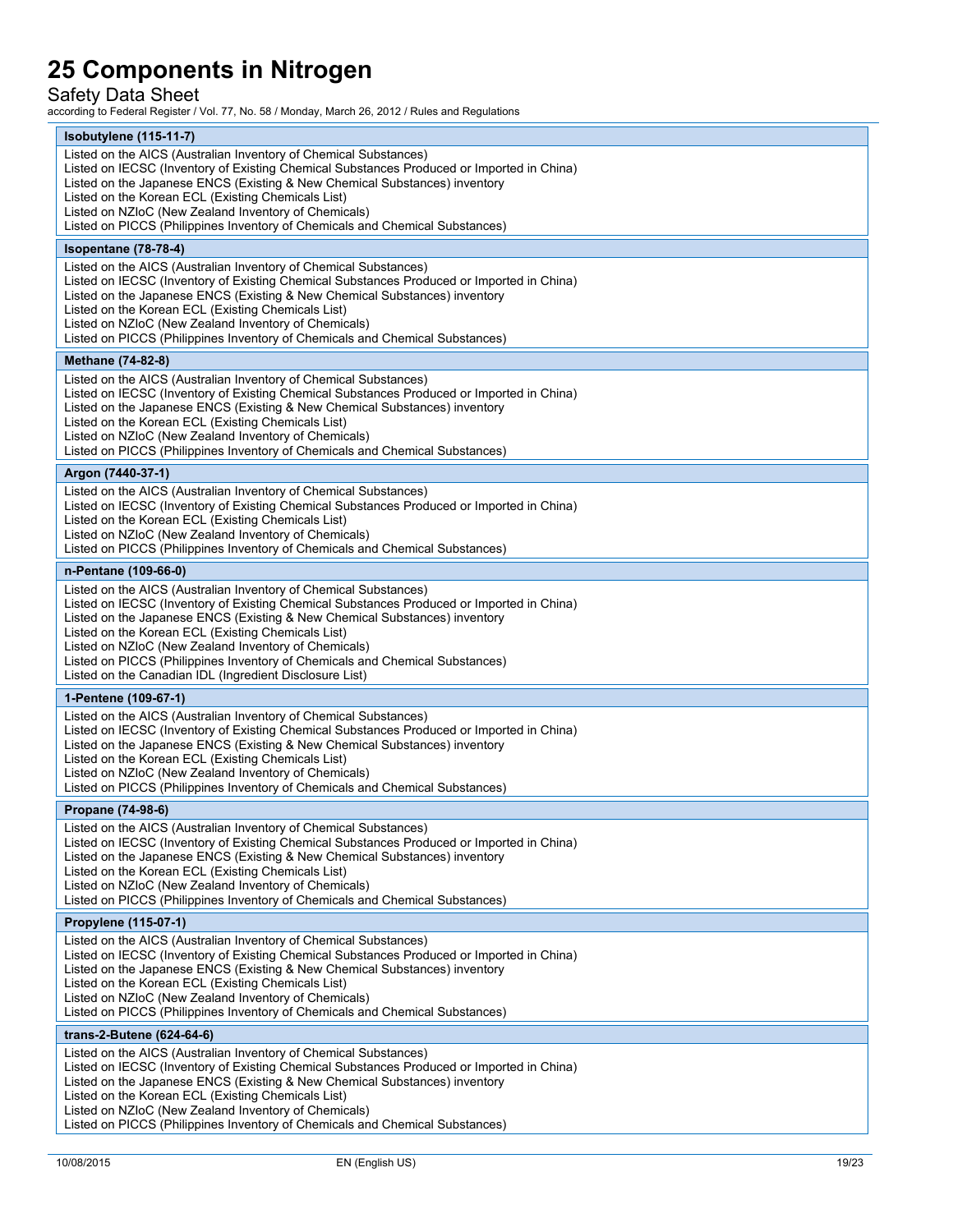### Safety Data Sheet

according to Federal Register / Vol. 77, No. 58 / Monday, March 26, 2012 / Rules and Regulations

#### **Nitrogen (7727-37-9)**

Listed on the AICS (Australian Inventory of Chemical Substances)

Listed on IECSC (Inventory of Existing Chemical Substances Produced or Imported in China)

Listed on the Korean ECL (Existing Chemicals List)

Listed on NZIoC (New Zealand Inventory of Chemicals)

Listed on PICCS (Philippines Inventory of Chemicals and Chemical Substances)

#### **15.3. US State regulations**

| 1,3-Butadiene (106-99-0)                                    |                                                                   |                                                                              |                                                                            |                                      |
|-------------------------------------------------------------|-------------------------------------------------------------------|------------------------------------------------------------------------------|----------------------------------------------------------------------------|--------------------------------------|
| U.S. - California -<br>Proposition 65 -<br>Carcinogens List | U.S. - California -<br>Proposition 65 -<br>Developmental Toxicity | U.S. - California -<br>Proposition 65 -<br>Reproductive Toxicity -<br>Female | U.S. - California -<br>Proposition 65 -<br>Reproductive Toxicity -<br>Male | Non-significant risk<br>level (NSRL) |
| Yes                                                         | Yes                                                               | Yes                                                                          | <b>No</b>                                                                  | $0.4 \mu q$ day                      |
|                                                             |                                                                   |                                                                              |                                                                            |                                      |
| Carbon monoxide (630-08-0)                                  |                                                                   |                                                                              |                                                                            |                                      |

| U.S. - California -<br>Proposition 65 -<br>Carcinogens List | U.S. - California -<br>Proposition 65 -<br>Developmental Toxicity | U.S. - California -<br>Proposition 65 -<br>Reproductive Toxicity -<br>Female | U.S. - California -<br>Proposition 65 -<br>Reproductive Toxicity -<br>Male | Non-significant risk<br>level (NSRL) |
|-------------------------------------------------------------|-------------------------------------------------------------------|------------------------------------------------------------------------------|----------------------------------------------------------------------------|--------------------------------------|
| No                                                          | Yes                                                               | No                                                                           | No                                                                         |                                      |

| <b>Acetylene (74-86-2)</b>                                                                                                                                                                                                                                                                                     |  |  |
|----------------------------------------------------------------------------------------------------------------------------------------------------------------------------------------------------------------------------------------------------------------------------------------------------------------|--|--|
| U.S. - Massachusetts - Right To Know List<br>U.S. - New Jersey - Right to Know Hazardous Substance List<br>U.S. - Pennsylvania - RTK (Right to Know) List                                                                                                                                                      |  |  |
| 1,3-Butadiene (106-99-0)                                                                                                                                                                                                                                                                                       |  |  |
| U.S. - Massachusetts - Right To Know List<br>U.S. - New Jersey - Right to Know Hazardous Substance List<br>U.S. - Pennsylvania - RTK (Right to Know) - Environmental Hazard List<br>U.S. - Pennsylvania - RTK (Right to Know) - Special Hazardous Substances<br>U.S. - Pennsylvania - RTK (Right to Know) List |  |  |
| n-Butane (106-97-8)                                                                                                                                                                                                                                                                                            |  |  |
| U.S. - Massachusetts - Right To Know List<br>U.S. - New Jersey - Right to Know Hazardous Substance List<br>U.S. - Pennsylvania - RTK (Right to Know) List                                                                                                                                                      |  |  |
| 1-Butene (106-98-9)                                                                                                                                                                                                                                                                                            |  |  |
| U.S. - Massachusetts - Right To Know List<br>U.S. - New Jersey - Right to Know Hazardous Substance List<br>U.S. - Pennsylvania - RTK (Right to Know) List                                                                                                                                                      |  |  |
| Carbon dioxide (124-38-9)                                                                                                                                                                                                                                                                                      |  |  |
| U.S. - Massachusetts - Right To Know List<br>U.S. - New Jersey - Right to Know Hazardous Substance List<br>U.S. - Pennsylvania - RTK (Right to Know) List                                                                                                                                                      |  |  |
| Carbon monoxide (630-08-0)                                                                                                                                                                                                                                                                                     |  |  |
| U.S. - Massachusetts - Right To Know List<br>U.S. - New Jersey - Right to Know Hazardous Substance List<br>U.S. - Pennsylvania - RTK (Right to Know) - Environmental Hazard List<br>U.S. - Pennsylvania - RTK (Right to Know) List                                                                             |  |  |
| cis-2-Butene (590-18-1)                                                                                                                                                                                                                                                                                        |  |  |
| U.S. - Massachusetts - Right To Know List<br>U.S. - New Jersey - Right to Know Hazardous Substance List<br>U.S. - Pennsylvania - RTK (Right to Know) List                                                                                                                                                      |  |  |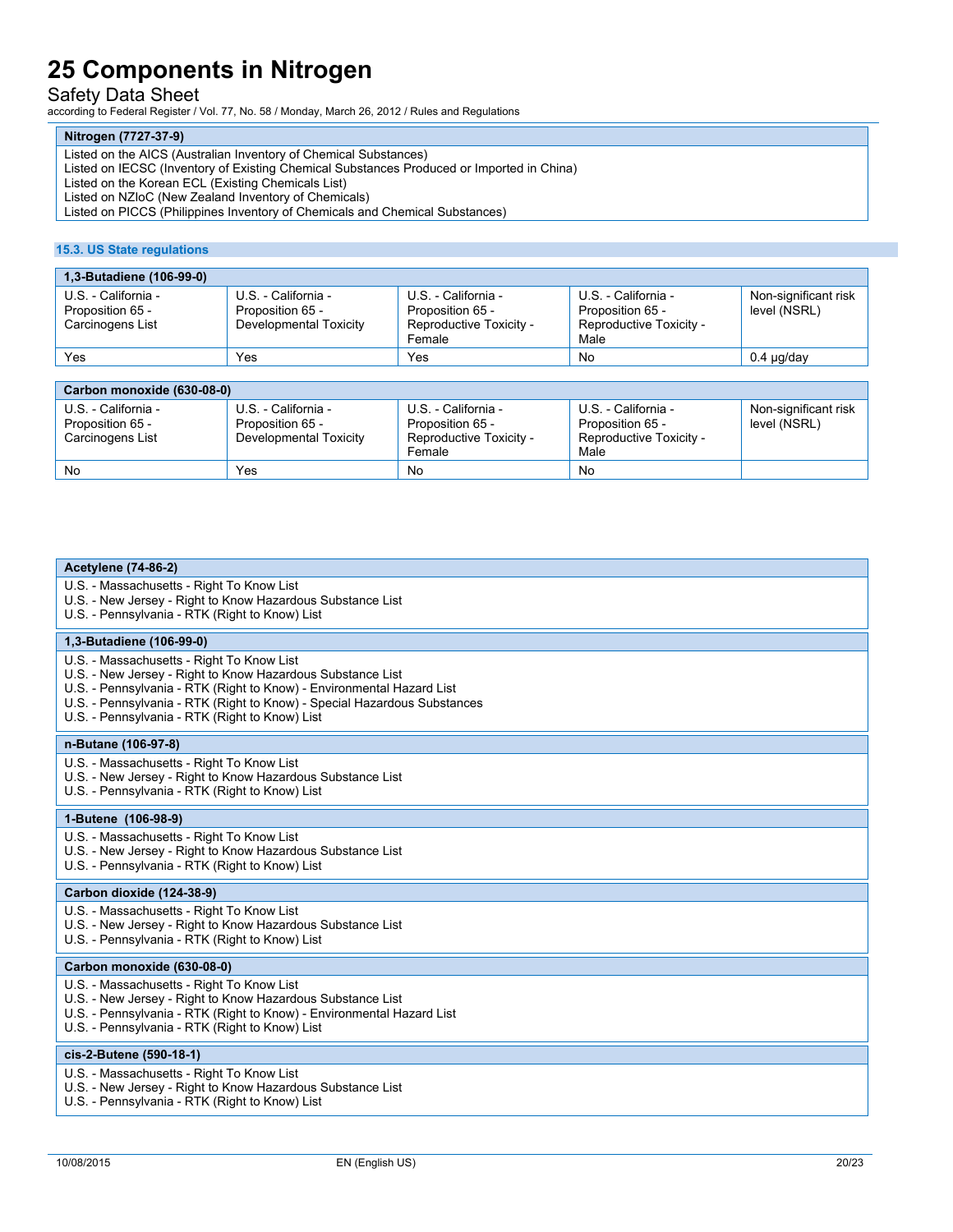### Safety Data Sheet

| Ethane (74-84-0)<br>U.S. - Massachusetts - Right To Know List<br>U.S. - New Jersey - Right to Know Hazardous Substance List<br>U.S. - Pennsylvania - RTK (Right to Know) List<br><b>Ethylene (74-85-1)</b><br>U.S. - Massachusetts - Right To Know List<br>U.S. - New Jersey - Right to Know Hazardous Substance List<br>U.S. - Pennsylvania - RTK (Right to Know) - Environmental Hazard List<br>U.S. - Pennsylvania - RTK (Right to Know) List<br>n-Hexane (110-54-3)<br>U.S. - Massachusetts - Right To Know List<br>U.S. - New Jersey - Right to Know Hazardous Substance List<br>U.S. - Pennsylvania - RTK (Right to Know) List<br>Hydrogen (1333-74-0)<br>U.S. - Massachusetts - Right To Know List<br>U.S. - New Jersey - Right to Know Hazardous Substance List<br>U.S. - Pennsylvania - RTK (Right to Know) List<br><b>Isobutane (75-28-5)</b><br>U.S. - Massachusetts - Right To Know List<br>U.S. - New Jersey - Right to Know Hazardous Substance List<br>U.S. - Pennsylvania - RTK (Right to Know) List<br>Isobutylene (115-11-7)<br>U.S. - Massachusetts - Right To Know List<br>U.S. - New Jersey - Right to Know Hazardous Substance List<br>U.S. - Pennsylvania - RTK (Right to Know) List<br>Isopentane (78-78-4)<br>U.S. - Massachusetts - Right To Know List<br>U.S. - New Jersey - Right to Know Hazardous Substance List<br>U.S. - Pennsylvania - RTK (Right to Know) List<br>Methane (74-82-8)<br>U.S. - Massachusetts - Right To Know List<br>U.S. - New Jersey - Right to Know Hazardous Substance List<br>U.S. - Pennsylvania - RTK (Right to Know) List<br>Argon (7440-37-1)<br>U.S. - Massachusetts - Right To Know List<br>U.S. - New Jersey - Right to Know Hazardous Substance List<br>U.S. - Pennsylvania - RTK (Right to Know) List<br>n-Pentane (109-66-0)<br>U.S. - Massachusetts - Right To Know List<br>U.S. - New Jersey - Right to Know Hazardous Substance List<br>U.S. - Pennsylvania - RTK (Right to Know) List<br>1-Pentene (109-67-1)<br>U.S. - Massachusetts - Right To Know List<br>U.S. - New Jersey - Right to Know Hazardous Substance List<br>U.S. - Pennsylvania - RTK (Right to Know) List<br>Propane (74-98-6)<br>U.S. - Massachusetts - Right To Know List<br>U.S. - New Jersey - Right to Know Hazardous Substance List<br>U.S. - Pennsylvania - RTK (Right to Know) List<br>Propylene (115-07-1)<br>U.S. - Massachusetts - Right To Know List<br>U.S. - New Jersey - Right to Know Hazardous Substance List<br>U.S. - Pennsylvania - RTK (Right to Know) - Environmental Hazard List<br>U.S. - Pennsylvania - RTK (Right to Know) List |  |  |  |  |  |
|------------------------------------------------------------------------------------------------------------------------------------------------------------------------------------------------------------------------------------------------------------------------------------------------------------------------------------------------------------------------------------------------------------------------------------------------------------------------------------------------------------------------------------------------------------------------------------------------------------------------------------------------------------------------------------------------------------------------------------------------------------------------------------------------------------------------------------------------------------------------------------------------------------------------------------------------------------------------------------------------------------------------------------------------------------------------------------------------------------------------------------------------------------------------------------------------------------------------------------------------------------------------------------------------------------------------------------------------------------------------------------------------------------------------------------------------------------------------------------------------------------------------------------------------------------------------------------------------------------------------------------------------------------------------------------------------------------------------------------------------------------------------------------------------------------------------------------------------------------------------------------------------------------------------------------------------------------------------------------------------------------------------------------------------------------------------------------------------------------------------------------------------------------------------------------------------------------------------------------------------------------------------------------------------------------------------------------------------------------------------------------------------------------------------------------------------------------------------------------------------------------------------------------------------------------------------------------------------|--|--|--|--|--|
|                                                                                                                                                                                                                                                                                                                                                                                                                                                                                                                                                                                                                                                                                                                                                                                                                                                                                                                                                                                                                                                                                                                                                                                                                                                                                                                                                                                                                                                                                                                                                                                                                                                                                                                                                                                                                                                                                                                                                                                                                                                                                                                                                                                                                                                                                                                                                                                                                                                                                                                                                                                                |  |  |  |  |  |
|                                                                                                                                                                                                                                                                                                                                                                                                                                                                                                                                                                                                                                                                                                                                                                                                                                                                                                                                                                                                                                                                                                                                                                                                                                                                                                                                                                                                                                                                                                                                                                                                                                                                                                                                                                                                                                                                                                                                                                                                                                                                                                                                                                                                                                                                                                                                                                                                                                                                                                                                                                                                |  |  |  |  |  |
|                                                                                                                                                                                                                                                                                                                                                                                                                                                                                                                                                                                                                                                                                                                                                                                                                                                                                                                                                                                                                                                                                                                                                                                                                                                                                                                                                                                                                                                                                                                                                                                                                                                                                                                                                                                                                                                                                                                                                                                                                                                                                                                                                                                                                                                                                                                                                                                                                                                                                                                                                                                                |  |  |  |  |  |
|                                                                                                                                                                                                                                                                                                                                                                                                                                                                                                                                                                                                                                                                                                                                                                                                                                                                                                                                                                                                                                                                                                                                                                                                                                                                                                                                                                                                                                                                                                                                                                                                                                                                                                                                                                                                                                                                                                                                                                                                                                                                                                                                                                                                                                                                                                                                                                                                                                                                                                                                                                                                |  |  |  |  |  |
|                                                                                                                                                                                                                                                                                                                                                                                                                                                                                                                                                                                                                                                                                                                                                                                                                                                                                                                                                                                                                                                                                                                                                                                                                                                                                                                                                                                                                                                                                                                                                                                                                                                                                                                                                                                                                                                                                                                                                                                                                                                                                                                                                                                                                                                                                                                                                                                                                                                                                                                                                                                                |  |  |  |  |  |
|                                                                                                                                                                                                                                                                                                                                                                                                                                                                                                                                                                                                                                                                                                                                                                                                                                                                                                                                                                                                                                                                                                                                                                                                                                                                                                                                                                                                                                                                                                                                                                                                                                                                                                                                                                                                                                                                                                                                                                                                                                                                                                                                                                                                                                                                                                                                                                                                                                                                                                                                                                                                |  |  |  |  |  |
|                                                                                                                                                                                                                                                                                                                                                                                                                                                                                                                                                                                                                                                                                                                                                                                                                                                                                                                                                                                                                                                                                                                                                                                                                                                                                                                                                                                                                                                                                                                                                                                                                                                                                                                                                                                                                                                                                                                                                                                                                                                                                                                                                                                                                                                                                                                                                                                                                                                                                                                                                                                                |  |  |  |  |  |
|                                                                                                                                                                                                                                                                                                                                                                                                                                                                                                                                                                                                                                                                                                                                                                                                                                                                                                                                                                                                                                                                                                                                                                                                                                                                                                                                                                                                                                                                                                                                                                                                                                                                                                                                                                                                                                                                                                                                                                                                                                                                                                                                                                                                                                                                                                                                                                                                                                                                                                                                                                                                |  |  |  |  |  |
|                                                                                                                                                                                                                                                                                                                                                                                                                                                                                                                                                                                                                                                                                                                                                                                                                                                                                                                                                                                                                                                                                                                                                                                                                                                                                                                                                                                                                                                                                                                                                                                                                                                                                                                                                                                                                                                                                                                                                                                                                                                                                                                                                                                                                                                                                                                                                                                                                                                                                                                                                                                                |  |  |  |  |  |
|                                                                                                                                                                                                                                                                                                                                                                                                                                                                                                                                                                                                                                                                                                                                                                                                                                                                                                                                                                                                                                                                                                                                                                                                                                                                                                                                                                                                                                                                                                                                                                                                                                                                                                                                                                                                                                                                                                                                                                                                                                                                                                                                                                                                                                                                                                                                                                                                                                                                                                                                                                                                |  |  |  |  |  |
|                                                                                                                                                                                                                                                                                                                                                                                                                                                                                                                                                                                                                                                                                                                                                                                                                                                                                                                                                                                                                                                                                                                                                                                                                                                                                                                                                                                                                                                                                                                                                                                                                                                                                                                                                                                                                                                                                                                                                                                                                                                                                                                                                                                                                                                                                                                                                                                                                                                                                                                                                                                                |  |  |  |  |  |
|                                                                                                                                                                                                                                                                                                                                                                                                                                                                                                                                                                                                                                                                                                                                                                                                                                                                                                                                                                                                                                                                                                                                                                                                                                                                                                                                                                                                                                                                                                                                                                                                                                                                                                                                                                                                                                                                                                                                                                                                                                                                                                                                                                                                                                                                                                                                                                                                                                                                                                                                                                                                |  |  |  |  |  |
|                                                                                                                                                                                                                                                                                                                                                                                                                                                                                                                                                                                                                                                                                                                                                                                                                                                                                                                                                                                                                                                                                                                                                                                                                                                                                                                                                                                                                                                                                                                                                                                                                                                                                                                                                                                                                                                                                                                                                                                                                                                                                                                                                                                                                                                                                                                                                                                                                                                                                                                                                                                                |  |  |  |  |  |
|                                                                                                                                                                                                                                                                                                                                                                                                                                                                                                                                                                                                                                                                                                                                                                                                                                                                                                                                                                                                                                                                                                                                                                                                                                                                                                                                                                                                                                                                                                                                                                                                                                                                                                                                                                                                                                                                                                                                                                                                                                                                                                                                                                                                                                                                                                                                                                                                                                                                                                                                                                                                |  |  |  |  |  |
|                                                                                                                                                                                                                                                                                                                                                                                                                                                                                                                                                                                                                                                                                                                                                                                                                                                                                                                                                                                                                                                                                                                                                                                                                                                                                                                                                                                                                                                                                                                                                                                                                                                                                                                                                                                                                                                                                                                                                                                                                                                                                                                                                                                                                                                                                                                                                                                                                                                                                                                                                                                                |  |  |  |  |  |
|                                                                                                                                                                                                                                                                                                                                                                                                                                                                                                                                                                                                                                                                                                                                                                                                                                                                                                                                                                                                                                                                                                                                                                                                                                                                                                                                                                                                                                                                                                                                                                                                                                                                                                                                                                                                                                                                                                                                                                                                                                                                                                                                                                                                                                                                                                                                                                                                                                                                                                                                                                                                |  |  |  |  |  |
|                                                                                                                                                                                                                                                                                                                                                                                                                                                                                                                                                                                                                                                                                                                                                                                                                                                                                                                                                                                                                                                                                                                                                                                                                                                                                                                                                                                                                                                                                                                                                                                                                                                                                                                                                                                                                                                                                                                                                                                                                                                                                                                                                                                                                                                                                                                                                                                                                                                                                                                                                                                                |  |  |  |  |  |
|                                                                                                                                                                                                                                                                                                                                                                                                                                                                                                                                                                                                                                                                                                                                                                                                                                                                                                                                                                                                                                                                                                                                                                                                                                                                                                                                                                                                                                                                                                                                                                                                                                                                                                                                                                                                                                                                                                                                                                                                                                                                                                                                                                                                                                                                                                                                                                                                                                                                                                                                                                                                |  |  |  |  |  |
|                                                                                                                                                                                                                                                                                                                                                                                                                                                                                                                                                                                                                                                                                                                                                                                                                                                                                                                                                                                                                                                                                                                                                                                                                                                                                                                                                                                                                                                                                                                                                                                                                                                                                                                                                                                                                                                                                                                                                                                                                                                                                                                                                                                                                                                                                                                                                                                                                                                                                                                                                                                                |  |  |  |  |  |
|                                                                                                                                                                                                                                                                                                                                                                                                                                                                                                                                                                                                                                                                                                                                                                                                                                                                                                                                                                                                                                                                                                                                                                                                                                                                                                                                                                                                                                                                                                                                                                                                                                                                                                                                                                                                                                                                                                                                                                                                                                                                                                                                                                                                                                                                                                                                                                                                                                                                                                                                                                                                |  |  |  |  |  |
|                                                                                                                                                                                                                                                                                                                                                                                                                                                                                                                                                                                                                                                                                                                                                                                                                                                                                                                                                                                                                                                                                                                                                                                                                                                                                                                                                                                                                                                                                                                                                                                                                                                                                                                                                                                                                                                                                                                                                                                                                                                                                                                                                                                                                                                                                                                                                                                                                                                                                                                                                                                                |  |  |  |  |  |
|                                                                                                                                                                                                                                                                                                                                                                                                                                                                                                                                                                                                                                                                                                                                                                                                                                                                                                                                                                                                                                                                                                                                                                                                                                                                                                                                                                                                                                                                                                                                                                                                                                                                                                                                                                                                                                                                                                                                                                                                                                                                                                                                                                                                                                                                                                                                                                                                                                                                                                                                                                                                |  |  |  |  |  |
|                                                                                                                                                                                                                                                                                                                                                                                                                                                                                                                                                                                                                                                                                                                                                                                                                                                                                                                                                                                                                                                                                                                                                                                                                                                                                                                                                                                                                                                                                                                                                                                                                                                                                                                                                                                                                                                                                                                                                                                                                                                                                                                                                                                                                                                                                                                                                                                                                                                                                                                                                                                                |  |  |  |  |  |
|                                                                                                                                                                                                                                                                                                                                                                                                                                                                                                                                                                                                                                                                                                                                                                                                                                                                                                                                                                                                                                                                                                                                                                                                                                                                                                                                                                                                                                                                                                                                                                                                                                                                                                                                                                                                                                                                                                                                                                                                                                                                                                                                                                                                                                                                                                                                                                                                                                                                                                                                                                                                |  |  |  |  |  |
|                                                                                                                                                                                                                                                                                                                                                                                                                                                                                                                                                                                                                                                                                                                                                                                                                                                                                                                                                                                                                                                                                                                                                                                                                                                                                                                                                                                                                                                                                                                                                                                                                                                                                                                                                                                                                                                                                                                                                                                                                                                                                                                                                                                                                                                                                                                                                                                                                                                                                                                                                                                                |  |  |  |  |  |
|                                                                                                                                                                                                                                                                                                                                                                                                                                                                                                                                                                                                                                                                                                                                                                                                                                                                                                                                                                                                                                                                                                                                                                                                                                                                                                                                                                                                                                                                                                                                                                                                                                                                                                                                                                                                                                                                                                                                                                                                                                                                                                                                                                                                                                                                                                                                                                                                                                                                                                                                                                                                |  |  |  |  |  |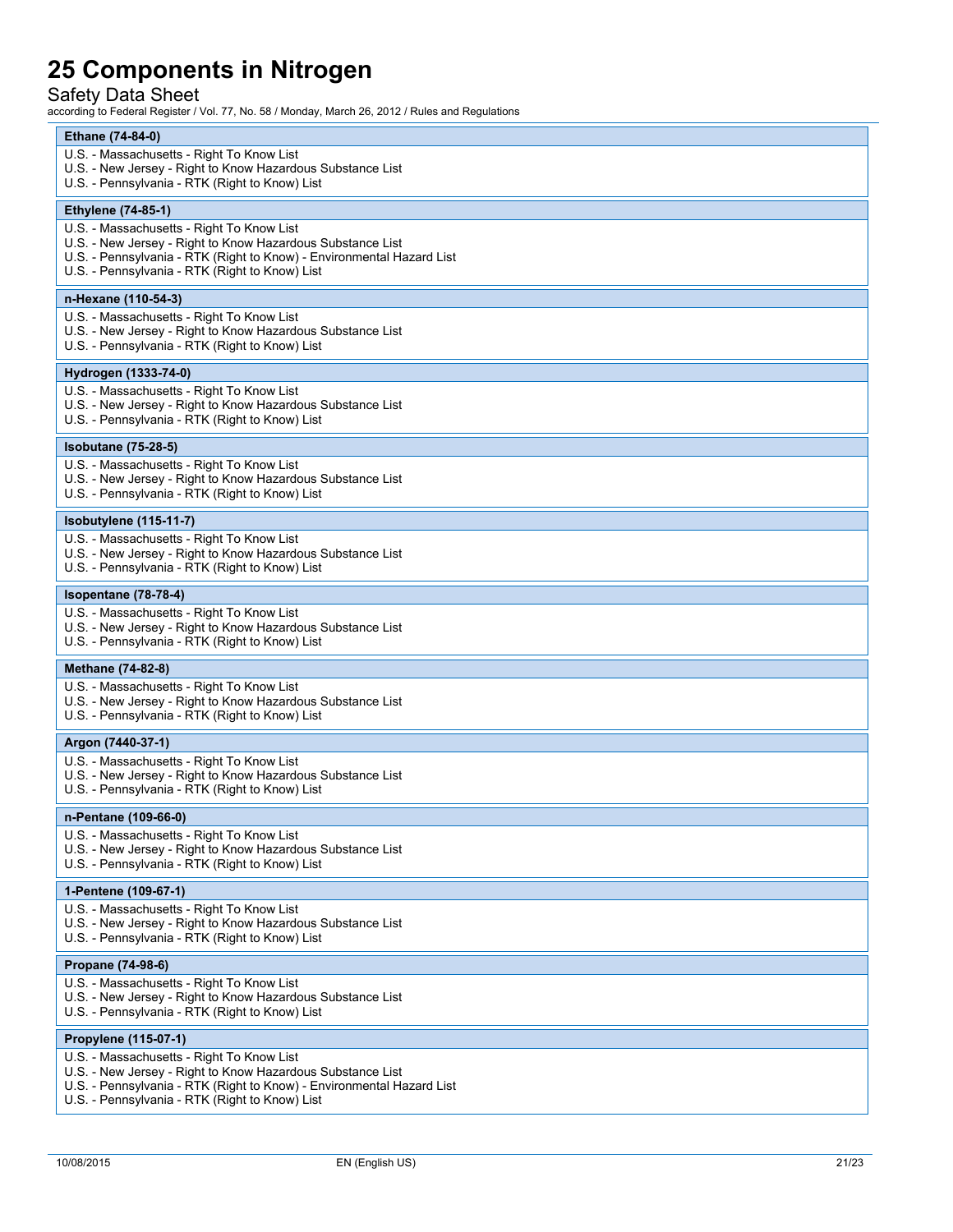### Safety Data Sheet

according to Federal Register / Vol. 77, No. 58 / Monday, March 26, 2012 / Rules and Regulations

#### **trans-2-Butene (624-64-6)**

- U.S. Massachusetts Right To Know List
- U.S. New Jersey Right to Know Hazardous Substance List
- U.S. Pennsylvania RTK (Right to Know) List

#### **Nitrogen (7727-37-9)**

- U.S. Massachusetts Right To Know List
- U.S. New Jersey Right to Know Hazardous Substance List
- U.S. Pennsylvania RTK (Right to Know) List

| : Revised safety data sheet in accordance with OSHA final rule on GHS implementation                                                                                                |
|-------------------------------------------------------------------------------------------------------------------------------------------------------------------------------------|
| : This Safety Data Sheet is offered pursuant to OSHA's Hazard Communication Standard, 29<br>CFR, 1910.1200. Other government regulations must be reviewed for applicability to this |
|                                                                                                                                                                                     |